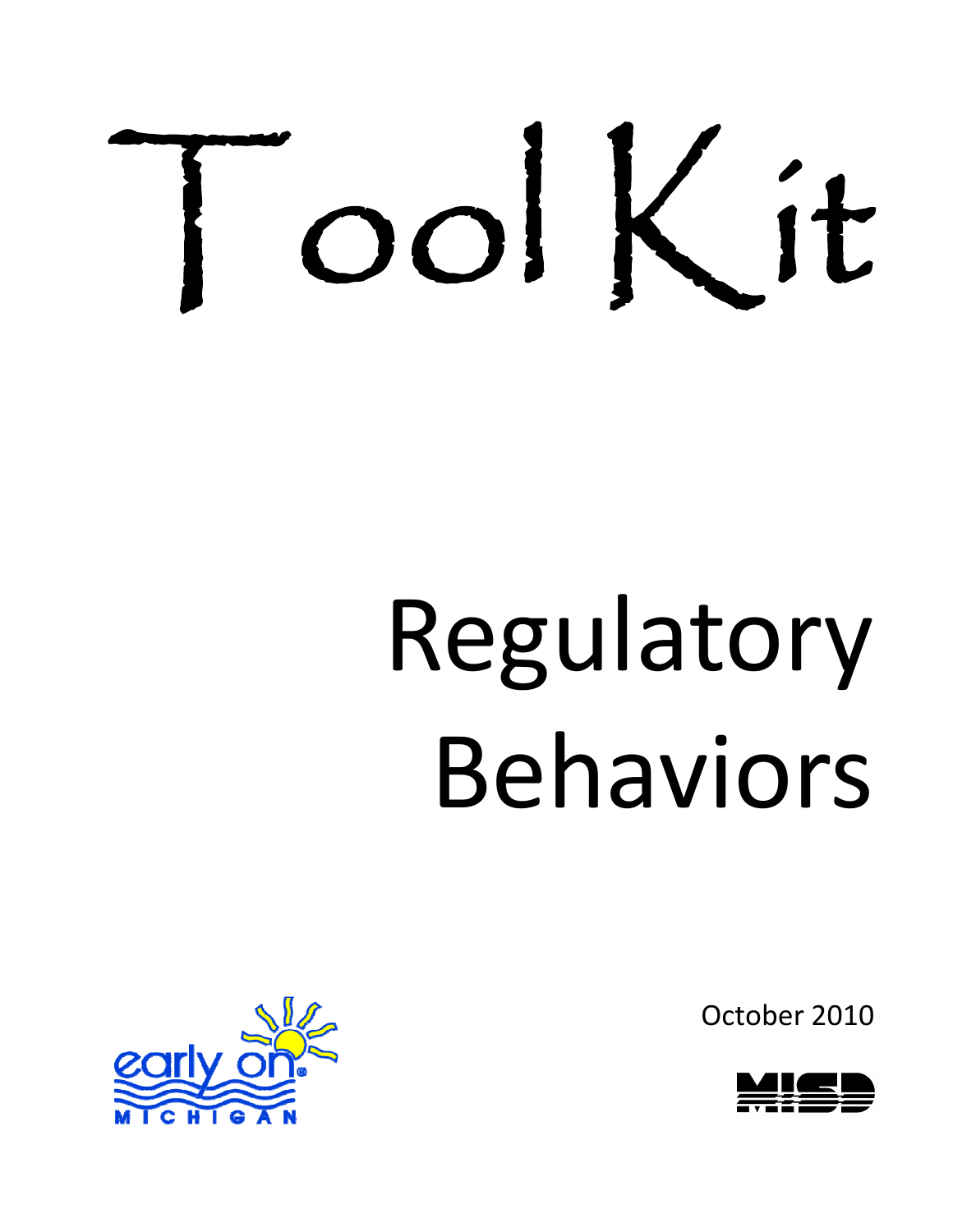#### **MACOMB INTERMEDIATE SCHOOL DISTRICT**

44001 Garfield Road • Clinton Township, MI • 48038-1100 • 586/228-3300

#### **Board of Education**

#### **Administration**

| <b>Instruction and Special Projects</b> |
|-----------------------------------------|
|                                         |

We are the Macomb Intermediate School District.

We exist to provide our clients quality service, high caliber support, and cutting edge leadership.

Our primary clients are the 21 school districts of Macomb County. They are our most important customers – indeed, our reason for being.

Within these districts we focus our efforts on school staff. We work to increase their skills and capabilities so their students can experience more effective educational programs.

We also serve the handicapped. In fact, we are committed to working directly with youngsters with disabilities who reside in Macomb County's school districts.

And we are involved with the educational community across the country. Many of our staff members are leaders in state and national programs. Many are working with colleges and universities. Still others are exchanging information with their professional colleagues. All these activities have a single purpose: to identify and develop techniques and programs that improve learning opportunities in Macomb County.

This booklet was developed and printed in part under a grant awarded by the Michigan State Board of Education, under Part C of IDEA Amendments of 1997, better known as Early On® Michigan and American Recovery and Reinvestment Act of 2009 funds.

Macomb Intermediate School District (MISD) has the legal authority to apply for and receive funds under Part C of IDEA.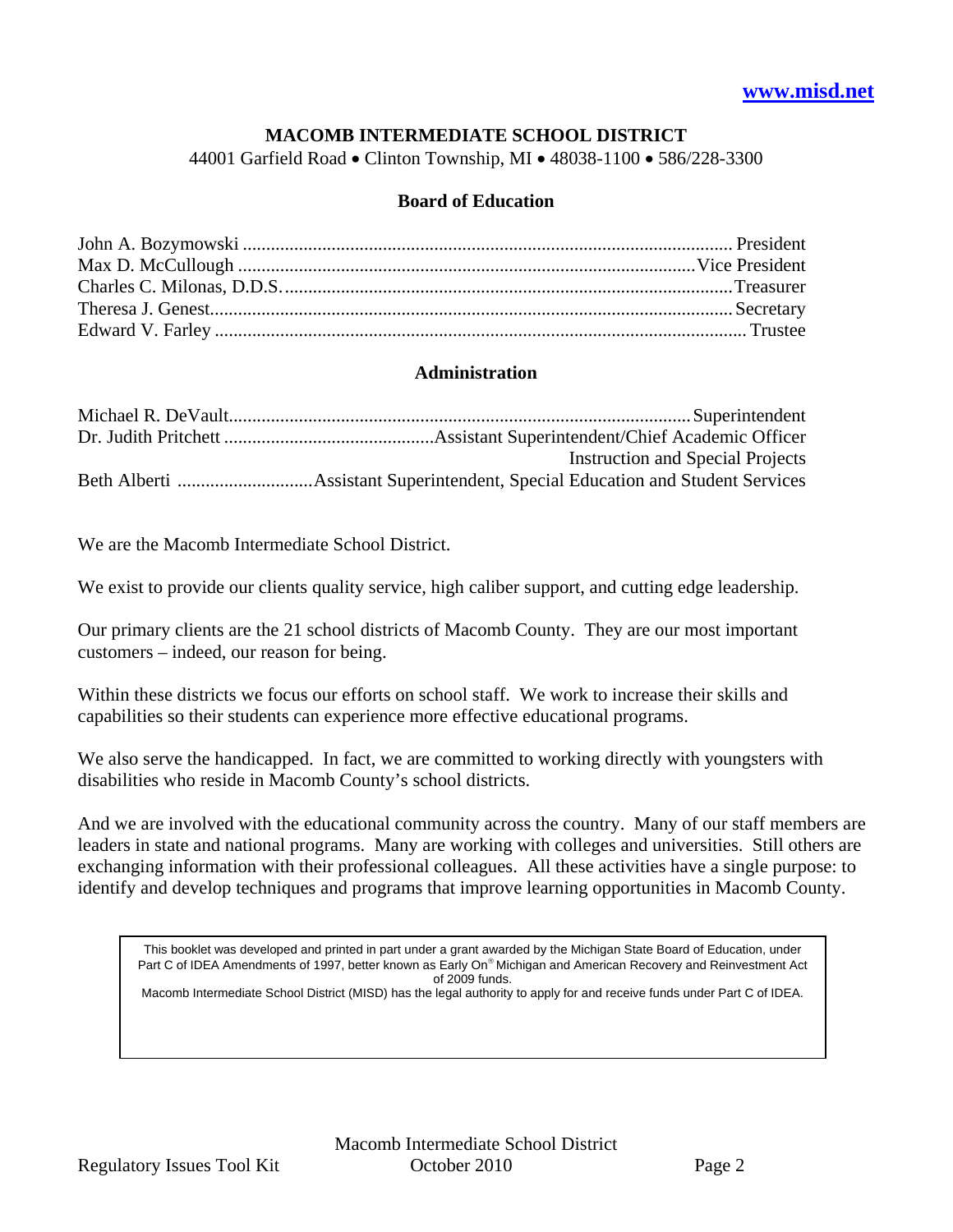# **Table of Contents**

| $\overline{\mathbf{4}}$ |
|-------------------------|
| 5                       |
| 10                      |
| 14                      |
| 17                      |
| 24                      |
| 40                      |
| 41                      |

**Page**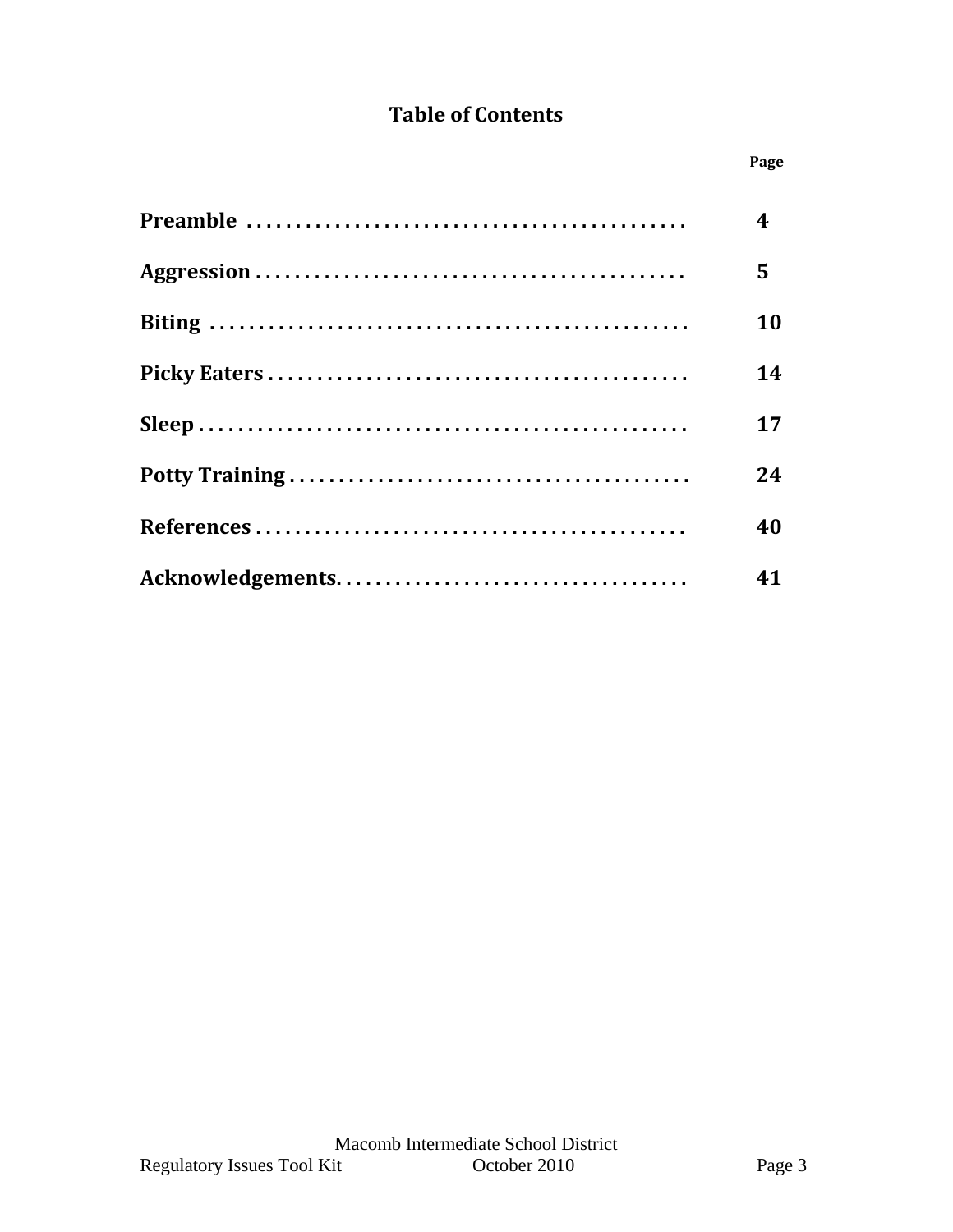# **Preamble**

# **Why are we doing this?**

The issues discussed in this tool kit deal with regulatory behaviors, such as aggression, biting, picky eaters, sleep and potty training. Parents may face these challenges as their children grow. Parents dealing with these behaviors may not have the tools they need in order to guide their children to the appropriate behaviors. Service providers can extend this information and strategies to their families to give them the help that they need. This toolkit is meant to provide research, insight, and guidance as a compilation of the important and current information pertaining to regulatory behaviors, but it is not necessarily meant to provide all the insights or answers.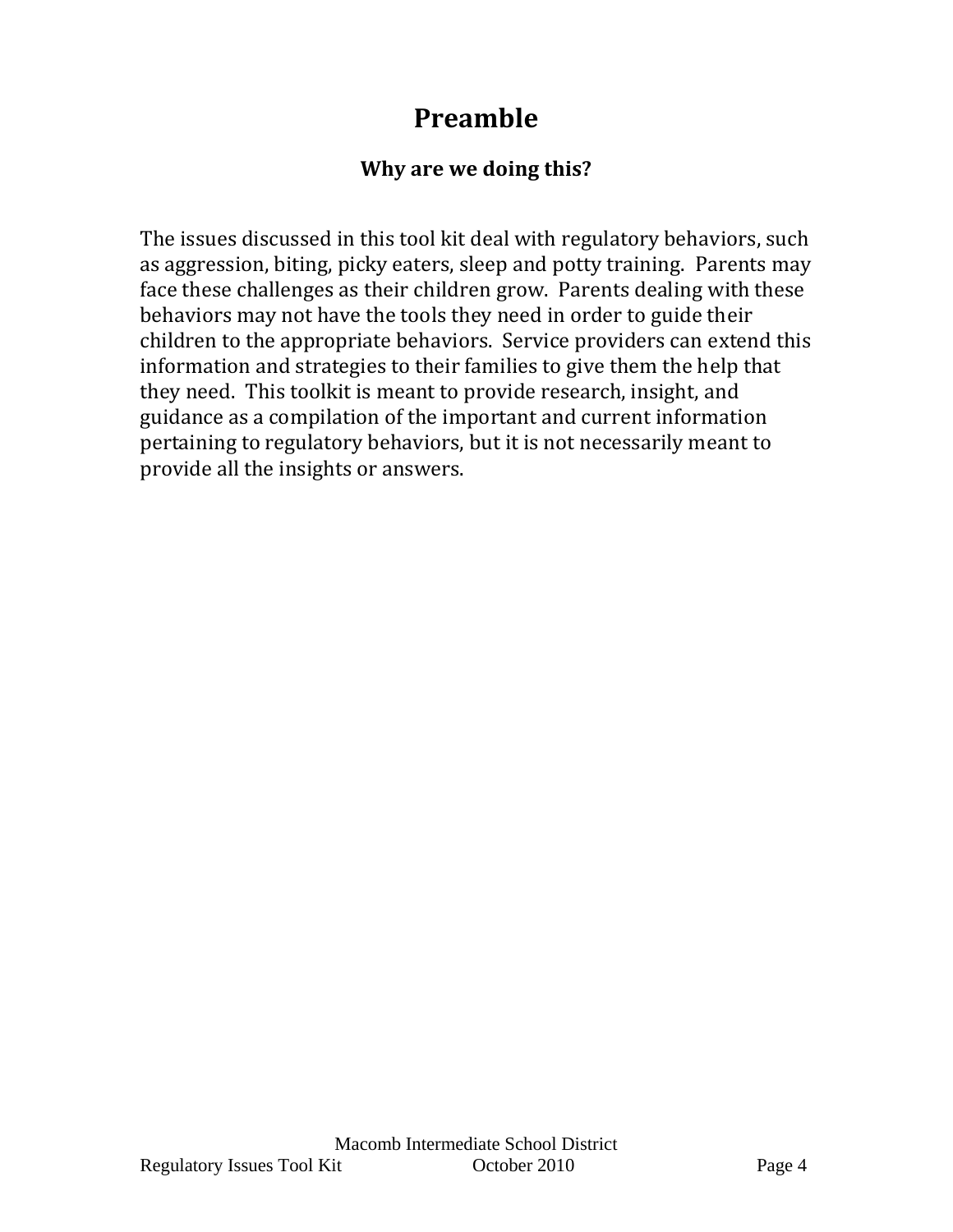## **Aggression**

#### **Overview**

All kids play aggressively once in a while. Toddlers are some of the most aggressive creatures on the planet ‐‐ routinely hitting, kicking, biting, pulling, pushing, and throwing things ‐‐ because they are frustrated by not having control or power or the ability to say what they want. Just because this behavior is normal does not mean it is acceptable. The children need to learn how to deal with their emotions in a more productive way.

Helping a young child find an alternative to aggressive behavior is an important step in the prevention of violence. It is very important to emphasize that punishment increases aggression rather than decreases it, and that children need to be taught acceptable expression of feelings rather than merely telling them what is not acceptable. The goal is not to destroy feelings, but to redirect them.

An important first step is to understand the underlying cause of the aggression. Anger and sadness are closely related in the child's mind. What is going on in the child's life? Are there stresses contributing to resentment and frustration? Could the aggression be a defense against depression? Are there issues at home that serve as a role model for his own angry expression? Dealing with the source of the aggression will have a long-term effect in addition to dealing with the present situation.

The second step is to identify what triggers the child's aggression. This can help prevent an incident. Knowing what triggers the aggressive response allows for planning.

- Do the aggressive outbursts occur just before lunch when the child is hungry or just before naptime when the child is tired?
- Is the child fine with one other child, but displays aggression in a group?
- Does the child respond to a difficult task by throwing the object he is working on?
- Is waiting a particularly hard thing for this child to do?
- What about transitions?

Probably the most important part of handling an aggressive incident is to keep calm. Children need role models who are able to handle their own feelings. It gives the child a sense of security to know that even though he may be out of control, the adult can maintain his own self control.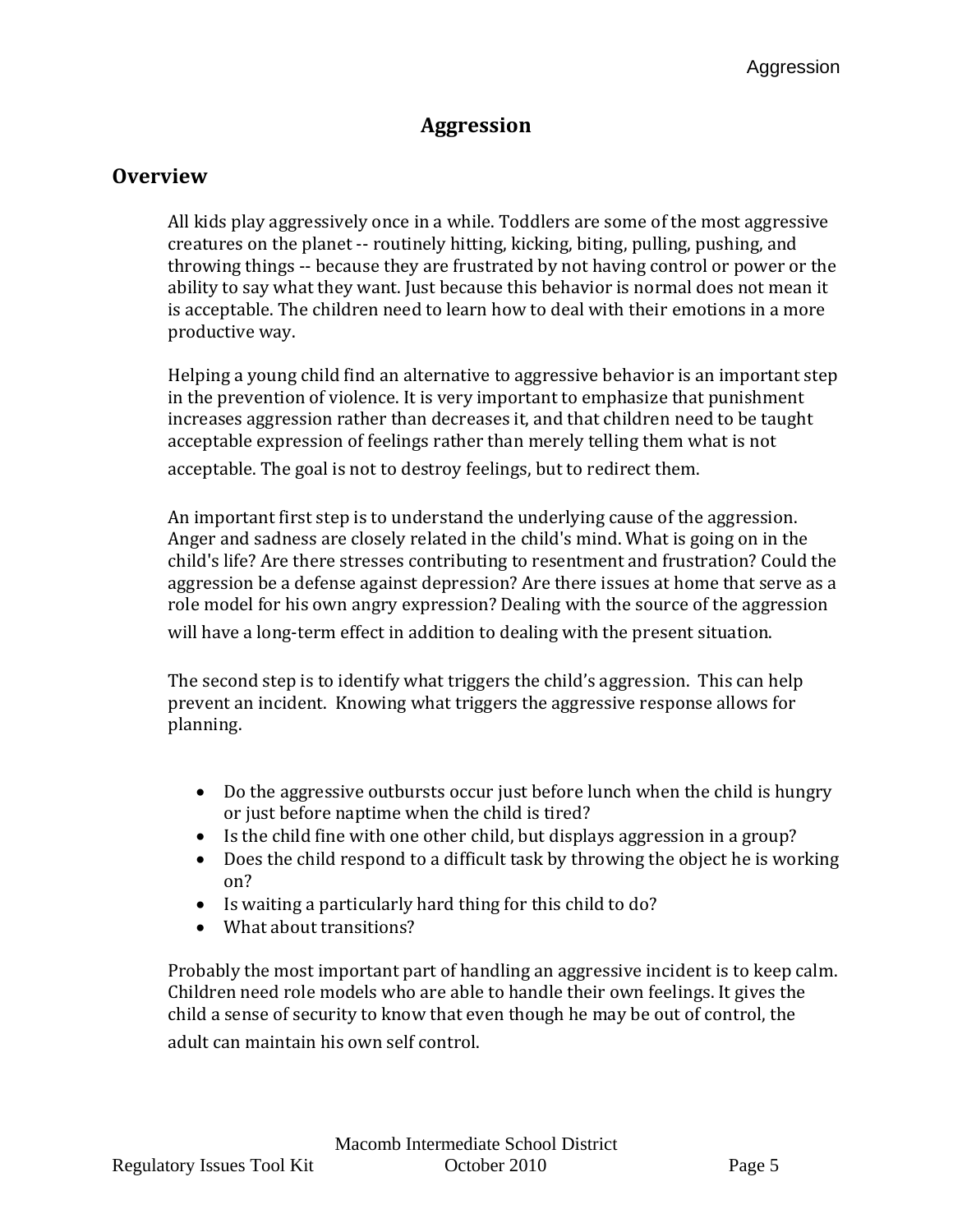## **Effects on the Child**

Aggressive behavior functions in different ways to the child. These functions are power and control, affiliation, escape, gaining attention, and self‐gratification. There are two types of aggression: instrumental aggression and hostile aggression. Albert Bandura, a psychologist and former professor at Stanford, termed instrumental aggression as those aimed at a reward and not the victim's suffering. Hostile aggression includes actions that are used to injure another individual or object.

The child can experience a variety of feelings when he has aggressive behavior. He can feel scared because he is unsure of what his feelings are; he can feel angry because something might have caused his aggression. He can feel alone because people around him might not understand what he is going through; he can feel confused as to what is going on around him, and he can feel remorse for his actions.

The adults that are around the child need to be able to help the child identify his feelings and give him appropriate ways of handling them. It is not easy loving or showing affection for a child who is being hurtful, but it is so important. Separate who he is from what he does by saying, "I love you and always will, but I do not love what you are doing." Be positive and praise him when he does well. Blaming, shaming, or punishing children can make them feel worse about themselves and create aggression.

## **Effects on the Family**

The family of a child with aggression can experience a multitude of feelings as well. They may feel alone because other children may not want to play with their child; they can feel confused because they are unsure as to how to handle their child's aggressive outbursts; they can feel anger toward their child; and they can feel overwhelmed when dealing with their child's behavior.

If there are other siblings in the home they can be affected by the aggression as well. They may be the victims of aggressive acts, and their needs may not be dealt with right away because the parents have to deal with the child that has aggression issues.

## **Intervention Strategies**

Know what works with each child. Any time a child hits, pushes, shoves, or otherwise hurts someone else, be sure to:

• Act promptly. As soon as the child bites or acts aggressively, say, "No hurt." Then, give the child that was the receiver of the aggressive act a lot of attention. Do not hit, strike, or bite the child back; it only reinforces aggressive behavior.

Macomb Intermediate School District Regulatory Issues Tool Kit Correction Correction Correction Page 6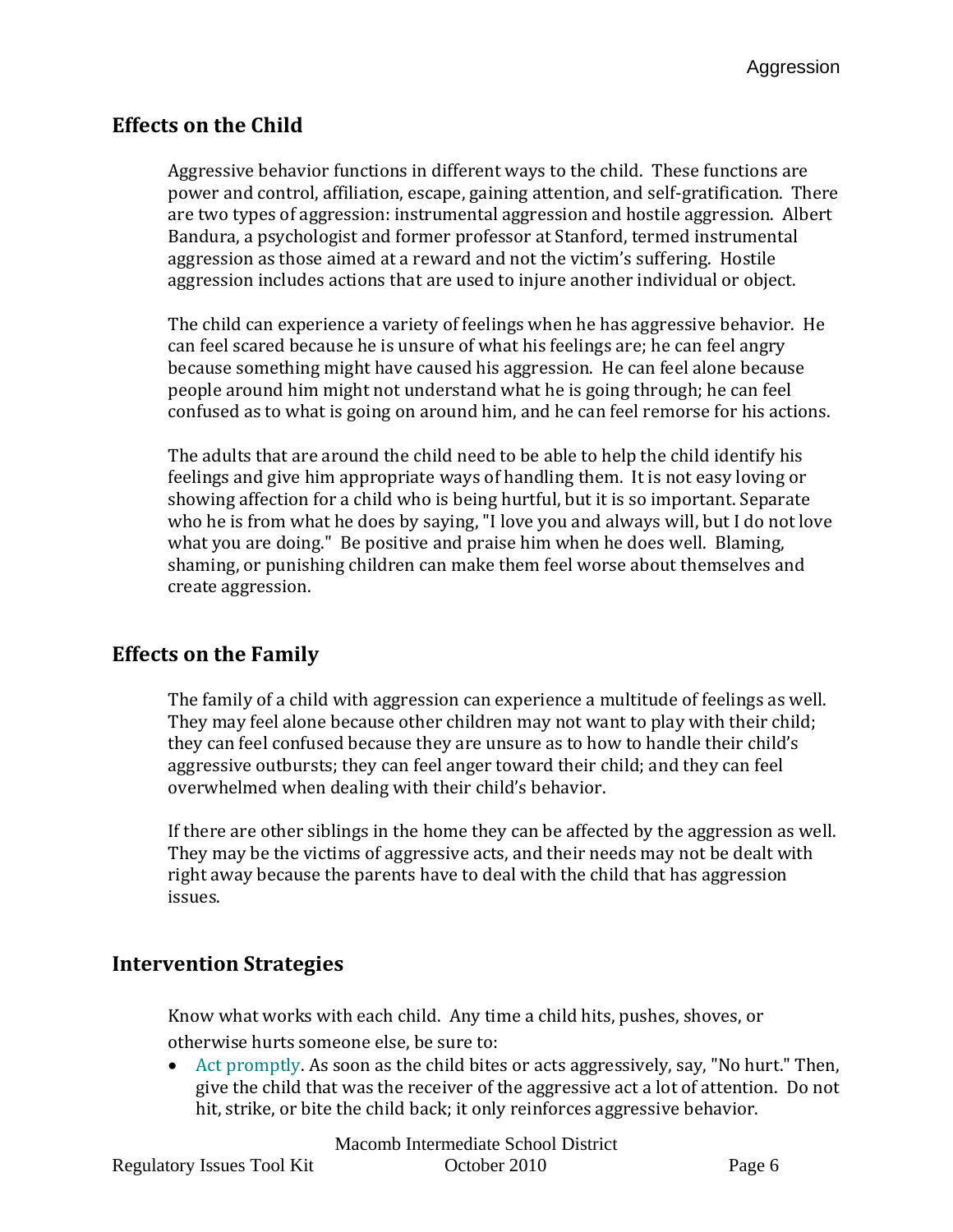- Consider a time-out. If the child is older than 2, she can understand consequences ‐‐ a brief period of isolation can help her regain control. Try withholding a privilege, such as TV time. If using a time out method, do not refer to it as a punishment, but as a useful tool to help a person cool off.
- Model to the child that time out is also used by adults when they feel stress coming on.
- Many children respond to a soothing touch, but others just get more upset.
- Teach her to apologize. After her time-out, have the child say she is sorry to whomever she hurt. At first, she will just be mimicking the words, but the more she does it, the better she will understand what it means to be sorry and why apologizing is worthwhile.
- Provide a better way to express herself. When she has calmed down, explain that her frustration is understood, then help her express it. Say, "You were angry, and that is why you hit Jason. But no more hitting! Next time, tell him, 'my toys.'" Teach the child to say what she wants, such as, "mine," or to come to mom or dad for help.
- Set limits. Acknowledge their feelings, but set limits: "I know you feel angry, but you still need to be nice."
- Every time the child behaves appropriately, draw his attention to it. "Thank you for being patient while I was on the phone." "I know sharing is hard, but you let Jimmy play with your truck."
- Watch for triggers. Are there particular events that set the child off? By anticipating behaviors, there is the possibility of setting the child up for success.
- If children see problems solved with raised voices or fists, they learn to follow suit. To stop a child from being violent, first address what is happening around her.
- Learn how to diffuse an angry situation. Use a lower voice instead of shouting and look at the child in the eye.
- Talk with and listen to the child when she is calm. Look at why she might be feeling bad before looking at what she may do to control her behavior.
- Consider how schedules and physical space can trigger frustrations that can cause aggression and plan appropriately. For example, if a child does not like to be rushed or be in a crowded area, be sensitive to his needs.
- Plan schedules and physical space to reduce the frustrations that cause aggression.
- Use humor to defuse a difficult situation. Using a light approach can often deflect a power struggle that may deteriorate into aggression.
- Looking beyond the aggression to the hurt can help the adult feel more positively about the aggressive child which is something the child badly needs. A sense of self as lovable is a powerful defense against violence.

([http://www.dupagehealth.org/health\\_ed/parent\\_managin](http://www.kidsgrowth.com/resources/articledetail.cfm)g.html) (http://www.kidsgrowth.com/resources/articledetail.cfm)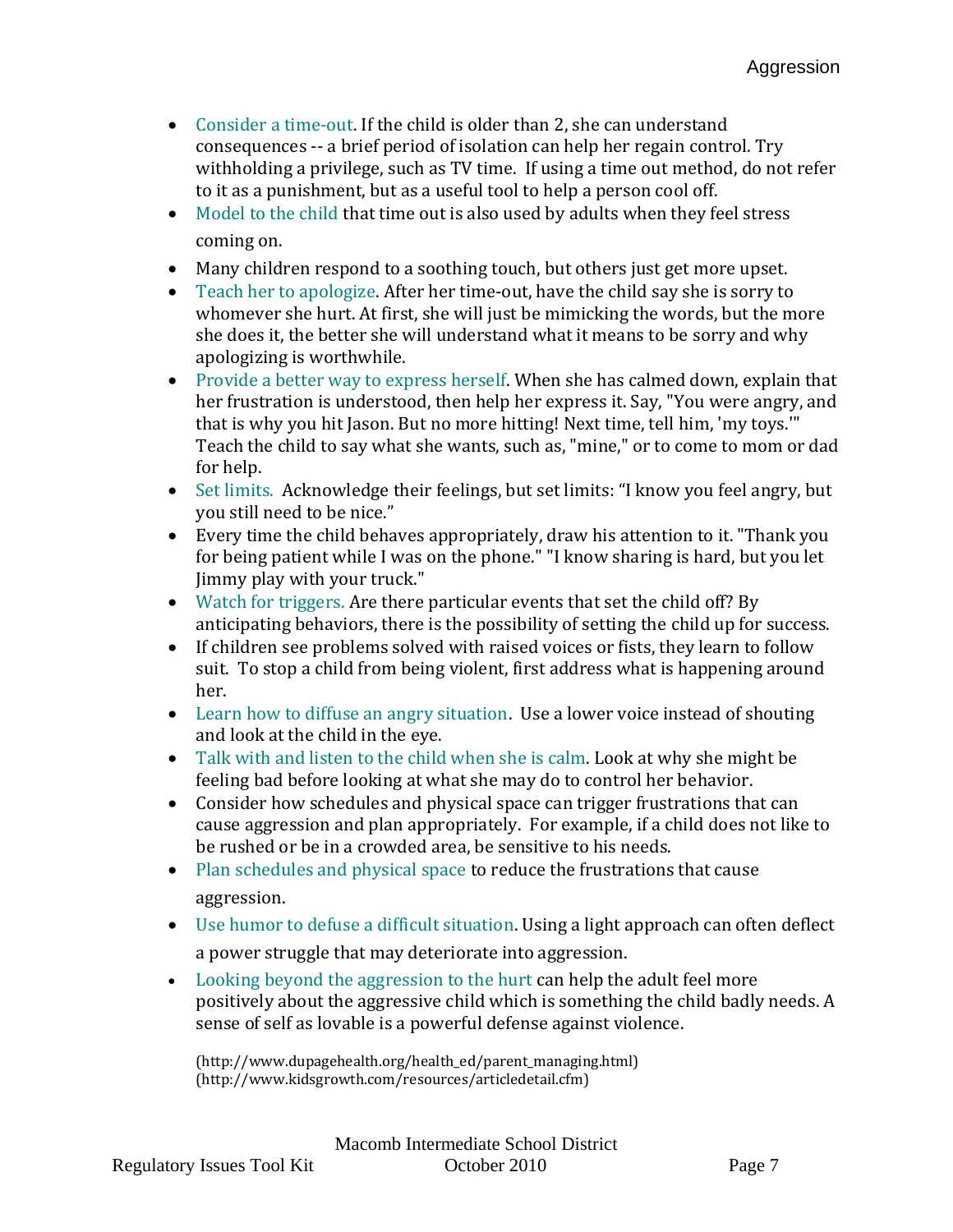#### **Preventing Aggression**

Children experiment with different behaviors. One day they may show that they are mad by using their words; another day they may do it by knocking something off the table. To help them consistently speak up instead of lashing out:

- Watch for warning signs. Many kids get frustrated when they are tired, over‐stimulated, or in a new environment. If a child tends to lose it at the end of a play date, try making the activity shorter.
- Balance negative messages. When a child makes his Barney doll knock his teddy bear to the ground, ask why Teddy has to be hurt and suggest that Barney gives him a hug instead. Showing him alternative behaviors will help him see that he, too, can choose to act differently.
- Set aside one-on-one time. Some kids feel that they need to act up in order to be noticed. Give him the attention he craves by playing games together and noticing his good behavior whenever possible.
- Keep expectations real. Asking a toddler to always chew with his mouth closed or to share his toys is a tall order. If the child simply can not do what is being asked, he may resort to anger to express his frustration.
- Adults must watch their own temper. Children model their parent's behavior.

#### **Extreme Anger**

Sometimes, a child's aggression is more serious. She may intentionally hit a friend with a toy, or get so upset when a Lego tower does not come out right that she kicks a wall. Most often it is driven by such issues as:

- Feeling overloaded from too many scheduled activities.
- A big life change, such as a new baby in the family.
- Being picked on by other kids.
- Overexposure to movies, music, video and computer games with violent content.

Try and figure out the cause of the child's anger, then take steps to address the cause. Keep a closer eye on what she watches on TV. If the child's aggression seems consistently over the top, talk to a pediatrician.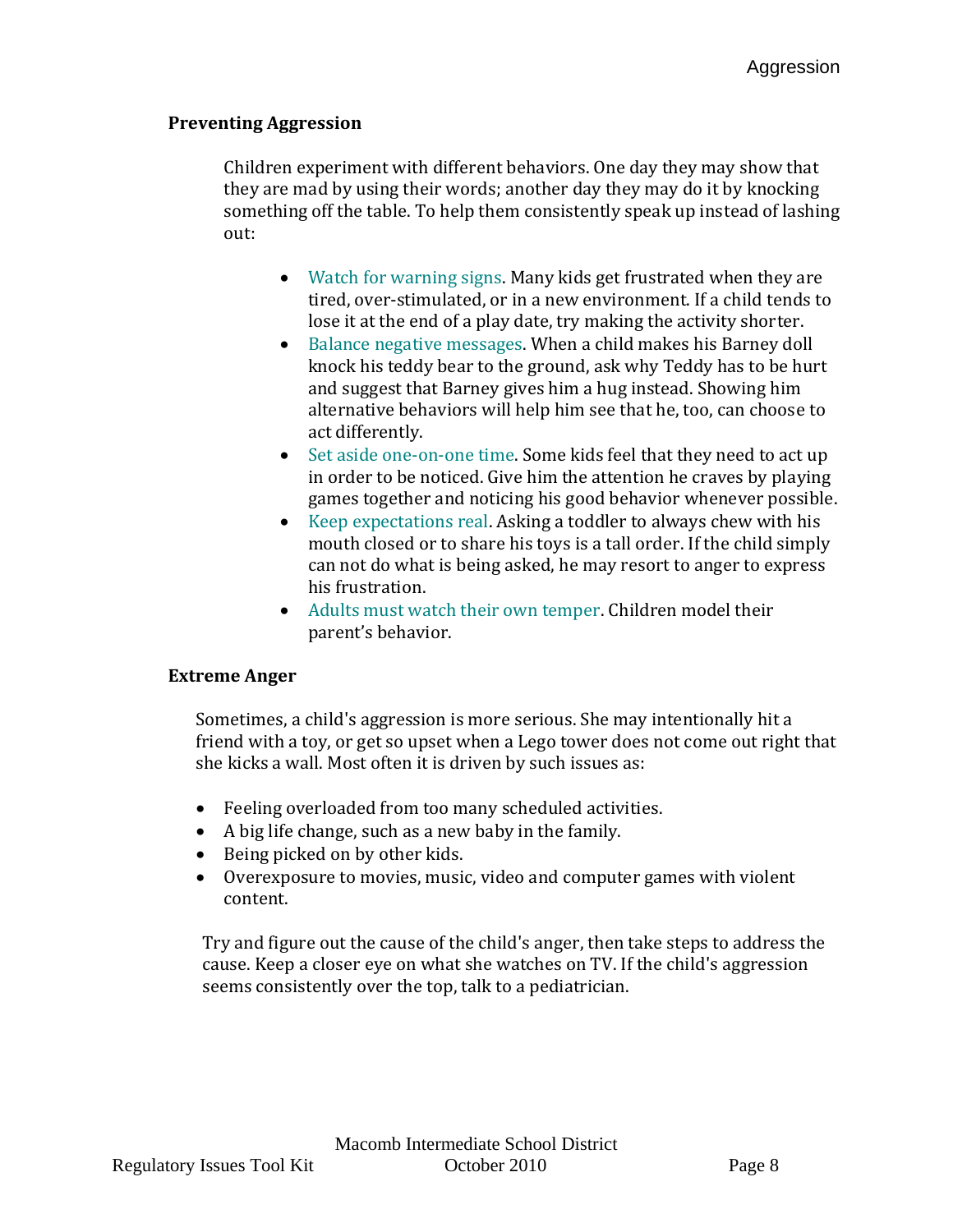#### **Developmental Outcomes**

Children with aggressive behavior can have developmental concerns regarding their social‐emotional and cognitive development.

#### **Service Coordinator Considerations**

- **Cognitive Development** This can be affected because a lack in social and emotional skills can hinder the ability to try new things and keep focus on a task.
- **SocialEmotional Development** This area is important because it affects a child's cognitive development. It plays a critical part in forming the way a child thinks, learns, reacts to challenges, and develops relationships. If a child is aggressive toward other children and adults, they miss opportunities for their social, emotional, and cognitive development to progress.

#### **Summary**

Toddlers tend to lash out by biting or hitting because they are easily frustrated and do not know how to appropriately communicate their frustrations. By age 3, most kids acquire the coping and language skills they need to work through their aggression. They will not be perfect. Kids often do not learn the right ways of behaving until they try the wrong ways first. It is important to be firm and clear while helping children learn better ways to manage emotions.

(http://www.parenting.com/article/Toddler/Behavior/Aggression)

#### **Considerations for Families**

Teaching Young Children Interpersonal Problem‐Solving Skills by G.E. Joseph & P.S. Strain

Helping Chi[ldren with Aggression and Conduct Problems: Best](http://www.amazon.com/Mastering-Anger-Aggression-Brazelton-Way/dp/0738210064/ref=sr_1_25?ie=UTF8&s=books&qid=1277259080&sr=1-25) Practices for Intervention by Michael L. Bloomquist PhD and Steven [V. Sch](http://www.amazon.com/T.-Berry-Brazelton/e/B001I9TV4S/ref=sr_ntt_srch_lnk_1?_encoding=UTF8&qid=1277259080&sr=1-25)nell Phd

[M](http://www.amazon.com/Mastering-Anger-Aggression-Brazelton-Way/dp/0738210064/ref=sr_1_25?ie=UTF8&s=books&qid=1277259080&sr=1-25)astering Anger and Aggression - The Brazelton Way by T. Berry Brazelton and Joshua D. Sparrow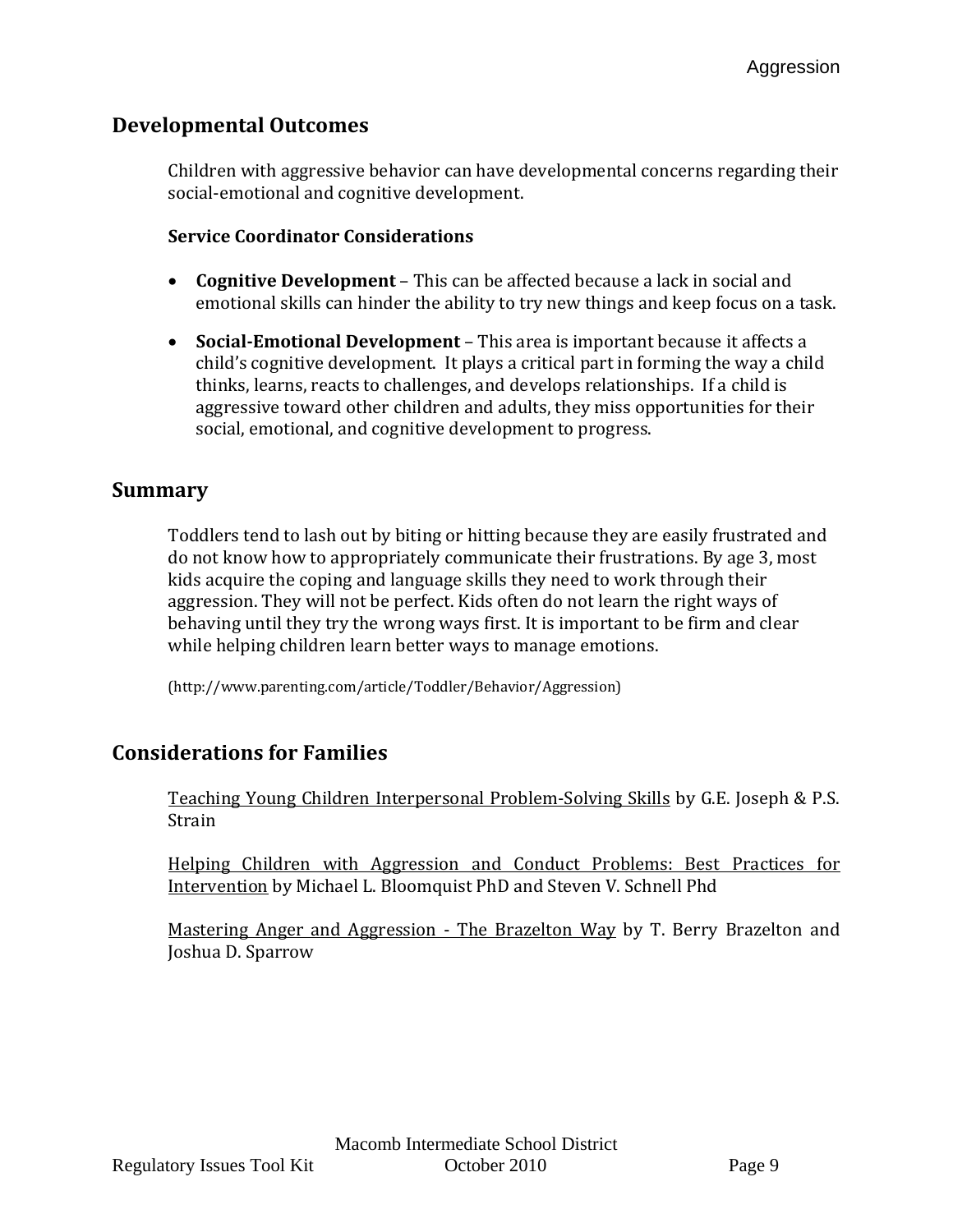# **Biting**

## **Overview**

Biting is very common among groups of young children, for all types of reasons. But whatever the reason for biting, most parents find it shocking and disturbing, and they want it to stop – quickly! Understanding why the young child bites is the first step in preventing biting as well as teaching the child alternatives to biting.

#### **Most Common Reasons and Solutions for Biting**

- The Experimental Biter: It is not uncommon for an infant or toddler to explore their world, including people, by biting. Infants and toddlers place many items in their mouths to learn more about them. Teach the child that some things can be bitten, like toys and food, and some things cannot be bitten, like people and animals.
- Another example of the Experimental Biter is the toddler who wants to learn about cause and effect. This child is wondering, "What will happen when I bite my friend or mommy?" Provide this child with many other opportunities to learn about cause and effect through toys and activities.
- The Teething Biter: Infants and toddlers experience a lot of discomfort when they are teething. A natural response is to apply pressure to their gums by biting on things. It is not unusual for a teething child to bear down on a person's shoulder or breast to relieve some of her teething pain. Provide appropriate items for the child to teeth on, like frozen bagels, teething biscuits, or teething rings.
- The Social Biter: Many times an infant or toddler bites when she is trying to interact with another child. These young children have not yet developed the social skills to indicate "Hi, I want to play with you." So sometimes they approach a friend with a bite to say hello. Watch young children very closely to assist them in positive interactions with their friends.
- The Frustrated Biter: Young children are often confronted with situations that are frustrating, like when a friend takes their toy or when daddy is unable to respond to their needs as quickly as they would like. These toddlers lack the social and emotional skills to cope with their feelings in an acceptable way. They also lack the language skills to communicate their feelings. At these times, it is not unusual for a toddler to attempt to deal with the frustration by biting whoever is nearby. Notice when a child is struggling with frustration and be ready to intervene. It is also important to provide words for the child, to help him learn how to express his feelings, like "That's mine!" or "No! Don't push me!"
- The Threatened Biter: When some young children feel a sense of danger they respond by biting as a self‐defense. For some children biting is a way to try to gain a sense of control over their lives, especially when they are feeling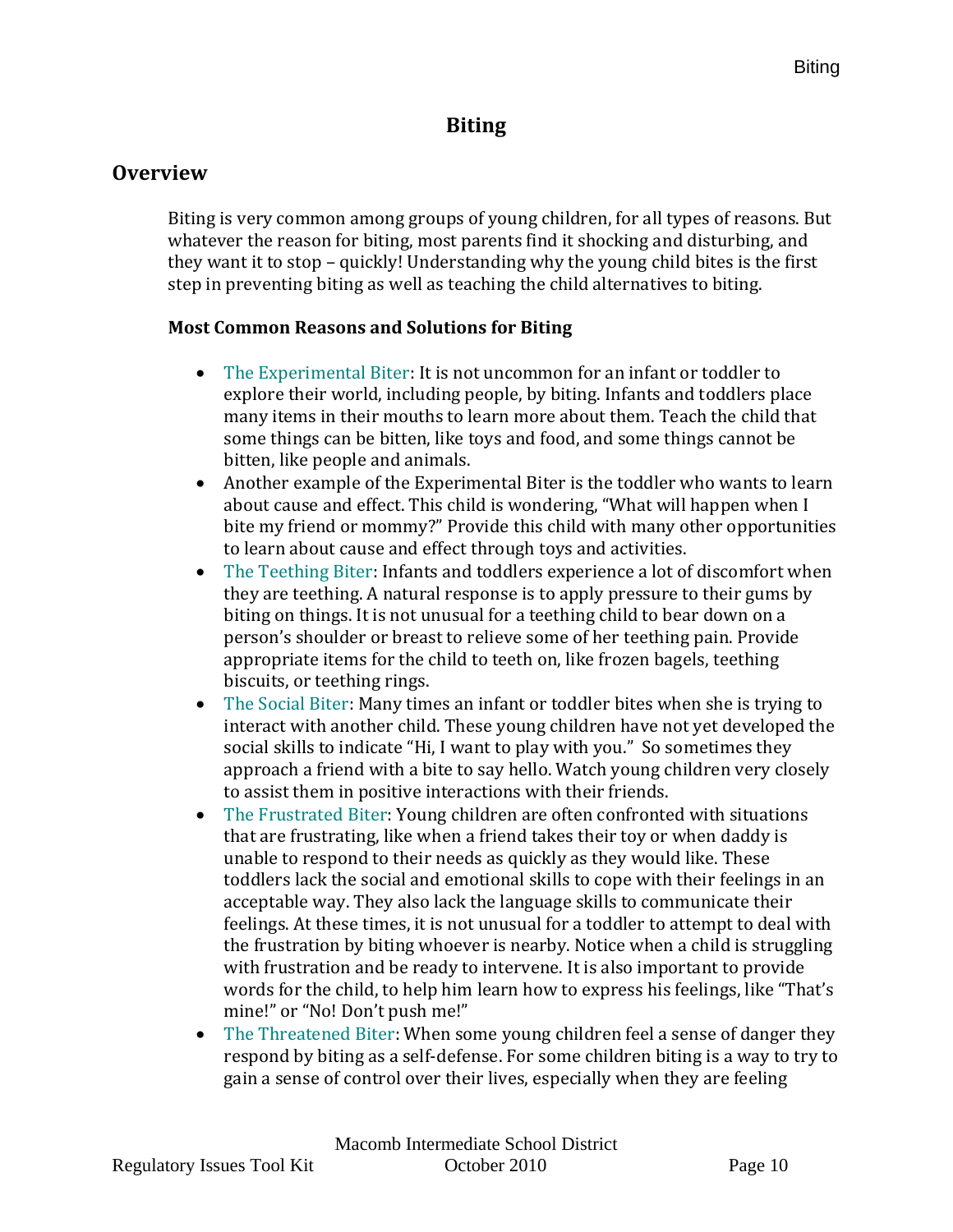- overwhelmed by their environment or events in their lives. Provide the toddler with nurturing support to help him understand that he and his possessions are safe.
- The Imitative Biter: Imitation is one of the many ways young children learn, so it is not unusual for a child to observe a friend bite, then try it out for herself. Offer the child many examples of loving, kind behavior. Never bite a child to demonstrate how it feels to be bitten.
- The Attention-Seeking Biter: Children love attention, especially from adults. When parents give lots of attention for negative behavior, such as biting, children learn that biting is a good way to get attention. Provide lots of positive attention for young children each day. It is also important to minimize the negative attention to behaviors such as biting.
- The Power Biter: Toddlers have a strong need for independence and control. Very often the response children get from biting helps to satisfy this need. Provide many opportunities for the toddler to make simple choices throughout the day. This will help the toddler feel the sense of control he needs. It is also important to reinforce all the toddler's attempts at positive social behavior each day.

As with almost all potentially harmful situations involving children, prevention is the key. Adults must be active observers of children to prevent biting. In those times when close supervision does not work, the adult must intervene as quickly and as calmly as possible.

# **Effects on the Child**

Biting can provide clues on how children are feeling. Powerful emotions are hard to deal with and children need to be guided to appropriate ways that will help them deal with their feelings. Children who bite may feel: anger, frustration, excitement, fear, and anxiety.

# **Effects on the Family**

Having a child who bites can be unsettling for parents to deal with. Parents can find themselves and their child on the outskirts of play dates and mom and tot playgroups. The important thing for families to remember is to remain consistent and calm when dealing with their child. Take note on what prompted the child to bite; were there too many children in one space so that the child felt overwhelmed? Did another child take something from the child? Did another child have something that the child wanted? Taking note of what triggers a child to bite, will help the adult facilitate the appropriate words for the child to use instead of actions.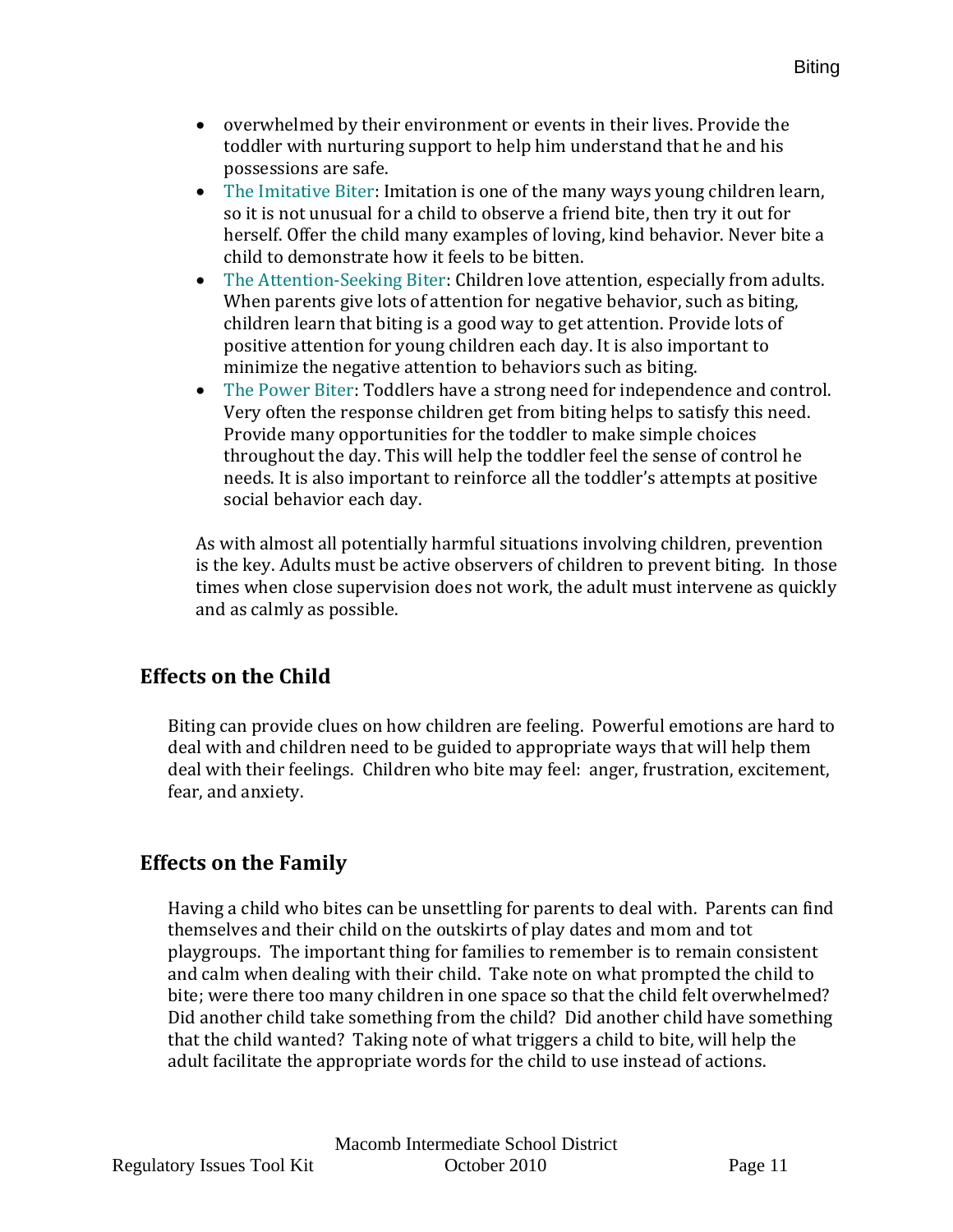## **Developmental Outcomes**

Biting can affect a child's social/emotional, adaptive, and cognitive development. All of these areas are affected when children have a hard time expressing their feelings in appropriate ways.

#### **Service Coordinator Considerations**

- **Cognitive Development** This can be affected because of the lack in social and emotional skills hinder their ability to try new things and keep their focus on a task. Children that bite may be confused on how to handle what they are feeling.
- **SocialEmotional Development** This area is affected because the child does not possess the social or emotional skills to ease his frustration appropriately. He is unable to identify his feelings and express them in an acceptable way. Children that bite can often have a hard time adapting to new situations and places. Since they are unable to identify their feelings, they make act out or become defensive when approached with new settings.

## **Intervention Strategies**

## **When intervening before the potential bite has occurred…….**

- Talk for the child by offering words like, "I see that you wanted that toy!"
- Demonstrate patience and understanding for the frustration the child is experiencing.
- Offer solutions like, "We have another red truck right over here. Let's go get it."
- Demonstrate alternate ways of interacting and say something like, "She likes it when you rub her arm." Try to stay focused on the positive behavior, without reminding the child of the negative behavior.

## **When a child bites……**

- Comfort the child who was bitten.
- Cleanse the wound with mild soap and water. Provide an ice pack to reduce pain and swelling.
- Provide comfort for the wounded child by saying something like, "That really hurt! You don't like it when your friend bites your arm!"
- Calmly approach the child who bit. Many times these children feel overwhelmed and afraid after they bite. They need comfort, too.
- Comfort the child who bit by saying something like, "You seem sad that your friend's arm is hurt from the bite."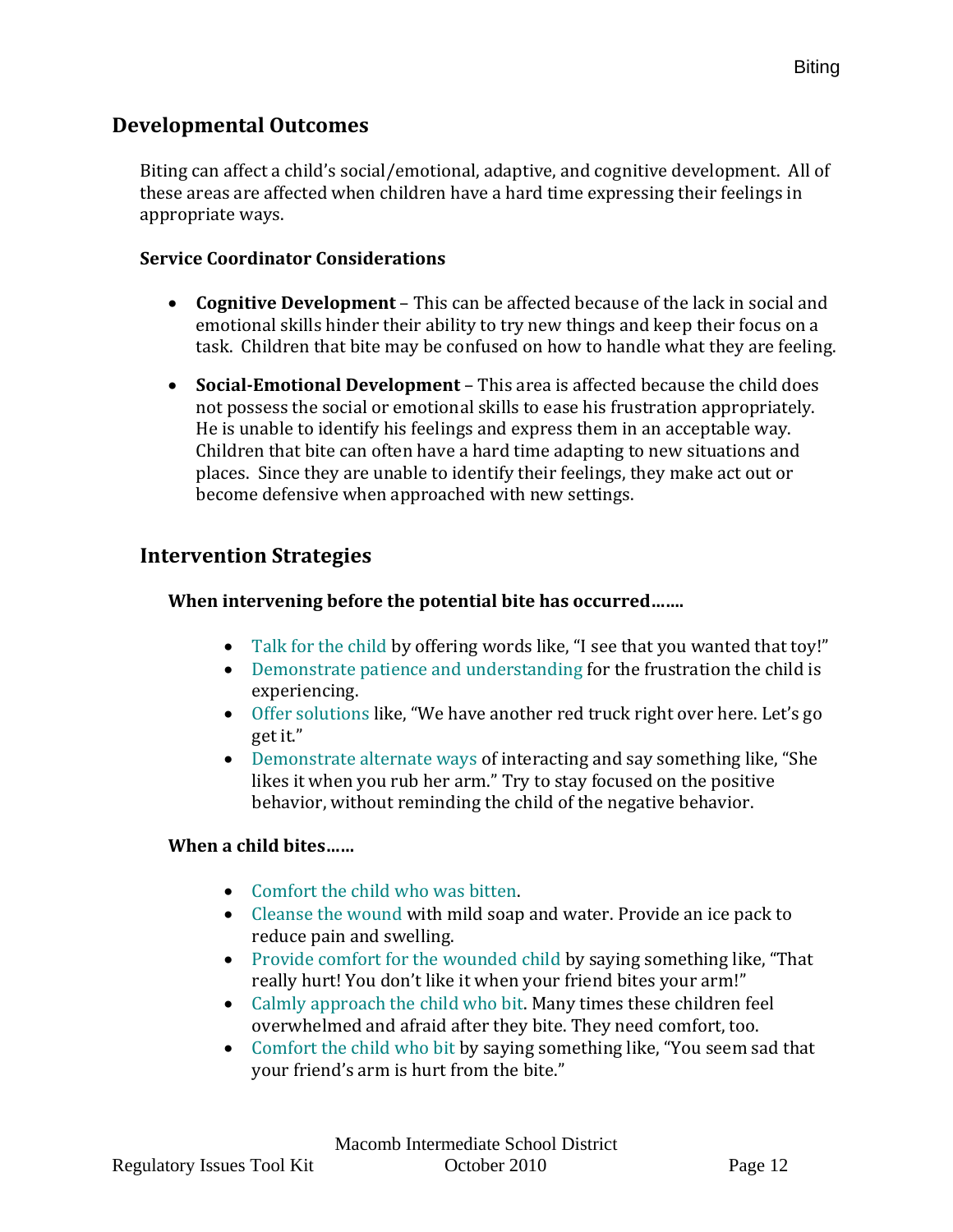- Help the child who bit to understand the hurt their friend is feeling by offering to let her talk with her friend. Say something like, "Would you like to see Sally now? You can tell her that you hope she feels better soon." Older toddlers can learn a lot from being allowed to comfort their friend after a bite has occurred. The child who bit may want to see the injury. That is okay if the injured child wants to show it. Do not force either child to have this interaction, unless both are willing.
- Reinforce the rule that we do not hurt people. Help both children understand that the adult's job is to keep everyone safe. Say, "I know you are angry. But I can not let you bite people."
- When the environment is calm again, remind the children what they can do to assert themselves, like say "No! That's mine!" or "Back away!" or if they are preverbal, teach them to 'growl like a tiger' to express themselves. The goal is to teach assertiveness and communication skills to both the child who bites and the child who gets bitten.
- Never hit or bite a child who has bitten. That will only teach the child that violence is alright.

(Oklahoma State Department of Health, http://www.ok.gov/health/documents/BITING%20IN%20THE%20TODDLER%20YEARS%20re v.pdf).

## **Considerations for Families**

Cooperative Educational Service Agency: http://www.cesa11.k12.wi.us/speceduc/social\_emotional.cfm

Clearinghouse on Early Education and Parenting: http://ceep.crc.uiuc.edu/poptopics/biting.html

Teeth are not for Biting by Elizabeth Verdick

Parenthood.com: http://www.parenthood.com/article‐ topics/how\_to\_get\_through\_your\_childs\_biting\_stage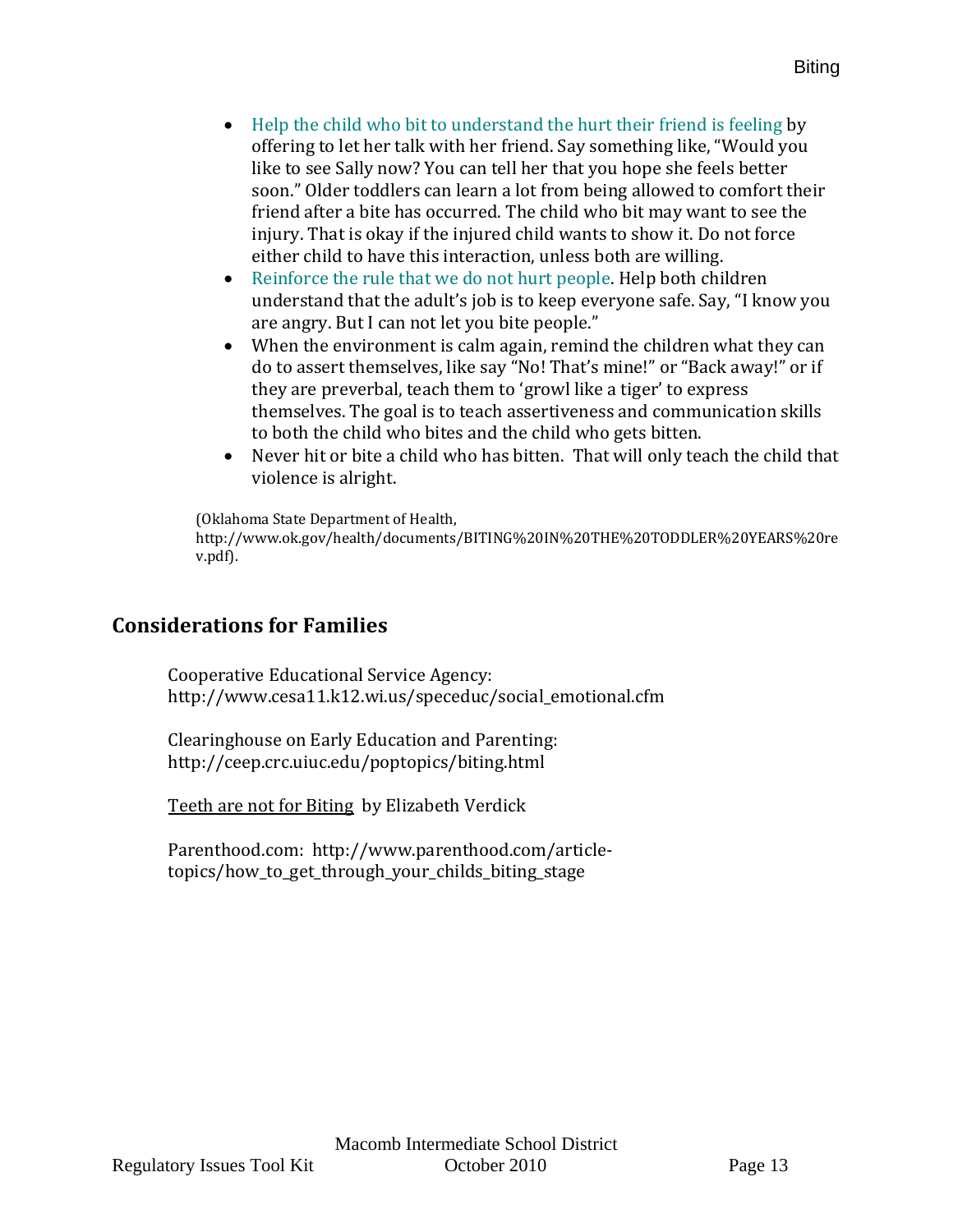# **Picky Eaters**

## **Overview**

Mealtime can sometimes resemble a battle field, where parents are worried if their child is getting enough nutritious foods and the child has something else that she would like to eat. Giving children a good start to nutrition will influence their eating habits throughout their life. Here are some tips to help parents making eating times easier and less stressful.

#### **Division of Responsibility in Feeding**

The parent provides structure, support and opportunities at meal time. Children choose how much and whether to eat from what the parents provide.

**Infants:** The parent helps the infant to be calm and organized and feeds smoothly, paying attention to information coming from the baby about timing, tempo, frequency and amounts.

- The parent is responsible for *what.*
- The child is responsible for *how much.*

**Toddlers:** Fundamental to parents' jobs is trusting children to decide how much and whether to eat. If parents do their jobs with feeding, children will do their jobs with eating.

- The parent is responsible for *what, when and where.*
- The child is responsible for *how much and whether.*

#### **Parent's Feeding Jobs:**

- Choose and prepare the food.
- Provide regular meals and snacks.
- Make eating time pleasant.
- Show children what they have to learn about food and mealtime behavior.
- Not let children graze for food and beverages between meals and snack times

#### **Children's Eating Jobs:**

- Children will eat
- They will eat the amount they need
- They will learn to eat the food their parents eat
- They will learn to behave well at the table www.ellynsatter.com

Macomb Intermediate School District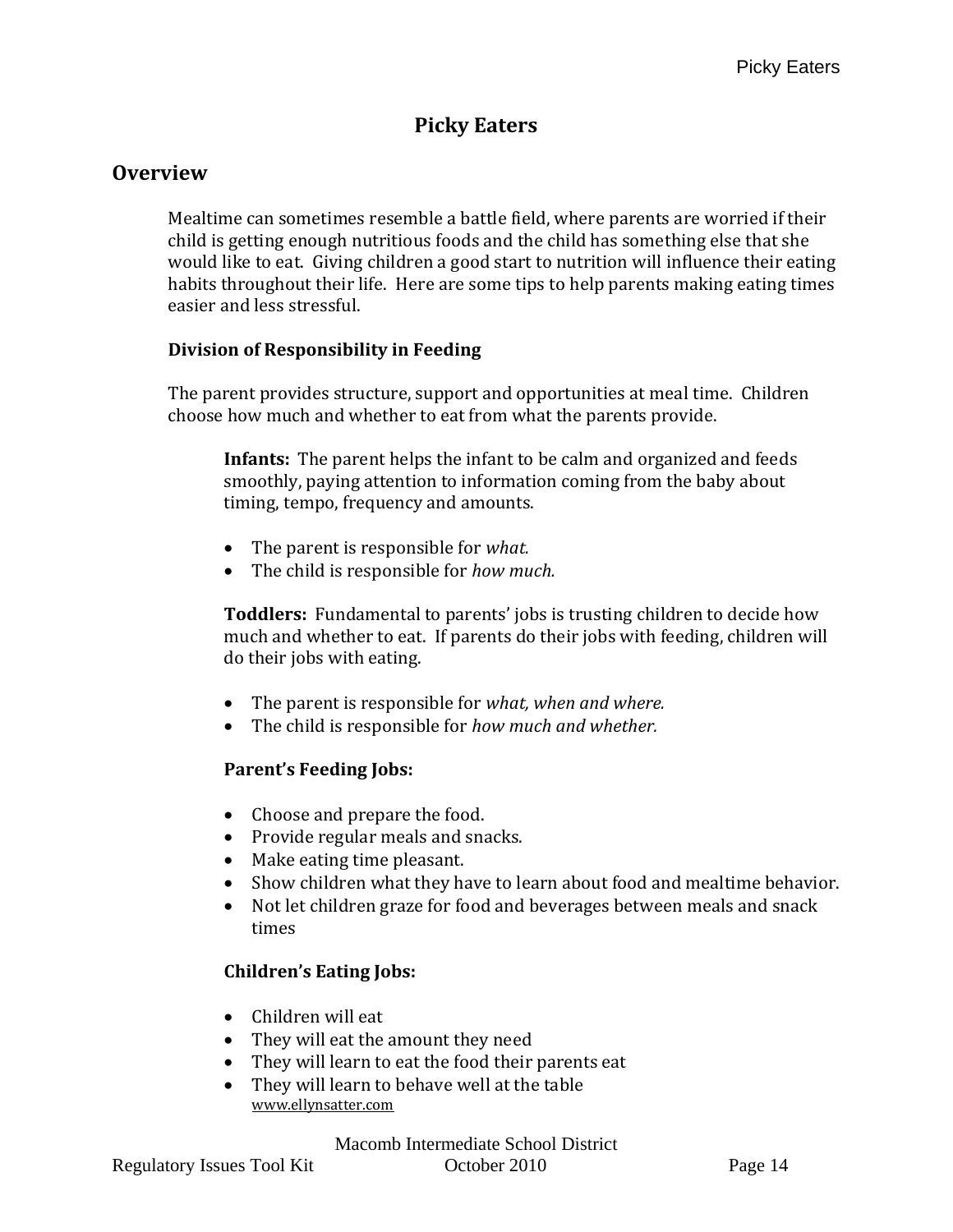#### **Expectations of Family**

- Stick to the routine-Serve meals and snacks at about the same times every day. Nix juice, milk and snacks for at least one hour before meals. If the child comes to the table hungry, he or she may be more motivated to eat.
- Make it fun-Serve broccoli and other veggies with a favorite dip or sauce. Cut foods into various shapes with cookie cutters. Offer breakfast foods for dinner.
- Recruit your child's help-At the grocery store, ask the child to help select fruits, vegetables and other healthy foods. Do not buy anything that the parent does not want the child to eat. At home, encourage the child to help rinse veggies, stir batter or set the table.
- Set a good example-If parents eat a variety of healthy foods, their child is more likely to follow suit.
- Be sneaky‐Add chopped broccoli or green peppers to spaghetti sauce, top cereal with fruit slices, or mix grated zucchini and carrots into casseroles and soups.
- Minimize distractions-Turn off the television during meals and do not allow books or toys at the table.
- Do not offer dessert as a reward-Withholding dessert sends the message that dessert is the best food, which may only increase the child's desire for sweets. You might select one or two nights a week as dessert nights, and skip dessert the rest of the week — or redefine dessert as fruit, yogurt or other healthy choices.
- Do not be a short order cook‐Preparing a separate meal for your child after he or she rejects the original meal may encourage your child's picky eating. Keep serving the child healthy choices until they become familiar and preferred.
- Offer only one new food at a time. Serve something that the child likes along with the new food. Offering too many new foods all at once could be overwhelming.
- Offer new foods first, at the beginning of a meal, when the child is the most hungry.
- Serve food plain. For example, instead of a macaroni casserole, try meatballs, pasta, and a vegetable. Also, to keep the different foods separate, try plates with sections. For some kids the opposite works and serving a new food mixed in with a familiar item is helpful.

If you are concerned that picky eating is compromising the child's growth and development, if certain foods make the child ill, or if the child has swallowing difficulties, abnormal tongue movements, stuffs their mouth, or has problems with textures of food consult the child's doctor. In the meantime, remember that the child's eating habits will not likely change overnight — but the small steps taken each day can help promote a lifetime of healthy eating.

http://www.mayoclinic.com/health/childrens‐health/HQ01107

Macomb Intermediate School District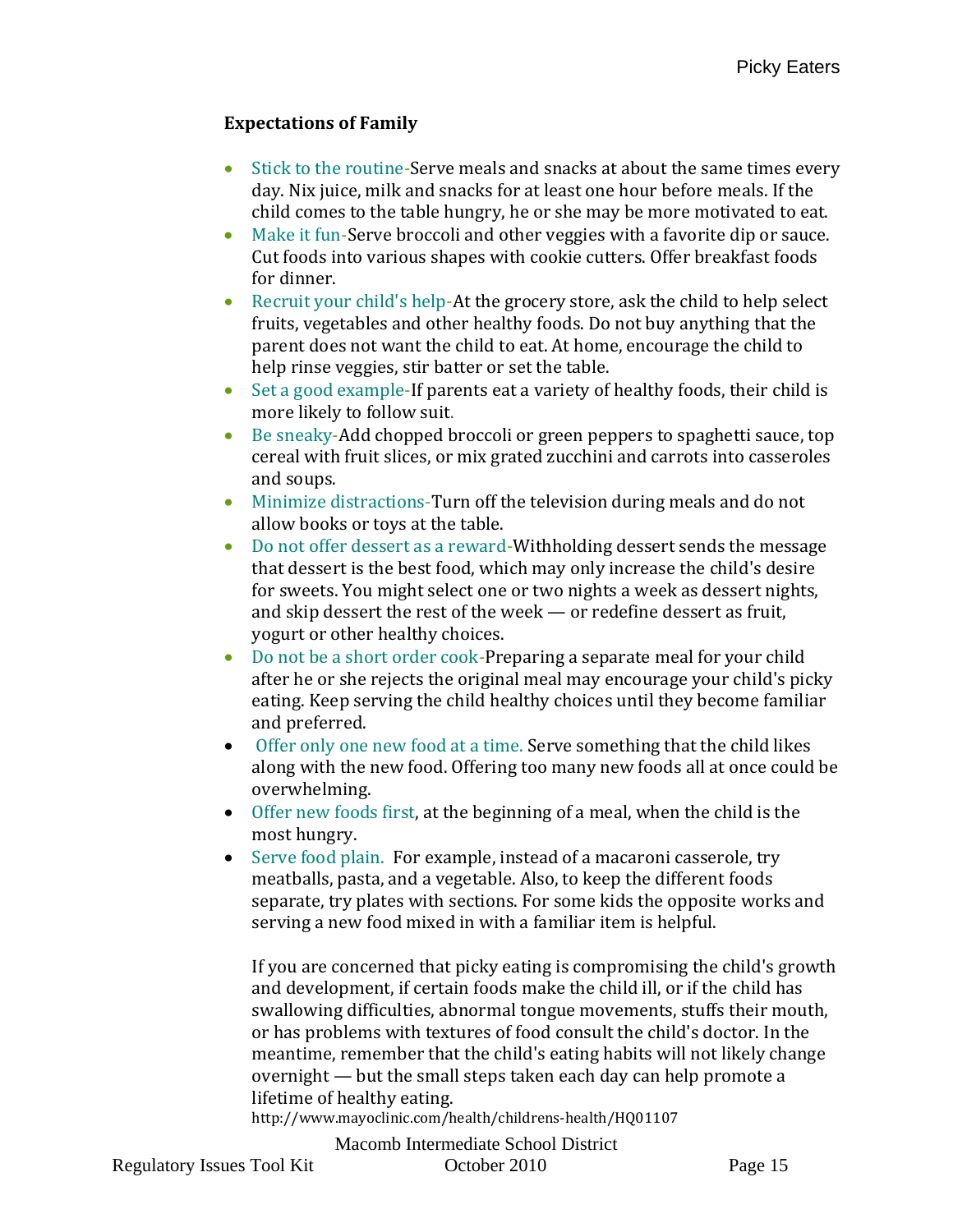#### **Do Not Worry if a Toddler:**

- Does not seem as though he eats a lot. Remember that as long as he is gaining weight and is active and healthy, then he is likely getting enough calories.
- Only eats a few kinds of food each day, such as peanut butter and jelly sandwiches, hot dogs, or chicken nuggets and french fries.
- Will not try any new foods. Keep trying to introduce new foods by putting a very small amount (1/2‐1 tablespoon) on his plate and do not force him to try or finish it. Many kids will not try a new food until they have been offered it 10 or more times.
- Does not eat a balanced diet each day. Most kids do not. As long as his diet seems balanced over a week or two, he is likely getting enough variety. If he really is not, talk to your pediatrician about the need for a vitamin supplement.
- Does not finish everything on his plate. The idea that children should sit at the table until they 'clean' their plate is out of fashion. Instead, children should be taught to recognize when they are full and then stop eating. If

the toddler is not finishing what is offered, learn to offer smaller portions.

• Does not eat what you prepare for him. Try to avoid making elaborate meals for a toddler or offering foods with a lot of spices or sauces. Instead, keep things simple. Do not prepare a separate meal for the toddler every day, but, do not be surprised if he does not want to eat 'adult' foods.

(Keeping Kids Healthy: [www.keepkidshealthy.com/toddler/feeding\\_your\\_toddler.html\)](http://www.keepkidshealthy.com/toddler/feeding_your_toddler.html)

## **Effects on the Child**

The child can be affected by being a picky eater. The way that parents handle picky eating can be either a stressful or pleasant experience. At the ages of 1.5‐3 years of age, children want to assert their likes and dislikes in a variety of settings; eating can be one of them.

## **Effects on the Family**

Having a picky eater can be stressful on a family. Parents can be confused on how to react to their child's assertiveness and other siblings may wonder why they get special treatment by having something else for dinner. There is fine line to walk when dealing with a toddler's independent choices as a family does not want to discourage their feelings and opinions.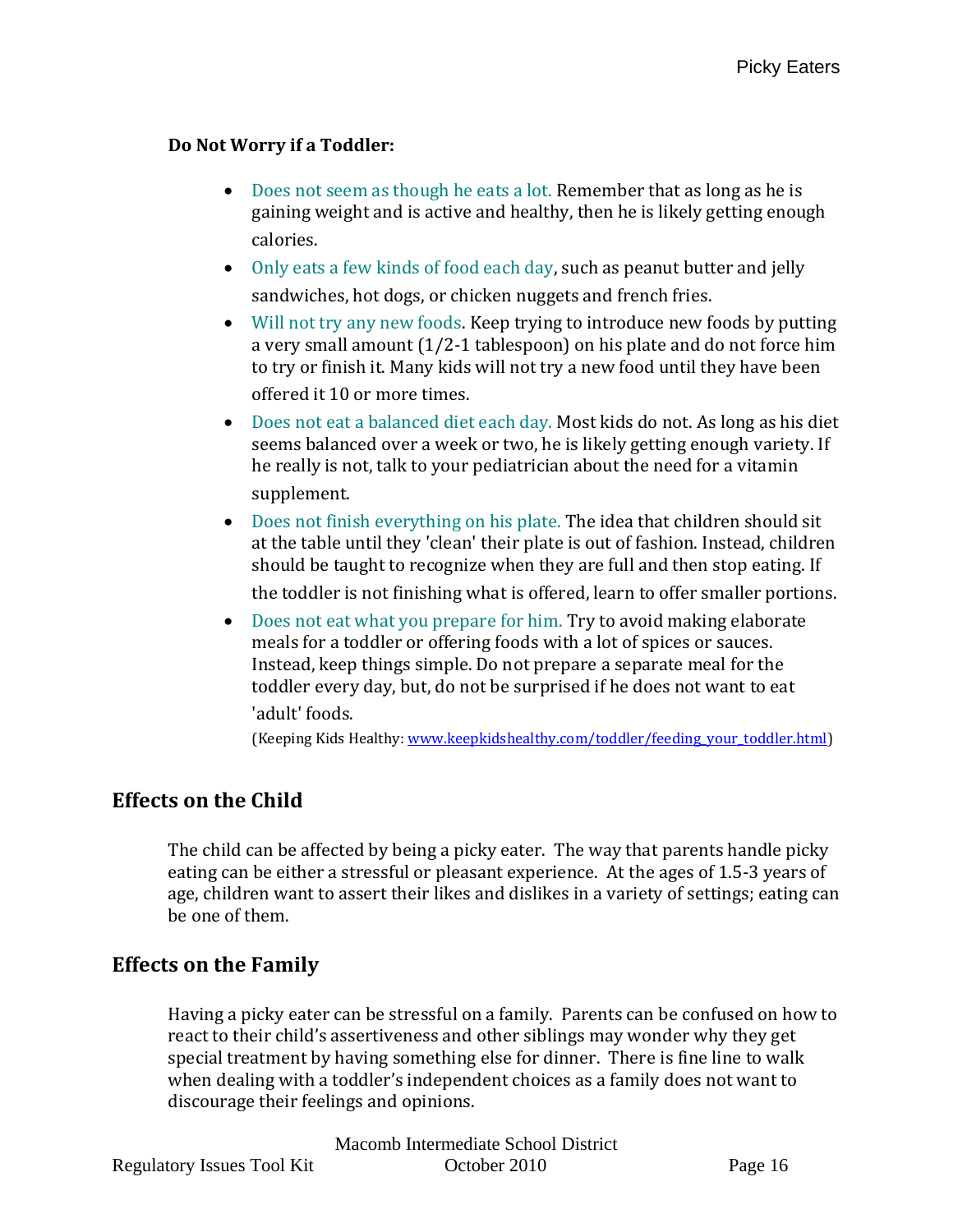## **Developmental Outcomes**

#### **Service Coordinator Considerations**

- o **Motor Development** This area can be affected if the child is not getting the right amount of nutritional foods.
- o **SocialEmotional Development** This area can be affected if the child's food choices are not valued. They can feel that their ideas are not important.

## **Considerations for Families (Books and resources)**

Food Chaining: The Proven 6‐Step Plan to Stop Picky Eating, Solve Feeding Problems, and Expand Your Child's Diet by: Cheri Fraker and Dr. Mark Fishbein

Whining and Dining: Mealtime Survival for Picky Eaters and the Families Who Love Them by: Eshun Mott and Emma Waverman

Take the Fight out of Food: How to Prevent and Solved Your Child's Eating Problems by: Donna Fish

http://www.wholesometoddlerfood.com/pickyeater.htm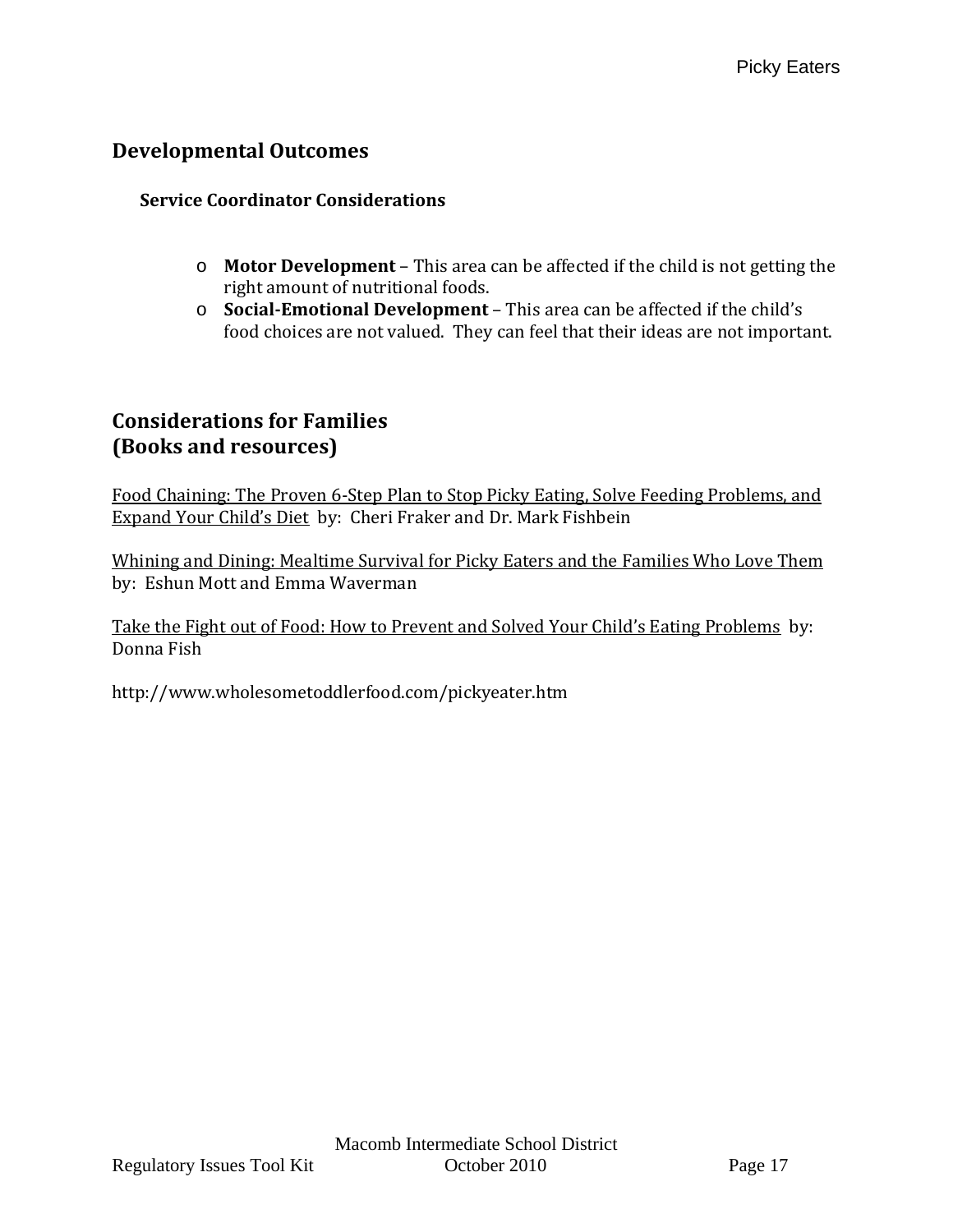## **Sleep**

#### **Overview**

The quality and quantity of an infant and toddler's sleep affects the well-being of everyone in the household. When people sleep, they cycle between rapid eye movement (REM) sleep and non‐rapid eye movement (NREM) sleep. In REM sleep, eyes move around fast, the body does not move much, and people dream. Infants and children are most likely to wake up during REM sleep because it is the light sleep stage. NREM sleep, on the other hand, is deep sleep. In normal sleep, a child cycles between light sleep and deep sleep. Because of this, the child is likely to wake up whenever he enters REM sleep, or the light sleep cycle. Infants go through a complete sleep cycle every 50‐60 minutes. This means they are in light sleep often and could wake many times a night.

## **Effects on the Child**

Not getting enough sleep can lead to serious problems for children and is all too common in our society. It is important to remember that children are people, and, just like adults, the amount of sleep needed by each child can vary. The best way to tell if the child is sleep deprived is to look at how she is behaving during the day.

- Does the child fall asleep in the car almost every time?
- Does the child have to be awaken up almost every morning?
- Does the child seem overtired, cranky, irritable, aggressive, over-emotional, hyperactive, or have trouble thinking during the day?
- On some nights, does the child "crash" much earlier than her usual bedtime?

Answering "yes" to any of these questions could mean the child is sleep deprived. Sleep deprived children (and adults) also have more trouble controlling their emotions. The part of the brain that helps us to control our actions and our response to feelings is affected greatly by lack of sleep. Not getting enough sleep can lead to behavi[or problems and attention prob](http://www.pediatrics.org/cgi/content/full/107/2/e23)lems. Children who do not get enough sleep are also more likely to hurt themselves and are at a higher risk for being overweight.

While the amount of sleep needed does vary from person to person, the following table can serve as a general guideline for parents to follow. The amounts listed are approximates with some children needing more or less sleep at night with a variety of nap times.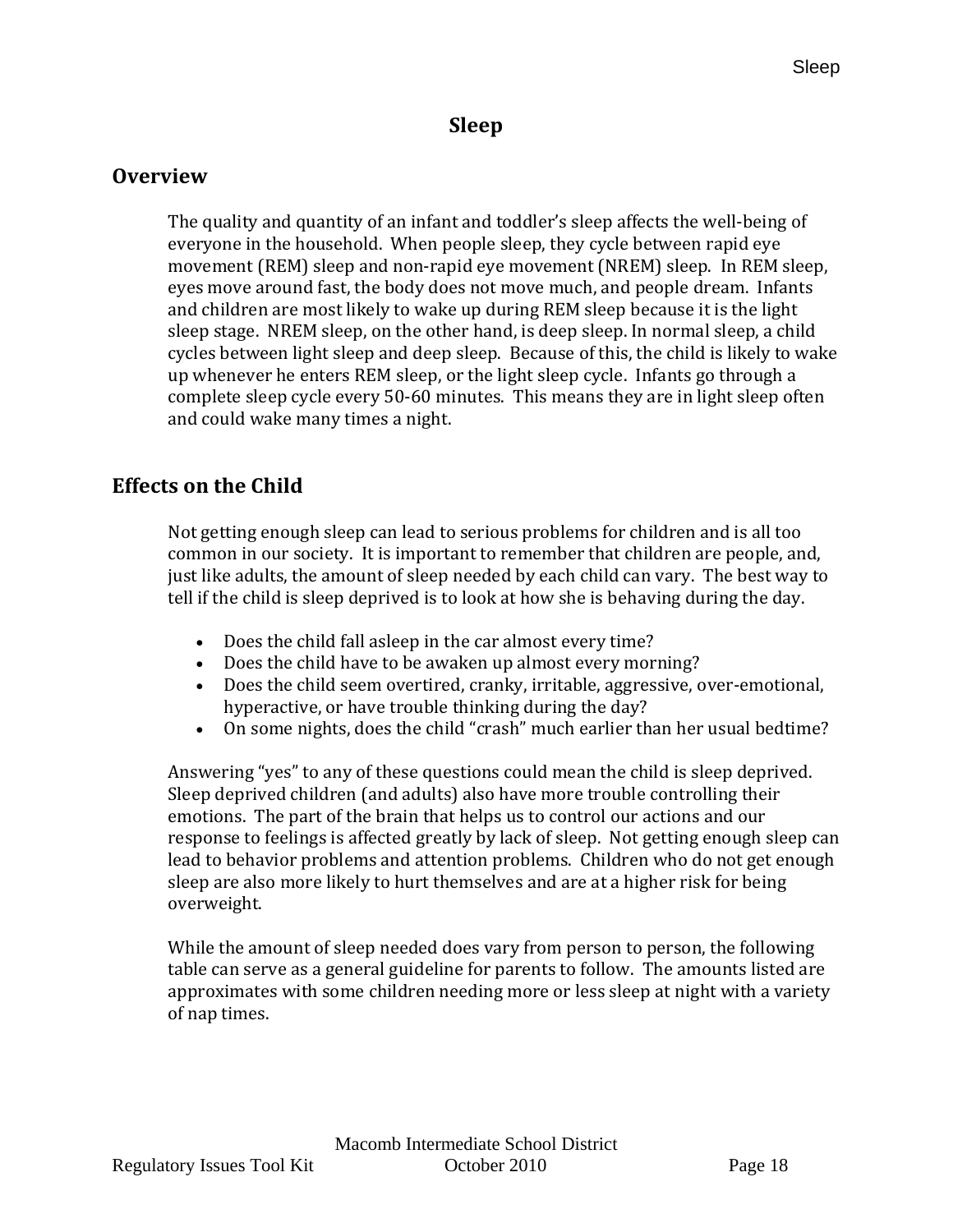| Age       | <b>Nighttime Sleep</b> | <b>Daytime Sleep</b> | <b>Total Sleep</b> |
|-----------|------------------------|----------------------|--------------------|
|           | (hours)                | (hours)              | (hours)            |
| 1 month   | 8.5 (many naps)        | 7.5 (many naps)      | 16                 |
| 3 months  | $6 - 10$               | $5-9$                | 15                 |
| 6 months  | $10 - 12$              | $3 - 4.5$            | 14.5               |
| 9 months  | 11                     | $3(2$ naps)          | 14                 |
| 12 months | 11                     | 2.5(2 naps)          | 13.5               |
| 18 months | 11                     | $2.5$ (1-2 naps)     | 13.5               |
| 2 years   | 11                     | $2(1$ nap)           | 13                 |
| 3 years   | 10.5                   | $1.5(1 \text{ nap})$ | 12                 |
| 4 years   | 11.5                   | $\theta$             | 11.5               |
| 5 years   | 11                     | 0                    | 11                 |

Amount of Sleep Needed by Age

(http://www.med.umich.edu/yourchild/topics/sleep.htm)

## **Effects on the Family**

The problems associated with a child's sleep habits affect the whole family. Being over tired and tired at night can bring any normal person to his lowest point. Calling a friend or family member can help ease the desparate feelings.

 Parents can also call the free *Parent Helpline at 18009424357.* They will not ask for names, and can offer helpful support and guidance. If a parent feels that he or she might hurt their child, they will be advised to make sure the child is safe, have the parent try to get help, and recommend that the parent leave until she can cope.

#### **Relaxation Techniques**

 Anyone who has ever tried putting a tired child to bed knows just how very stressful it can be. Sometimes while the parent is attempting to go through the bedtime routine things can get out of control. During this time, it is very important for the parent to remain calm. A relaxed parent can be the best weapon for an over‐tired child. Practicing various forms of relaxation techniques can benefit everyone involved. Through relaxation techniques, the parent is able to remain calm, which in turn helps the child to relax, making it easier for him to fall asleep. This creates a much happier bedtime experience for all.

 Relaxation techniques, however, should not be for parents alone. There are many different techniques for relaxation and stress reduction that can be used by children. Depending on the child, certain techniques may work better than others.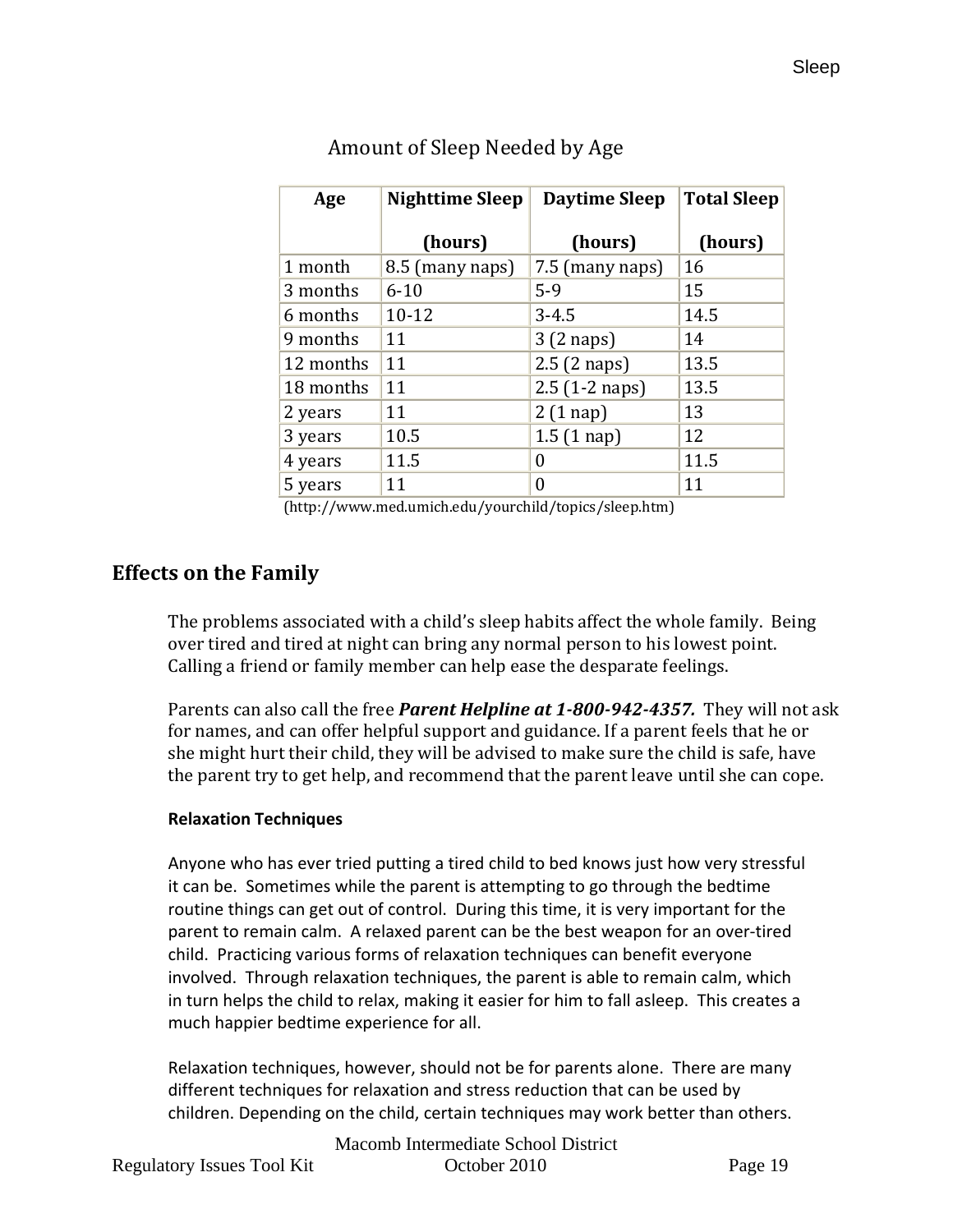The following suggestions may be used for adults or children at bedtime or anytime throughout the day:

- 1. Deep breathing is an effective way of slowing down the body's natural response to stress. It slows down the heart rate, lowers blood pressure and gives the feeling of being in control. This simple technique can be done by anyone. Simply breath in deeply, hold the breath and release it slowly. Repeat the deep breathing until you feel relaxed.
- 2. Progressive muscle relaxation is a wonderful relaxation technique that is accomplished by tensing and then relaxing different muscle groups in your [body.](http://stress.lovetoknow.com/) The website [www.yourfamilyclinic.com](http://www.yourfamilyclinic.com/) offers excellent instructions on guiding young children in the technique of progressive muscle relaxation.
- 3. Visualization, also known as visual guided [imagery,](http://stress.lovetoknow.com/Free_Guided_Relaxation) uses your imagination to calm and relax your mind. Children should imagine their favorite calm, peaceful place or focus on beautiful places. Encourage them to think of happy memories of loved ones. Visualization *slows down the chatter of the mind* and helps release negative thoughts and worries. Often this technique follows progressive muscle relaxation, which first relaxes the muscles and then calms the mind. A great technique to use with a child involves imagining their favorite relaxing color. The color should be one that makes them feel peaceful and safe. Have the child imagine taking in the color with each breath and sending it throughout his body as he exhales until he is filled with his special beautiful, relaxing color. A soothing sound, a special aroma or the feeling of warmth or light can be used in place of the color.
- 4. Laughter is a wonderful stress reliever and helps the body to relax tense muscles. It releases [chemicals](http://stress.lovetoknow.com/) in the body that reduce tension and pain.
- 5. Listening to calming music helps to calm and focus the mind regardless of age. Even very young children may enjoy listening to relaxing classical music.
- 6. Stretching relaxes built up tension in the muscles. Teach the child how to stretch each muscle group and feel muscles relax.
- 7. [Meditation](http://www.susankramer.com/TeenMeditation.html) techniques, such as yoga or transcendental meditation, relax the mind and body.
- 8. Cuddle with a pet or a hug a loved one. The relaxation response is automatic when you cuddle or pet your dog or cat or give an unexpected hug to a loved one. Blood pressure lowers and stress hormones decrease.
- 9. Toe tensing draws tension down from the rest of the body. This simple exercise involves laying on your back and allowing yourself to sense your toes. Use your toe muscles to pull all ten toes back in the direction of your face and hold to the count of ten. Relax your toes and hold to the count of ten. Repeat the [exercise](http://stress.lovetoknow.com/) ten times.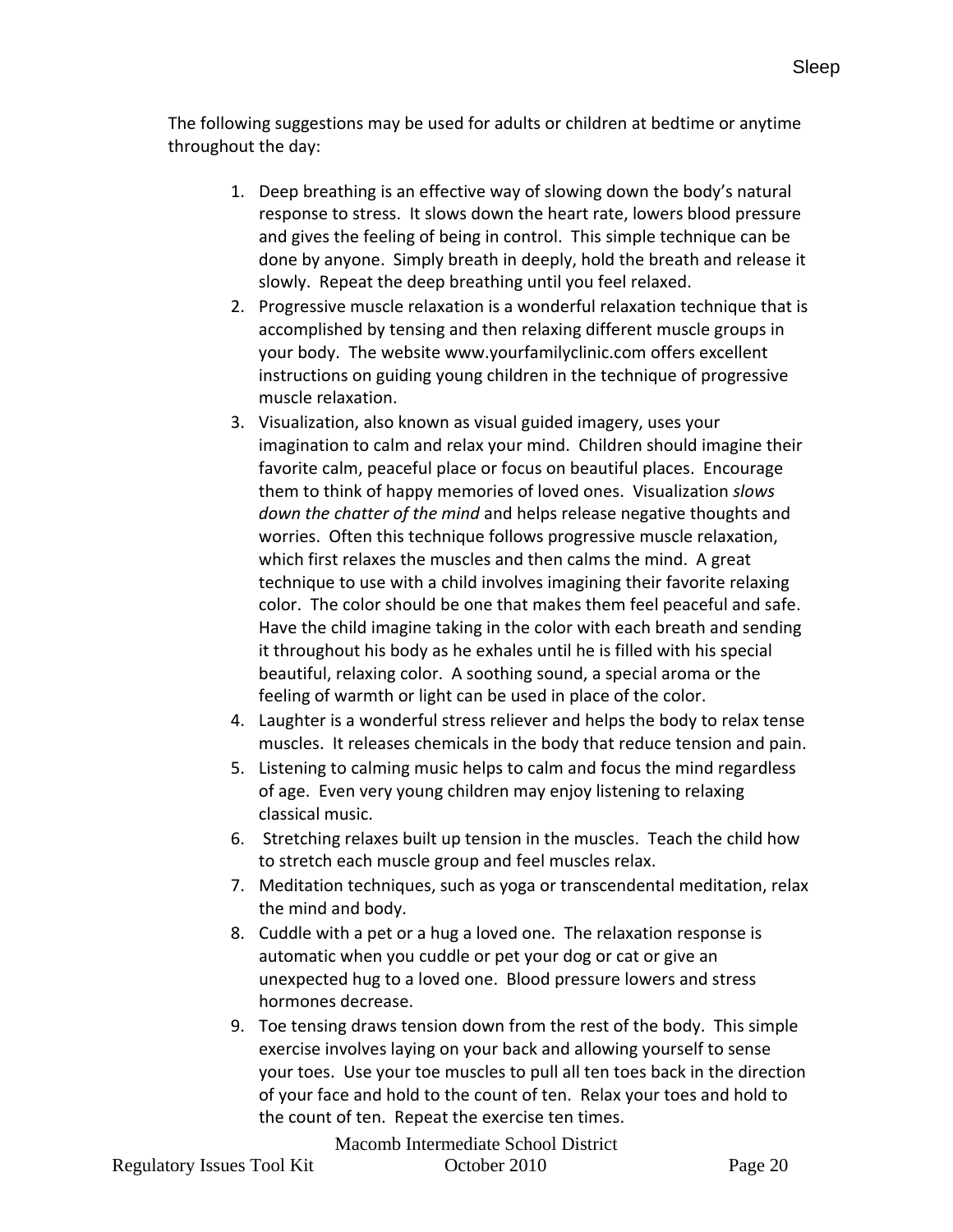10. Exercise is a great form of relaxation. Walking, running and [playing](http://stress.lovetoknow.com/Stress_Relief_Toys) are all ways to exercise that children love. Exercising to music is another option. There are many excellent exercise CDs and DVDs for all age groups. It is important to remember that this technique should not be done right before bed. While exercising can help reduce stress, improve your mood, and make you initially feel tired, it also stimulates your heart, brain, and muscles thus making it harder for your body to fall asleep. If done at the appropriate time, regular exercise can improve one's sleep.

This list of relaxation techniques includes many of the techniques proven to be effective for individuals of any age. Modifications can be made to any of the techniques to make them age appropriate.

Finally, relaxation techniques should not be reserved only for when the child is overly‐tired. Practicing various techniques throughout the day whether they are needed or not will not only help the parent to find what works best for their child when it matters most, but they can become a learned habit for the child to use whenever she feels upset, stressed, overwhelmed, etc.

http://stress.lovetoknow.com/Top Ten Relaxation Techniques Children

## **Common Sleep Issues**

**Night [Waking](http://www.med.umich.edu/yourchild/topics/#wake)** – All children have times at night when they sleep more lightly or wake up. Night waking can become a problem when it is very frequent or when a child has trouble getting back to sleep. Reasons for waking at night can include:

- [Separation anxiety.](http://www.nlm.nih.gov/medlineplus/foodallergy.html)
- Uncomfortable pajamas or scra[tc](http://digestive.niddk.nih.gov/ddiseases/pubs/gerdinfant/)hy ta[gs](http://www.umm.edu/careguides/allergy/allergy_infants.html).
- [A form](http://www.med.umich.edu/yourchild/topics/colic.htm)ula or food s[ensitivity or](http://digestive.niddk.nih.gov/ddiseases/pubs/gerdinfant/) allergy.
- [•](http://digestive.niddk.nih.gov/ddiseases/pubs/gerdinfant/) Gastro-esophageal reflux (GER).
- [Airbo](http://kidney.niddk.nih.gov/kudiseases/pubs/utichildren/)rne allergens.
- [•](http://www.med.umich.edu/yourchild/topics/colic.htm) Colic.
- Pain, such as from an earache, abdominal gas, or teething.
- A urinary tract infection (bladder infection).
- Discomfort, such as too hot, too cold, thirsty, hungry or a wet bed.
- Being in a pattern of waking.
- Being in a light phase of sleep so that something like a noise rouses the child into being fully awake.
- Child was premature or had complications at birth.
- A difficult temperament.
- Child is breastfed breasfed babies tend to eat more often than formula fed babies, but before about 4‐6 months, all babies *need* to eat at night—they wake up and are hungry. Six‐month‐old babies can go longer at night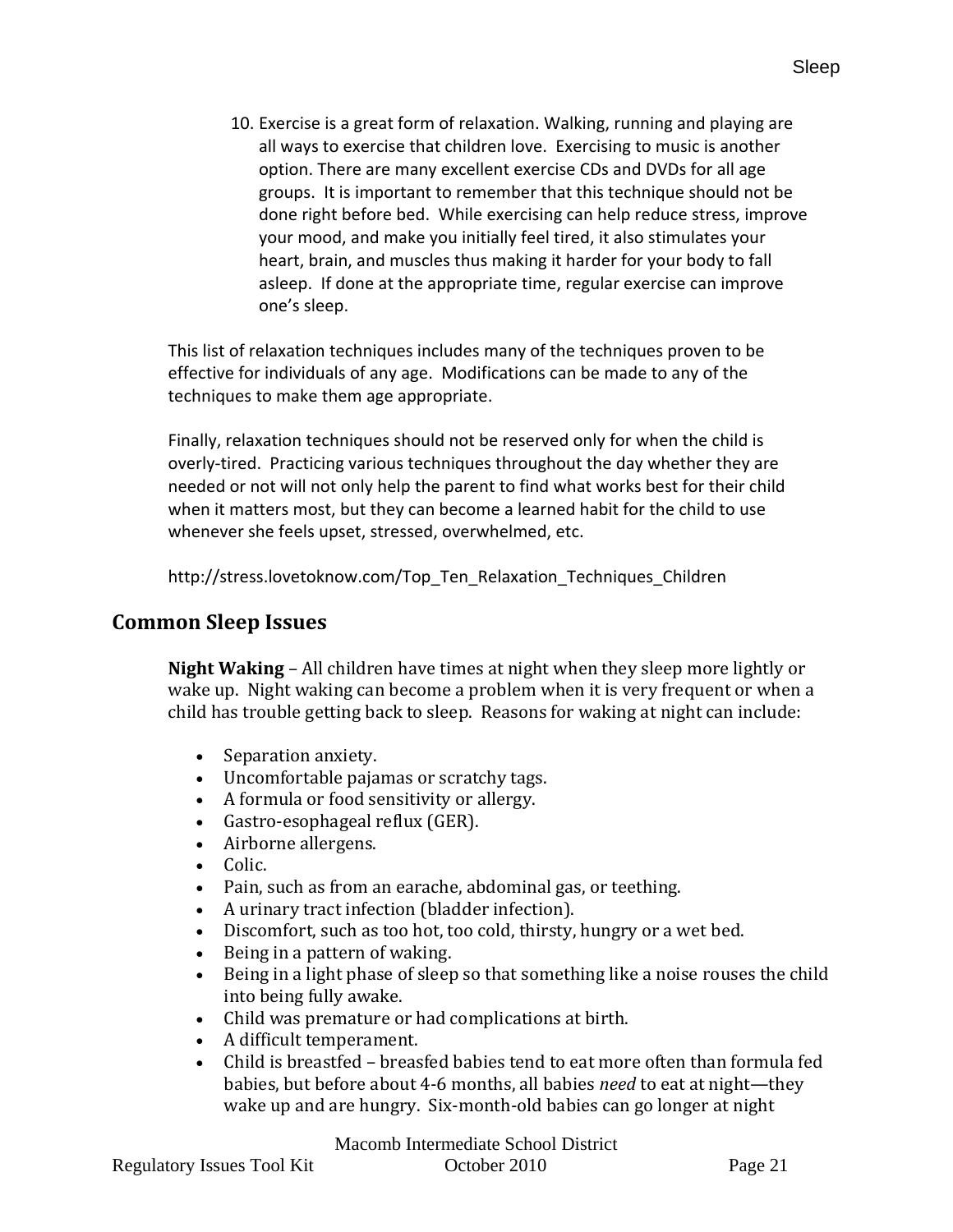without being fed. Older babies may develop the *habit* of feeding to get back to sleep.

- Living in a family that is under stress.
- Having a mom who is depressed. Research does not show that mom's depression *causes* sleep problems, only that children with moms who are depressed have more night waking.

**Sleep Onset [Associations](http://www.med.umich.edu/yourchild/topics/#onset)** – This is the most common cause of children not being able to settle back to sleep. Whatever they associate with falling asleep, like being rocked or a sucking a pacifier needs to be present for them to fall back to sleep. Parents who want their child to both fall asleep on his own and go back to sleep on his own if he wakes during the night, should help their child create sleep onset associations that do not involve the parents. For example, parents who normally rock their child to sleep should lay the child down *before* he actually falls asleep. The child will then recognize the rocking as part of the calming night-time routine rather than associate it with sleep itself.

**[Separation](http://www.med.umich.edu/yourchild/topics/#sep) Issues** – Separation problems can affect both children and parents and is common for infants and toddlers. This particular stage typically comes to an end when the child is three or four. Children suffering from separation issues wake during the night, but generally fall back to sleep once they see that their parents are nearby to reassure them. Transitional objects such as a blanket or stuffed animal can help to ease the problem. Often times, parents do not give the child enough time to fall back to sleep on his own. Allowing for some time ensures that the child is not simply making noises in his sleep and that he is actually awake.

**Resistance to Sleep/Settling Problems** – Throwing a tantrum, stalling, and just refusing to go to sleep are all examples of sleep resistance. Often the reason for this is that the child is simply struggling with his lack of control. Giving the child some limited choices and "control" over the type of bedtime activities as well as the order of the bedtime routine can switch the focus away from *when* he goes to sleep. Children need to go to bed at a reasonable time after a reasonable bedtime routine. Children who have become overtired will often fight going to sleep harder than they would have had they been put down earlier. Clear rules and expectations can be discussed with older children. If the child still is not falling asleep, it may be that he does not need so much sleep. If children stay awake late, and then want to sleep late in the morning, waking them up 10 minutes to a half hour earlier every morning until they are falling asleep at a better time should help.

**[Parasomnias](http://www.med.umich.edu/yourchild/topics/#para)** – These are disruptive sleep-related problems. They are usually not anything serious. They include things like brusixm (teeth grinding), sleep walking, bed wetting, nightmares, and night terrors. Knowing whether the child is having nightmares or night terrors can be confusing. The following table can serve as a guideline to help distinguish between the two.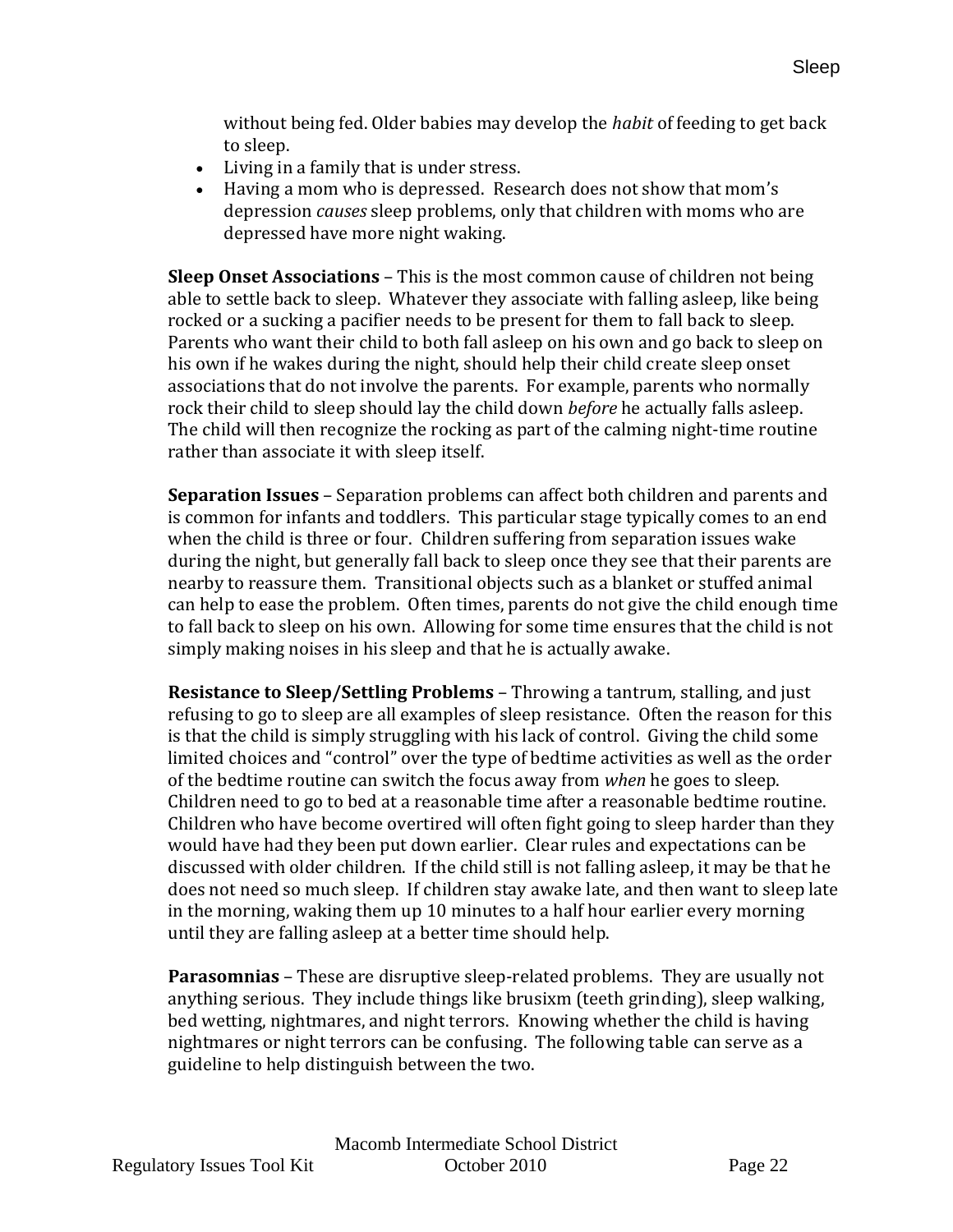|                               | <b>Night terrors</b>                                | <b>Nightmares</b>        |
|-------------------------------|-----------------------------------------------------|--------------------------|
| Time of night                 | Early, usually within 4 hours of bedtime            | Later in the night       |
| <b>How child acts</b>         | Confused and disoriented                            | Scared and upset         |
| <b>Response to</b><br>parents | Does not know parents are there, can not<br>comfort | Can be comforted         |
| <b>Memory of event</b>        | Usually none                                        | Can remember<br>dream    |
| <b>Return to sleep</b>        | Usually quick, unless fully awakened                | Often delayed by<br>fear |
| Sleep stage                   | Deep non-REM sleep                                  | Light, REM sleep         |

([http://ww](http://www.med.umich.edu/yourchild/topics/sleep.htm)w.med.umich.edu/yourchild/topics/sleep.htm)

• Night terrors: Treatment for night terrors isn't usually necessary. Most physicians advise simply waiting it out. Parents can try gently restraining the child and trying to get them back into bed while speaking softly and calmly. Shaking the child or shouting is never advisable and may only make things worse.

It is important to let the pediatrician know if a child is having night terrors. If the night terrors are associated with an underlying medical or mental health condition, treatment is aimed at the underlying problem. If stress or anxiety seems to be contributing to the night terrors, the doctor may suggest meeting with a therapist or counselor.

• Nightmares: Many factors can contribute to nightmares including stress, scary books/movies, traumatic events, illness (especially if accompanied with a fever), certain medications, and bedtime snacks (because of the boost in metabolism and brain activity from eating).

Discuss nightmares with a doctor if they become frequent, routinely disrupt sleep, or cause the child to fear going to bed. Doctors often treat nightmares as they do night terrors by looking for the underlying cause and treating that.

• Bruxism: Teeth grinding is common in young children and often goes away by adolesence without any special treatment. A doctor or dentist should be notified, though, if a parent suspects their child is grinding her teeth so that the teeth can be examined for any damage.

Often in children, bruxism is caused from the growth and development of the teeth and jaws or as a response to pain from an earache or teething.

(http://www.mayoclinic.com/health)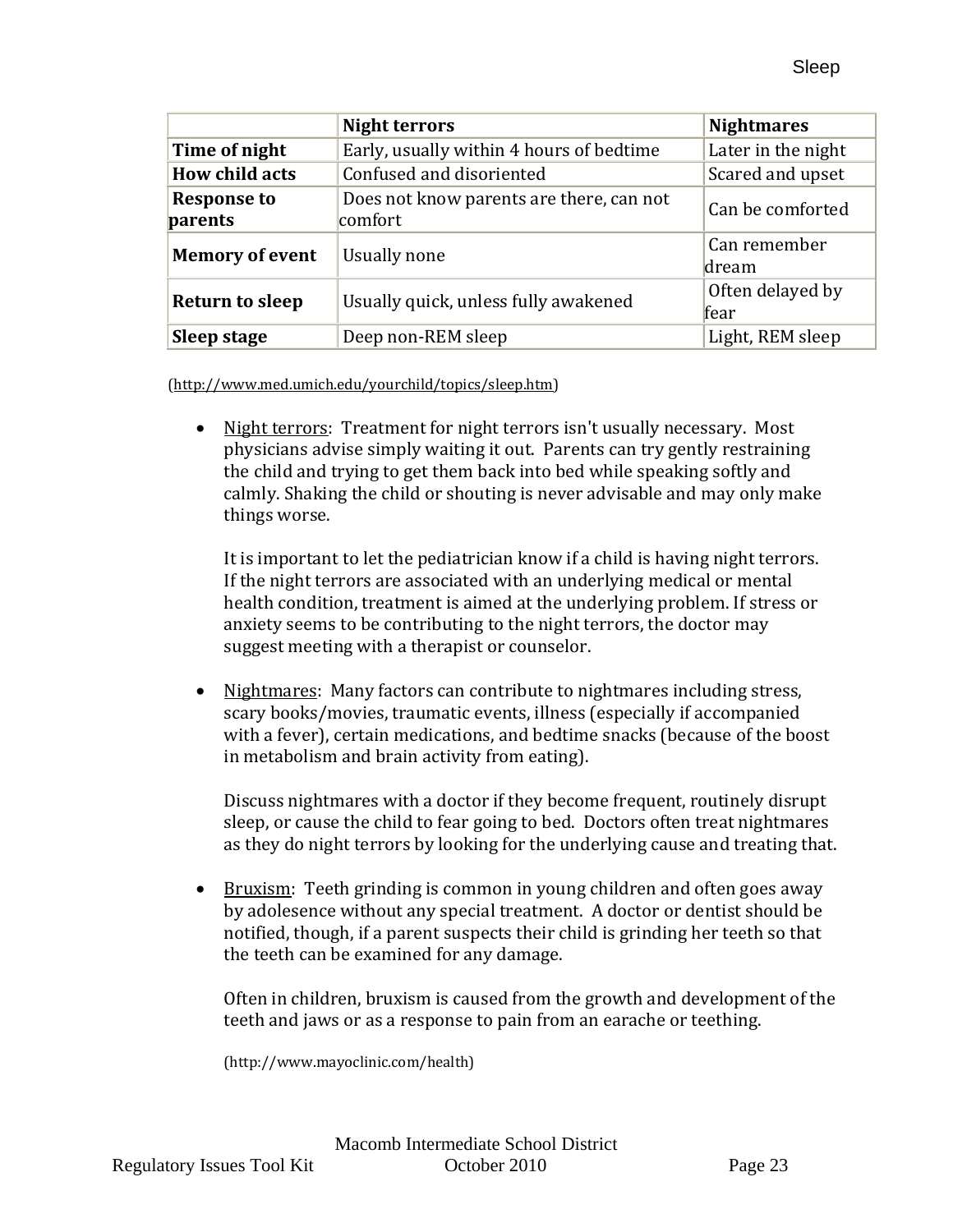**Sleep Apnea** – One of the causes of parasomnias can be sleep apnea. Sleep apnea is a potentially serious sleep disorder in which breathing repeatedly stops and starts and is characterized by loud snoring and feeling tired even after a full night's sleep. A doctor should be consulted if the child is/has:

- Snoring loud enough to disturb the sleep of himself or others
- Shortness of breath that causes him to awaken from sleep
- Intermittent pauses in breathing during sleep
- Excessive daytime drowsiness or a dry/sore throat in the morning

Many people don't think of snoring as a sign of something potentially serious, and not everyone who has sleep apnea snores. However, it is important to speak with a doctor if the child is snoring especially if the snoring is accompanied by periods of silence. The pediatrician may advise parents to seek the help of a sleep specialist or an ENT. Occasionally the apnea can be a result of enlarged tonsils and adenoids.

In infants, sleep apnea can be treated with an apnea alarm. This alarm monitors the infant's breathing with sensors. If the infant experiences an apnea, the monitor will trigger a loud sound that usually wakes the infant and the parents. Most infants usually out grow the apnea episodes thus stopping the need for the alarm monitoring. The use of apnea alarms for infants must be closely directed by the child's physician.

(http://www.sleepeducation.com) (http://www.mayoclinic.com/health) (http://www.medicinenet.com/sleep\_apnea)

## **Service Coordinator Considerations**

**SocialEmotional Development** – U of M researchers find that babies born to moms with depression are more likely to have chaotic sleep patterns early on. Service coordinators should consider sleep deprivation as a possible reason for a child to have certain behavioral issues. The parents can serve as informants on their child's sleep habits when determining if it is in fact the case.

## **Intervention Strategies**

The University of Michigan Health System has several recommendations for parents to help them teach their child good sleep habits. Here are some of tips: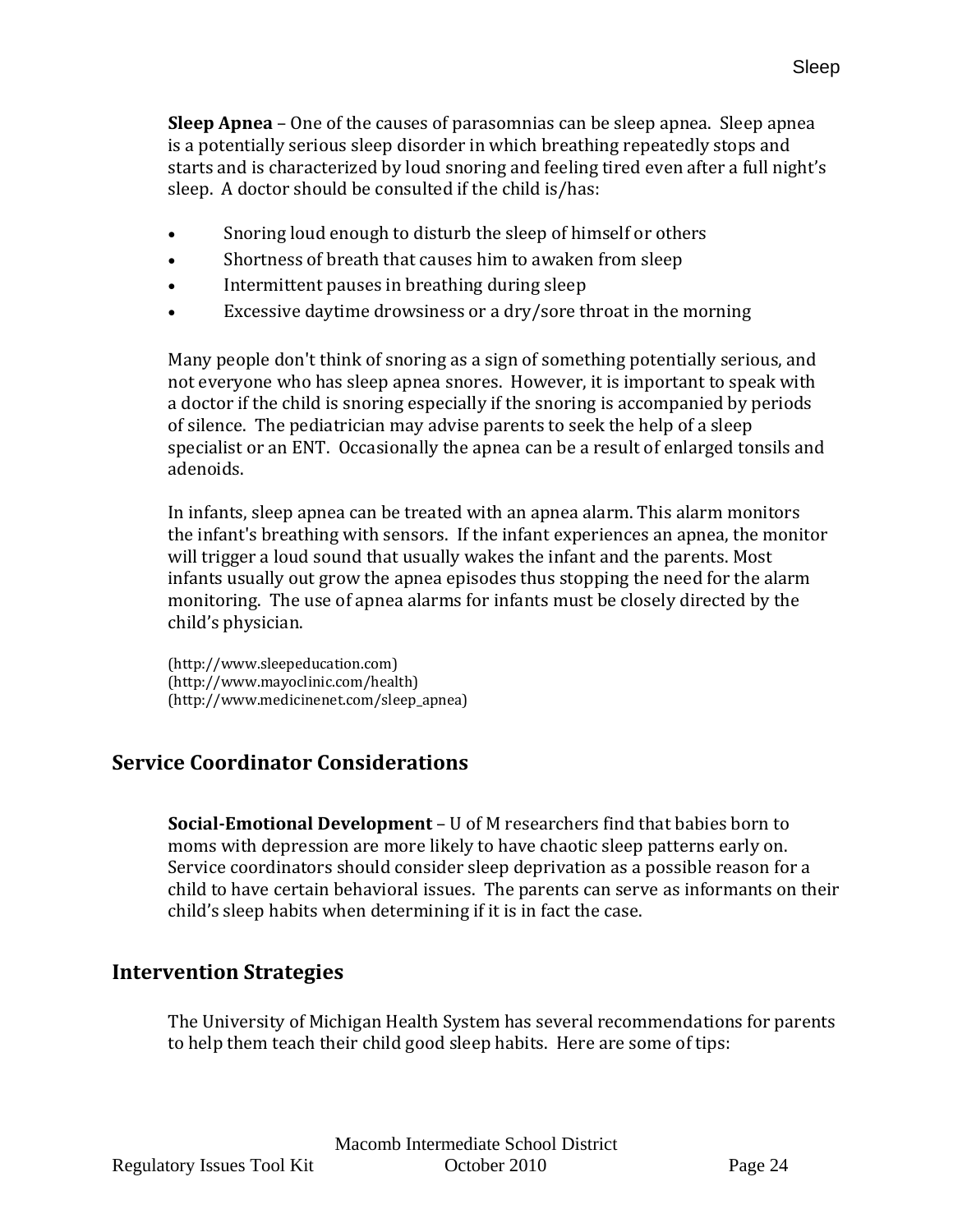#### **Tips:**

- Make bedtime a special time. It should be a time to interact in a way that is secure and loving, yet firm. A certain and consistant bedtime routine should be followed. At the end of that routine the lights go off and it is time to fall asleep.
- Pay attention to cues indating that the child is tired and use as a starting point for initiating the bedtime routine. These may include: rubbing his eyes, sucking on a paficier or fingers, decrease in activity or *increase* in activity.
- Finding a child's ideal bedtime will take some thought and consideration. In the evening, look for the time when the child really is starting to slow down and getting physically tired. That is the time that children should be going to sleep, so parents need get the bedtime routine done and get children into bed *before* that time. Waiting beyond that time tends to give children a second wind. At that point they will become more difficult to handle and will have a harder time falling asleep.
- Keep to a regular daily routine—the same waking time, meal times, nap time and play times will help the infant/child to feel secure and comfortable, and help with a smooth bedtime. Babies and children like to know what to expect.
- Use a simple, regular bedtime routine. It should not last too long and should take place primarily in the room where the child will sleep. It may include a few simple, quiet activities, such as a light snack, bath, cuddling, saying goodnight, and a story or lullaby. The kinds of activities in the routine will depend on the child's age.
- Make sure the sleep routines used can be used anywhere, so that the child is able to sleep wherever the parents are.
- Some babies are soothed by the sound of a vaporizer or fan running. This "white noise" not only blocks out the distraction of other sounds, it also simulates the sounds babies hear in the womb. Small, portable white noise machines with a variety of different sounds are now available.
- Children need to have interesting and varied activities during the day, including physical activity and fresh air.
- Keep lights dim in the evening as bedtime approaches. In the morning, get the child into bright light, and, if possible, take her outside. Light helps signal the brain into the right sleep‐wake cycle.
- Never soothe the child to sleep by putting her to bed with a bottle of juice, milk [or formula. Water is okay](http://www.med.umich.edu/yourchild/topics/#sep). Anything other than water in the bottle can cause baby bottle tooth decay. Feed or nurse the baby, and then put her down to sleep.
- The child's bed should not be filled with toys. It is probably best to keep the child's bed a place to sleep, rather than a place to play. Too many toys in the bed can be distracting. One or two transitional objects--like a f[avorite doll,](http://www.med.umich.edu/yourchild/topics/#sep) a security blanket, or a special book--are okay, and can help with separation [issues](http://www.med.umich.edu/yourchild/topics/#sep). Babies under six months should have an empty crib to prevent suffocation.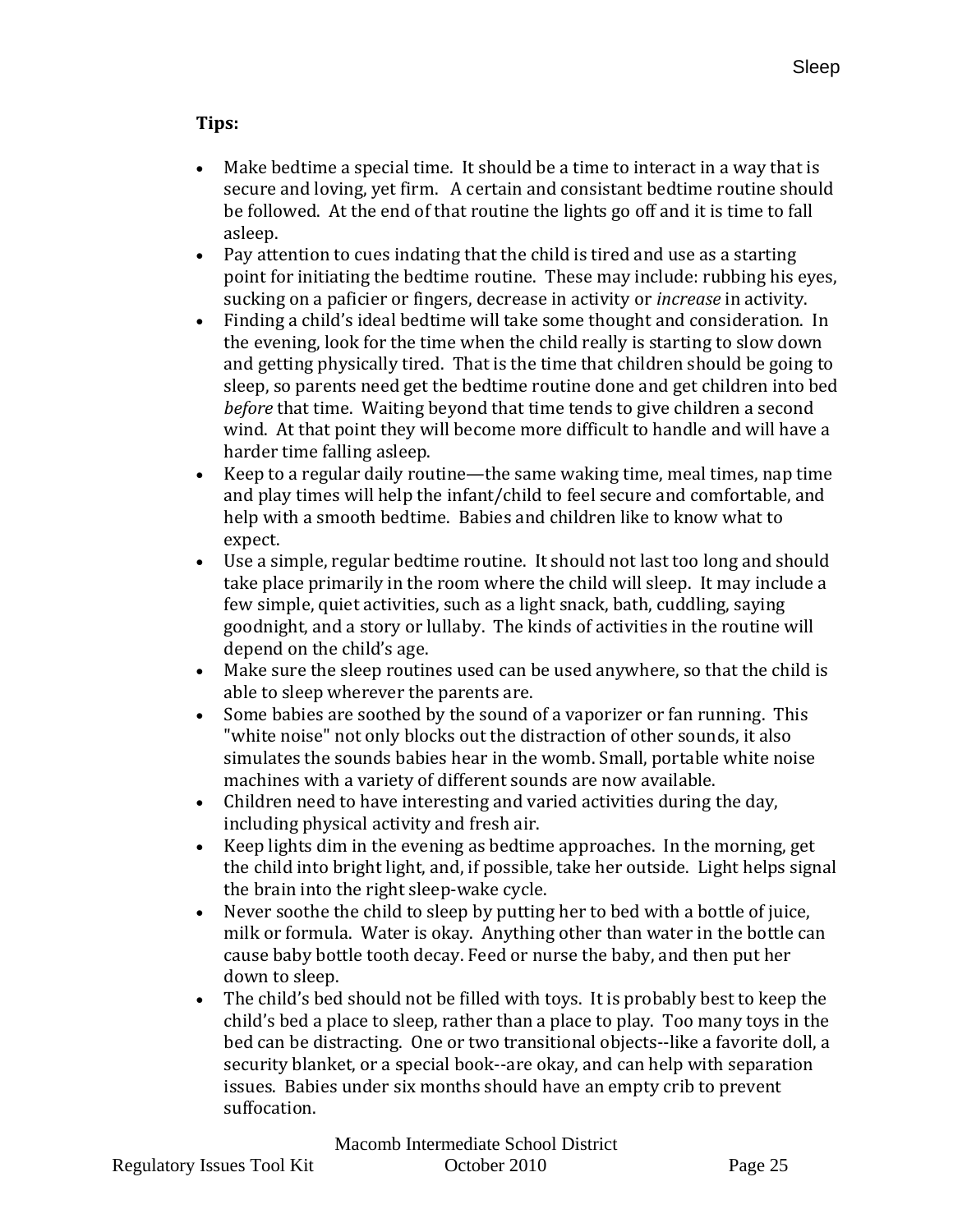- Do not use bed as a threat. Bedtime needs to be a secure, loving time, not a punishment. The goal for parents should be to teach their kids that bedtime is enjoyable, just as it is for us adults. If the feeling around bedtime is a good feeling, the child will fall asleep more easily.
- Do not give the child foods and drinks with caffeine in them, like hot chocolate, tea, cola, chocolate, etc. Even caffeine earlier in the day could disrupt the child's sleep cycle.
- Limit television during the day and especially at bedtime. The American Academy of Pediatrics recommends limit children's total media time (with entertainment media) to no more than 1 to 2 hours of quality programming per day and discourages television viewing for children younger than 2 years old.
- Television viewing at bedtime has been linked to poor sleep especially if the television set is in the child's bedroom. The presence of other media, such as a computer, [video games](http://www.med.umich.edu/yourchild/topics/video.htm) or [Internet](http://www.med.umich.edu/yourchild/topics/internet.htm) in a child's bedroom is also associated with poor sleep.

(http://www.med.umich.edu/yourchild/topics/sleep.htm)

# **Considerations for Families**

Being over tired can bring any normal person to her lowest point. Calling a friend or family member can help ease the desparate feelings. Parents can also call the free *Parent Helpline at 18009424357.* They will not ask for names, and can offer helpful support and guidance. If a parent feels that he might hurt his child, they will advise him to make sure the child is safe, have the parent try to get help, and recommend that the parent leave until they can cope.

- Take Charge of Your Child's Sleep: The All-In-One Resource for Solving Sleep Problems in Kids and Teens, by Judy Owens and Jodi Mindell. *An comprehensive guide to kids' and teens' sleep issues.*
- Solve your Child's Sleep Problems, by Richard Ferber. *A practical, easytounderstand guide to common sleeping problems for children ages one to six. Detailed case histories on night waking, difficulty sleeping, and more serious disorders such as sleep apnea and sleepwalking help illustrate a wide variety of problems and their solutions. New parents may benefit from the proactive advice on developing good sleeping patterns and daily schedules to help keep sleeping problems from occurring in the first place.*
- The Happiest Baby on the Block: The New Way to Calm Crying and Help Your Baby Sleep Longer, by Harvey Karp. *This book covers strategies for calming fussy or colicky babies. The soothing strategies are simple and help babies settle down, which is a prerequisite for falling, and staying, asleep.*
- The No-Cry Sleep Solution: Gentle Ways to Help Your Baby Sleep Through the Night, by Elizabeth Pantley. *Here is a middle ground between the "cryitout" and the "livewithit"*

#### Macomb Intermediate School District Regulatory Issues Tool Kit October 2010 Page 26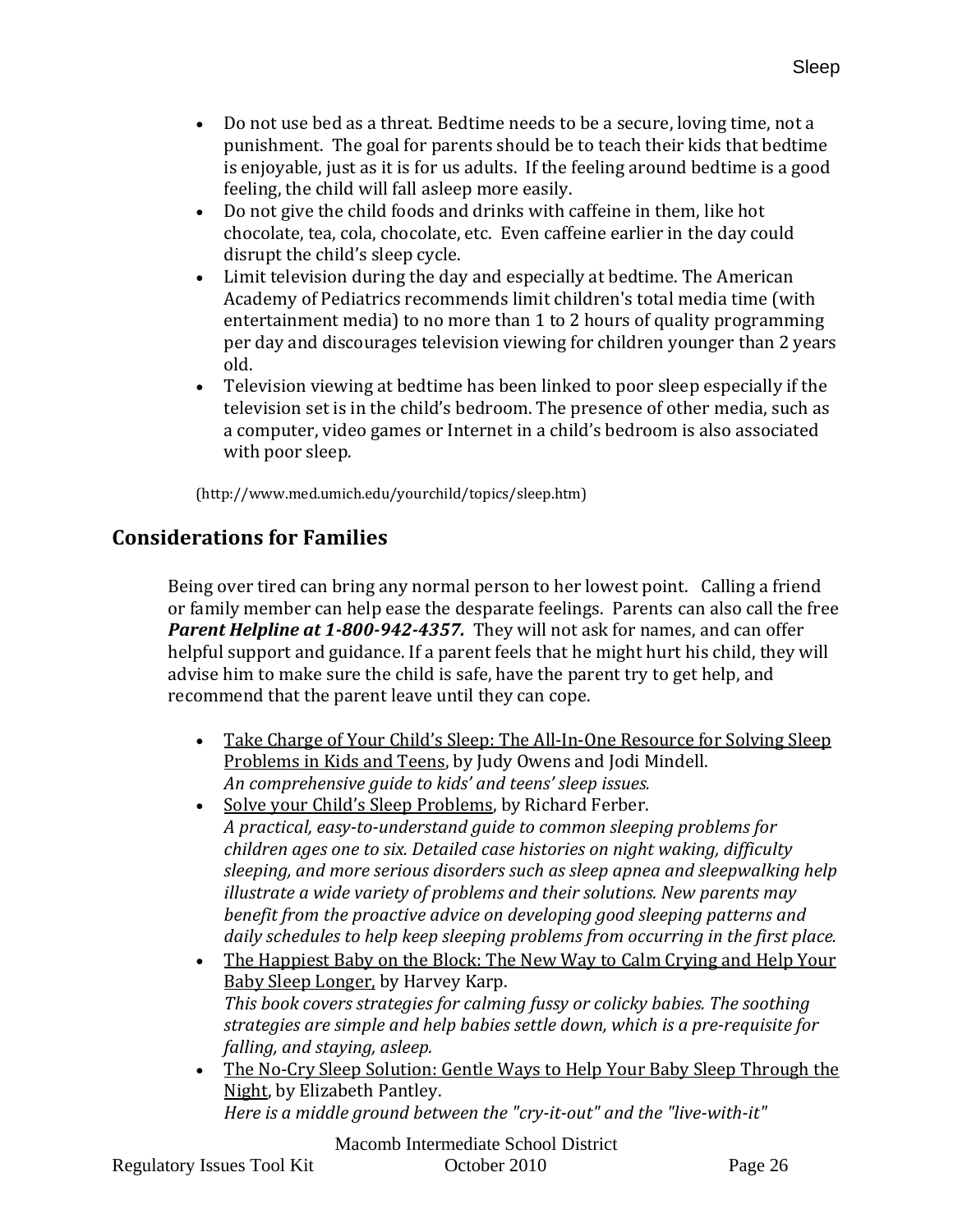*approaches. This guide helps parents find solutions that will work best for them and for their child by using sleep diaries or sleep logs and setting realistic goals.*

• Nighttime Parenting: How to Get Your Baby and Child to Sleep, by William Sears.

*This book offers advice on issues such as deciding where babies should sleep, what foods may help children sleep, tips for single parents, and getting children to bed without a struggle.*

• Healthy Sleep Habits, Happy Child, by Marc Weisbluth. *This book teaches parents the basics of sleep science and helps them find their baby's optimal window for falling asleep both for naps and at nighttime.. Many parents are startled to discover that their baby is sleep deprived, which is actually making it harder for the baby to fall asleep! This approach falls within the "cryitout" school of thought. The book also covers teen sleep issues. Addresses mainly infants through age 3, but also discusses older children's and teens' sleep.*

Book recommendations found at http://www.med.umich.edu/yourchild/topics/sleep.htm.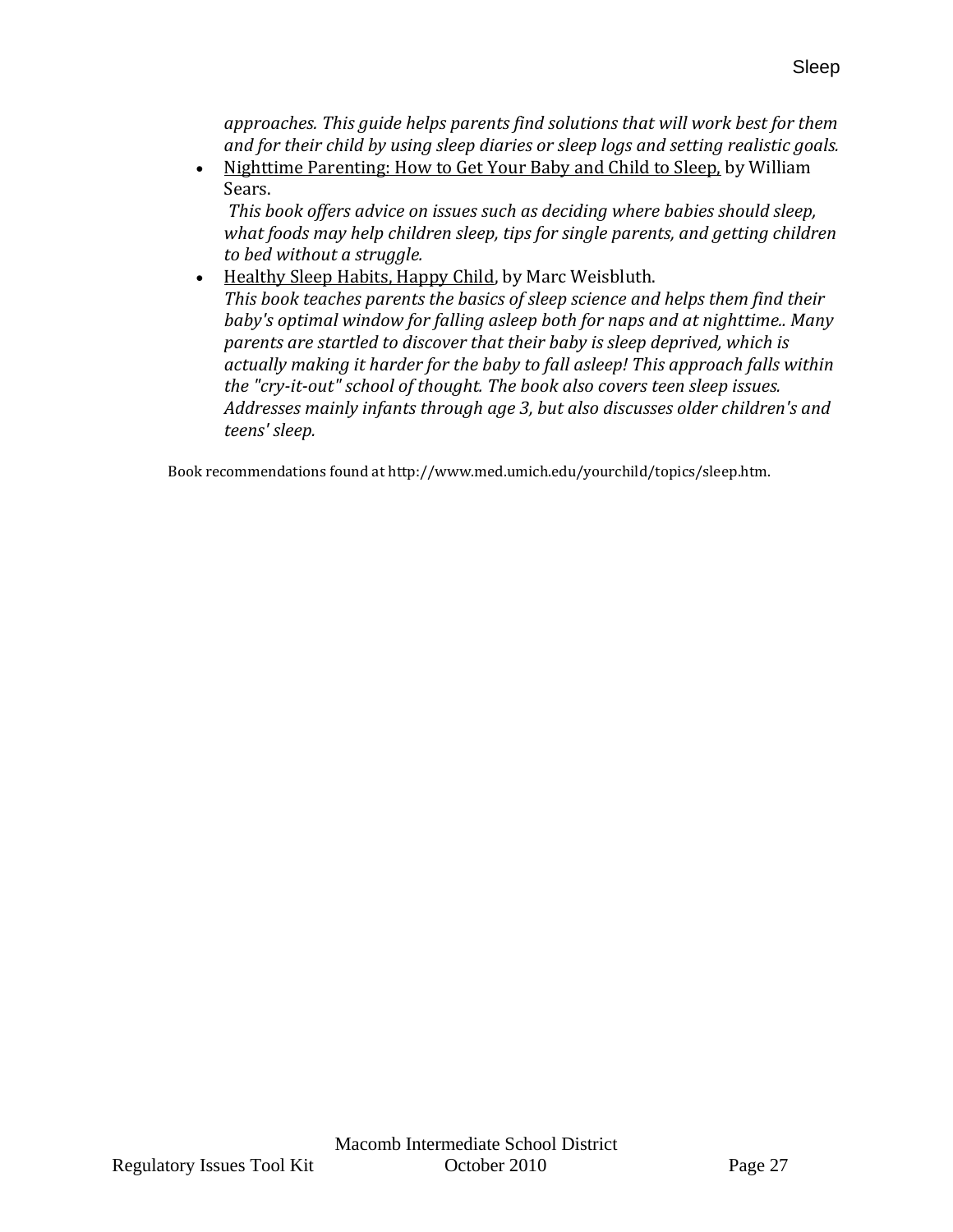# Toilet Training

#### **Overview**

Toilet training, or potty training, is often a popular topic of discussion among parents of toddlers. It can be a trying experience for parents and knowing when and how to start can be difficult. As children approach two years of age, parents frequently start thinking about toilet training. What is the "right" age? Depending on whom asked, the "right" age may range from as young as 6 months to 3 years. While age can be used as a determining factor, there are several others to address. The most important factors are not necessarily age, but rather physiologic, physical and psychological readiness. Children with special needs should be given more time to develop physically, socially and mentally before initiating training.

 goal varies from family to family. While there are different degrees of being toilet trained, the ultimate goal is for the child to walk to the potty, undress, urinate or have a bowel movement, and pull up his pants without reminders. It also includes getting the right amount of toilet paper, wiping clean from front to back, putting toilet paper into the toilet, getting off the toilet, flushing the toilet, and washing and drying hands. How to achieve this

Many families feel pressured to potty train children by age two because of strict child care program policies; the overall inconvenience of diapering; or urging from pediatricians, early childhood columnists, researchers, family members, and friends. For many reasons, toilet learning often becomes a struggle for control between the adult and child.

## **Cultural Considerations**

Around the world, when and how to train varies as well.

Germany: Parents introduce the potty between 16 months and 2 years old, but are lax on a timeline. The children are allowed to go at their own pace. Most are fully trained by the age of three.

 Cuba: Children are potty trained much earlier, by 1 or 1.5 years old. They believe this is because children almost always exclusively use cloth diapers since disposable diapers are expensive. Since children feel wet and uncomfortable more readily than those using absorbent disposables, they are more open to "doing their business" in the toilet.

England: Like in the United States, there is an ongoing debate on the issue of potty training. The older generation believes children should start their training as early as 6 months, while the younger generation prefers to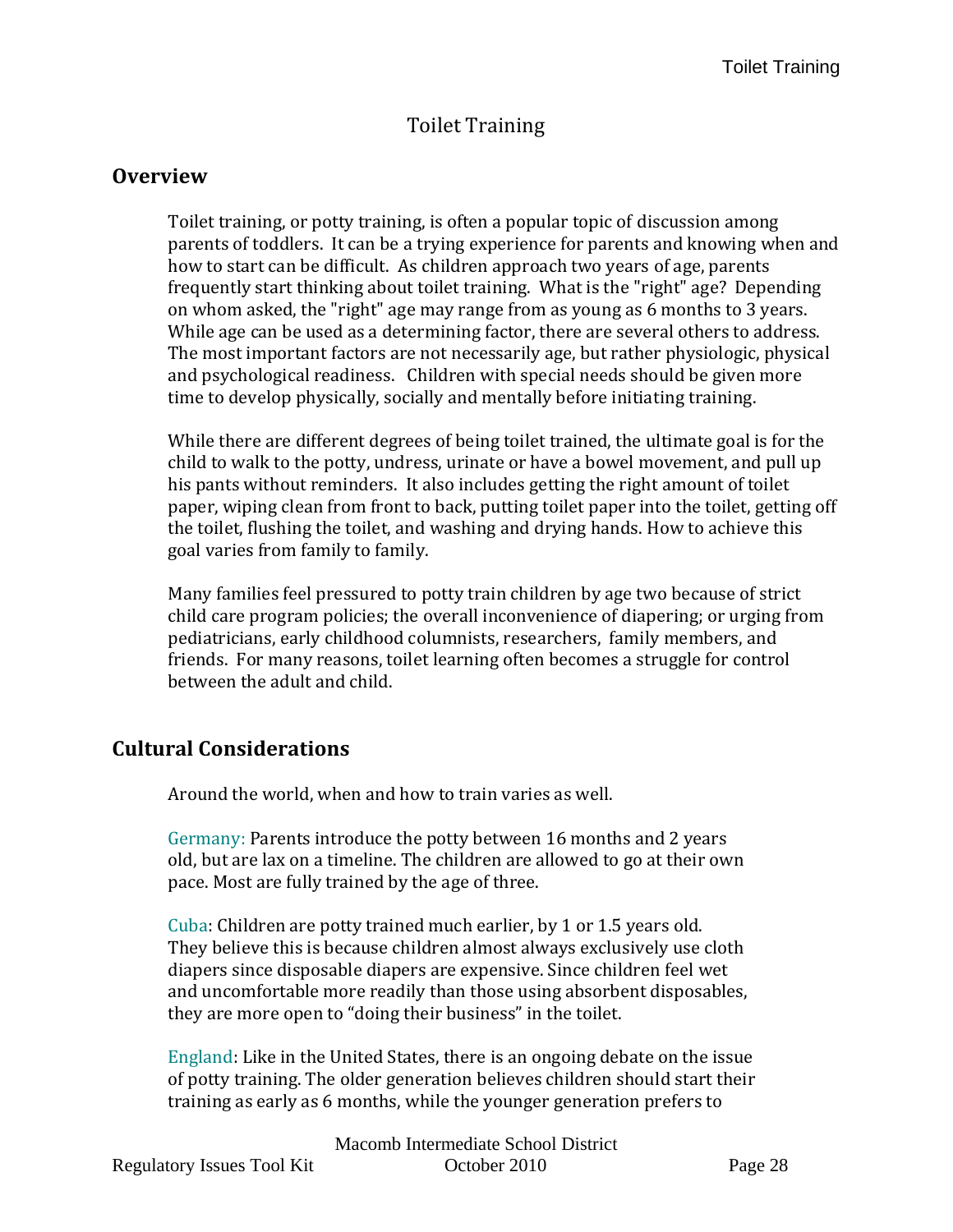start much later, at around 2 years old. Again, the older generation used cloth diapers and had more children closer in age. The younger generation has fewer children, spaced further apart, and have the luxury of time to keep them in their diapers.

India & China: It is customary in both countries to start the process very early. They condition the child to associate a *sssshhhh* or similar noise with potty training as young as a few months old, while holding them over the toilet. Also, most parents do not use a potty chair, but go straight to the adult toilet. In addition, the customary split in the children's pants seems make things easier. Some families encourage their children to have bowel movements right in the streets. They feel these are the reasons that most children here are independently trained by the age of two.

([http://blogs.babiesonline.com/baby/parenting‐around‐the‐world‐potty‐training/](http://blogs.babiesonline.com/baby/parenting-around-the-world-potty-training/))

# **Strategies for Potty Training**

#### **Look for "Readiness Signs"**

It is important to keep the child's developmental level in mind, and not his chronological age, when considering whether or not to begin potty training. Most children, though, are ready to begin the process between 24 to 27 months, but some children will be ready earlier or later than that. Often times choosing to start training earlier may make toilet learning take longer.

Before a child can be "toilet trained", she must have attained a certain amount of physiologically readiness, namely "bladder readiness". In infancy, babies frequently are unable to hold large amounts of urine in their bladder and void small amounts. As a child grows older, her bladder becomes more mature, and is able over time to hold larger amounts of urine between voids. This comes hand in hand with the additional ability to be able to increase the interval between voids. When a child is dry at longer intervals (i.e. dry after a nap or for at least 2 hours) and is voiding large amounts at a time, then that is a sign that your child may be physiologically ready for toilet training.

Another component, which overlaps with psychological readiness, is the ability of a child to recognize that she is voiding (i.e. if a child does not recognize when she is voiding, toilet training is virtually impossible). Some children start showing some signs of "bladder readiness" around two years of age. Most will attain it by three years of age.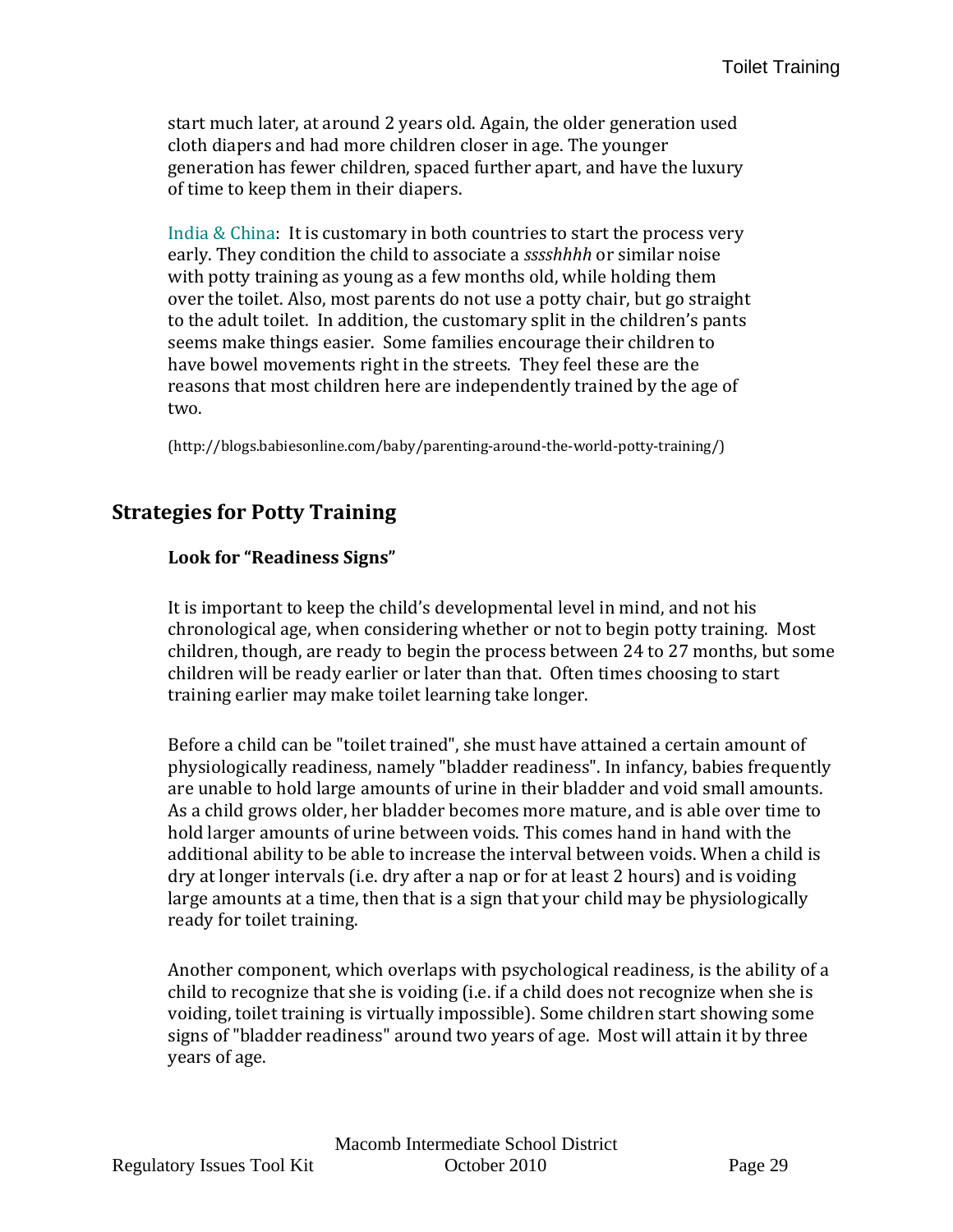Another component of readiness is physical readiness. This includes the ability to walk well (to and from the bathroom), to be able to pull pants up and down, and the ability to get on and off the toilet/potty chair fairly independently.

The last component is probably the most important: psychological readiness‐or willingness. If a child is not bothered by a wet or dirty diaper, if she is uninterested or unwilling to sit on the potty, parents are not going to get very far. Toddlers quickly learn that they can control their bodily functions.

 subject, starting to talk about them using the potty soon). Once a child is showing all these components of toilet training readiness, most experts recommend waiting at least three months before starting toilet training to ensure that all is set. This is a good time to "set the stage" for toilet training as well (letting her observe others using the toilet, introducing books or videos on the

| Child's<br>Age      | <b>Physiological and Motor</b><br><b>Skills</b>                                                                                  | <b>Cognitive and Verbal</b><br>Development                                                                | <b>Emotional and Social</b><br><b>Awareness</b>                                                            |
|---------------------|----------------------------------------------------------------------------------------------------------------------------------|-----------------------------------------------------------------------------------------------------------|------------------------------------------------------------------------------------------------------------|
| $0 - 12$<br>months  |                                                                                                                                  | Begins to associate between<br>cause and effect                                                           | Develops to enjoy praise and<br>approval                                                                   |
| $12 - 18$<br>months | Becomes aware of need to go<br>potty                                                                                             | Begins to associate fullness<br>with eliminations that follows                                            | Emerging desire to mimic other<br>children's behavior                                                      |
|                     | May begin walking                                                                                                                | May begin communicating<br>verbally                                                                       | Takes pleasure in doing it<br>him/herself.                                                                 |
| 18-24<br>months     | Early ability to briefly control<br>sphincter muscles                                                                            | Improves ability to picture a<br>goal (using potty) and<br>remember it long enough to<br>complete the act | Increased urge toward self<br>mastery                                                                      |
|                     | Better able to sit still                                                                                                         | Increased ability to understand<br>verbal explanations                                                    | Increased desire to please<br>parents and win praise                                                       |
| 24-36<br>months     | Able to manage simple clothing                                                                                                   | Improved memory helps child<br>maintain potty routine                                                     | Takes great pleasure in<br>increasing competence                                                           |
|                     |                                                                                                                                  | Improved imagination allows<br>for learning through play (dolls,<br>role playing)                         | Gender awareness encourages<br>imitation of same sex parent's<br>bathroom behavior                         |
| $3+$                | Gradually maturing of digestive<br>system eventually leads to<br>decrease of accidents and<br>bedwetting by around age 5 or<br>6 | Improved ability to break focus<br>to go to the toilet and to resist<br>distraction while getting there   | Peer pressure encourages toilet<br>use. Enjoys completing sticker<br>charts and working to earn<br>rewards |

# Child's Potty Training Development by Age

American Academy of Pediatrics

Last but not least, look at the family situation. In order for toilet training to be as painless and smooth as possible, make sure that the family and the child are ready. Some kids toilet train quite easily, while for others it

Macomb Intermediate School District

Regulatory Issues Tool Kit Correction Correction Correction Page 30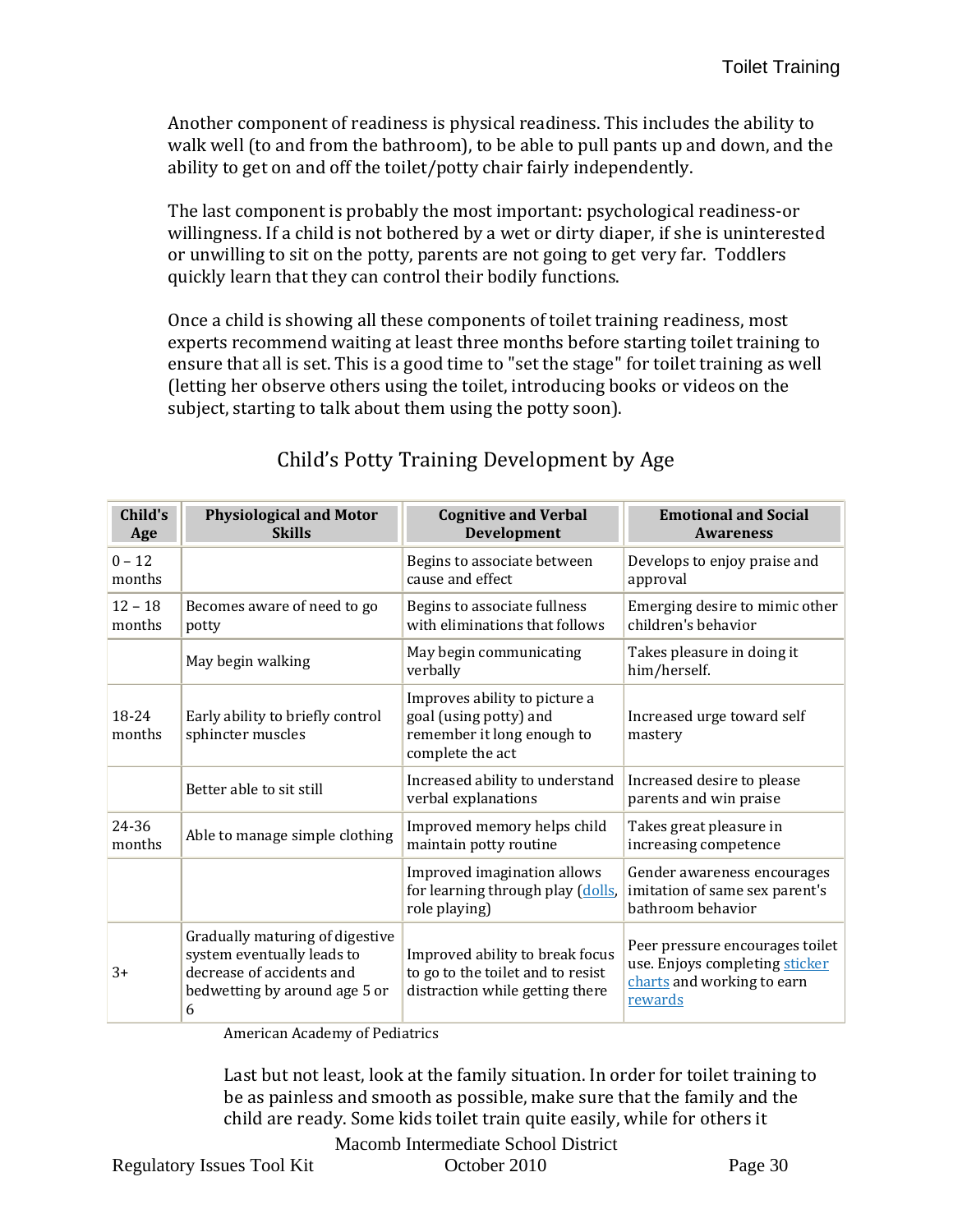becomes what seems like a long drawn out battle. Parents who are incredibly busy at work, moving to a new house or a new baby is due soon, let them know that it is ok to wait a few months to let things settle down.

Look for these readiness skills:

- Desire to please (likes to give gifts, enjoys praise).
- Desire for independence (takes pride in new abilities, wants to "do it myself").
- Imitates adults and older children.
- Language skills: able to communicate (with simple words or by signing) needs, and understands words about the toileting process.
- Motor skills: able to walk to the potty, get on and pull down pants .
- Bowel movements occur on a fairly predictable schedule.
- Has longer periods with a dry diaper, which means the child's bladder is able to store urine. (The child wakes up from a nap dry, or stays dry for 2 or more hours).
- Is able to follow simple, one-step verbal instructions.
- Shows an interest in imitating other family members or friends in the bathroom.
- Through words, facial expressions or a change in activity, the child shows you they know when their bladder is full or when they are about to have a bowel movement .
- The child can recognize the feeling of a full bladder and the urge to have a bowel movement; that is, he paces, jumps up and down, holds his genitals, pulls at his pants, squats down, or tells you. (Clarify for him: "The poop (or pee) wants to come out. It needs your help.)

In addition to considering readiness signals, make sure the child is not experiencing or going to experience a stressful situation when you start toilet training. This can include weaning from the breast or bottle, the birth of a new baby in the family, and changes in child care arrangements. Wait four to six weeks after the stressful situation before beginning [t](http://www.med.umich.edu/yourchild/topics/toilet.htm#books)oilet training.

([http://www.med.umich.edu/yourchild/topics](http://www.parentingme.com/toiltrng.htm)/to[ile](http://www.cdl.unc.edu/link/toilettraining1.htm)t.htm#books) (http://www.cdl.unc.edu/link/toilettraining[1.](http://www.parentingme.com/toiltrng.htm)htm) (http://www.parentingme.com/toiltrng.htm) Chou M.D., Belinda, Potty Training Readiness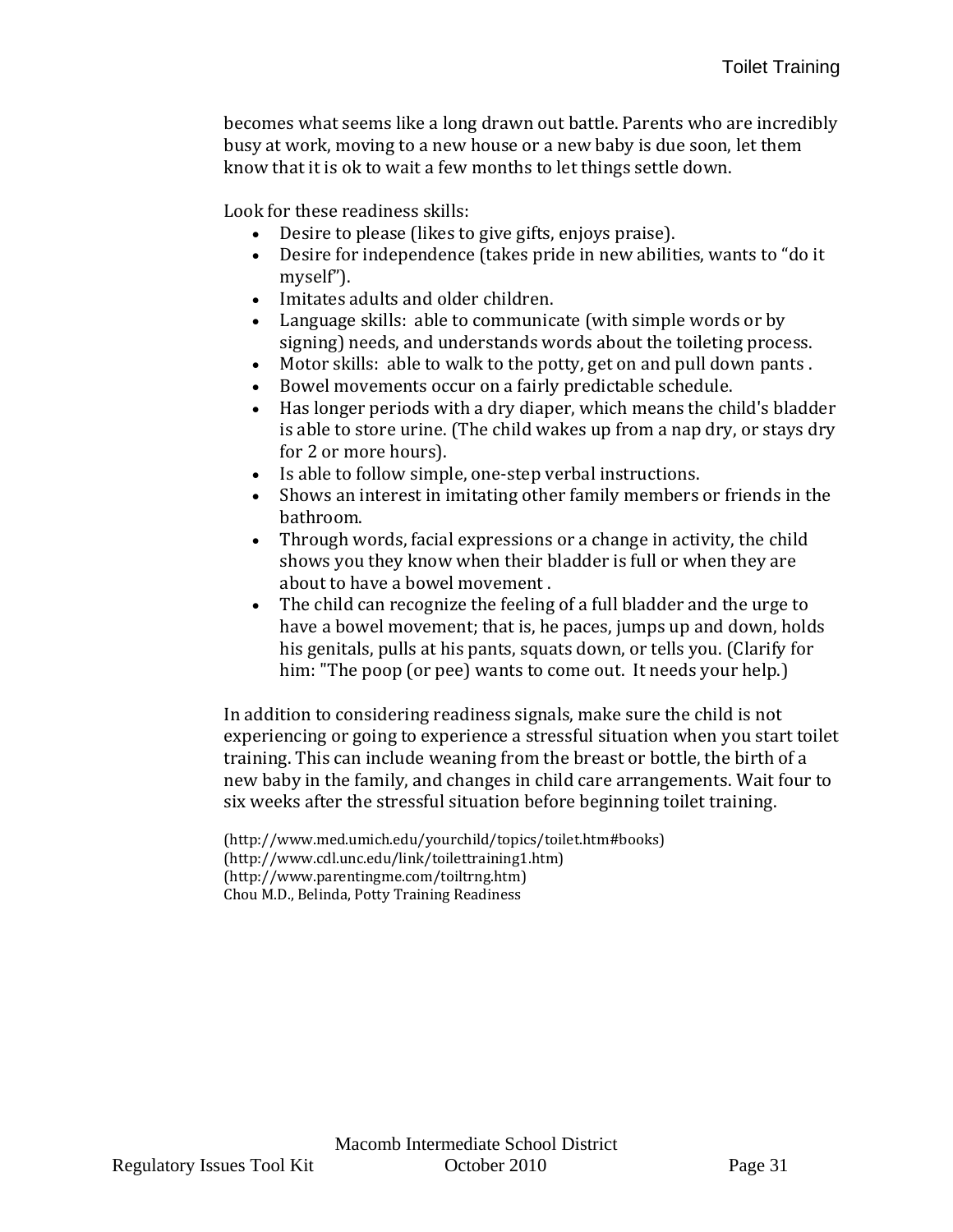#### **Preparing the Child**

It is important to prepare the child for potty training before beginning the actual toilet training. There are many ways to do this.

#### **General Tips for Preparation**

- Teach the child to say/sign and understand as many "potty" words as he is capable of learning: "pee", "poop", "dry", "wet", "clean", "messy", and "potty".
- Having the child watch parents, older siblings, and children near his age use the toilet correctly.
- Change the child frequently to encourage a preference of being clean and dry.
- Get the child to like to be changed by teaching him to come to an adult immediately whenever he is wet or dirty. Praise him for coming for a change.

#### **Make the potty chair one of your child's favorite possessions.**

- Allow the child to participate in buying the potty chair and decorate it to make it his own special chair.
- Allow the child to sit on it fully clothed until she is comfortable with using it for a chair.
- Have the child use it while watching TV, eating snacks, playing games, or looking at books.
- Keep it in the room in which the child usually plays.
- Only after the child clearly has good feelings about the potty chair, proceed to actual toilet training.

## **Encourage practice runs on the potty.**

- Do a practice run whenever your child gives a signal that looks promising, such as a certain facial expression, grunting, holding the genital area, pulling at his pants, pacing, squatting, squirming, or passing gas. Other good times are after naps or 20 minutes after meals.
- Encourage the child to walk to the potty and sit there with his diapers or pants off. The child can then be told, "Try to go pee pee in the potty". If he is reluctant to cooperate, he can be encouraged to sit on the potty while doing something fun like reading a story.
- If he wants to get up after one minute of encouragement let him get up. Never force the child to sit there and never physically hold or strap him in.
- Each session should end after 5 minutes unless something is happening.

(http://www.cdl.unc.edu/link/toilettraining1.htm)

[Macomb Intermediate School District](http://www.cdl.unc.edu/link/toilettraining1.htm)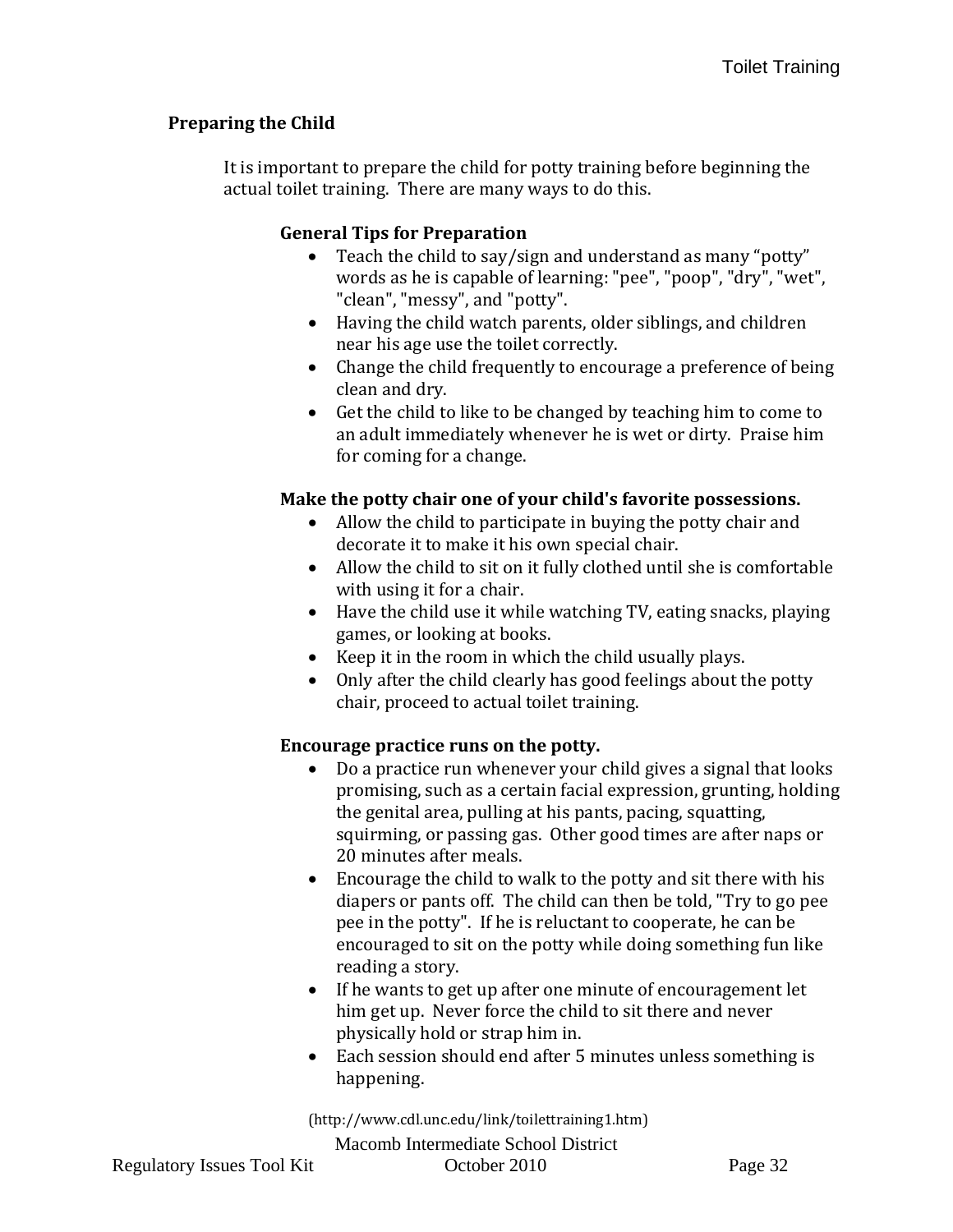#### **Potty Training Tips**

Most agree that the methods used to potty train can have major emotional effects on children. The entire process, from diapering infants to teaching toddlers to use the toilet, should be a positive one.

The most important thing to keep in mind throughout the course of potty training is to offer encouragement and praise, be patient, and make the process fun. Avoid any pressure or punishment. Allow the child to feel in control of the process.

- Introduce training pants after the child starts using the potty.
- Switch from diapers to training pants after the child is cooperative about sitting on the potty chair and passes about half of her urine and bowel movements there. Training pants are useful because it gives the child control over dressing and undressing and often helps the child recognize when he is wet or dirty while still offering more absorbency than underwear.
- Once training pants have started, use diapers only for naps and nighttime.
- Praise or reward the child for cooperation or any success.
	- o All cooperation with the practice session should be praised.
	- o If the child urinates into the potty, he can be rewarded with treats or stickers as well as praise and hugs. Big rewards (such as going to get ice cream) should be reserved for when the child walks over to the potty on his own and uses it or asks to go there with an adult and then uses it.
	- o Once the child uses the potty by himself two or more times, stop the practice runs. For the following week continue to praise the child frequently for dryness and for using the potty.
	- o Using potty training charts serve as a great visual reminder for the child. Rewards can be given for any reason and should not be reserved for urinating/having a bowl movement in the potty only. Reasons to give a reward could be:
	- o taking his pants down by himself
	- o sitting on the potty
	- o going in the potty
	- o flushing when done
	- o washing his hands when done

(Examples of charts are included and can also be found at http://www.pottytrainingconcepts.com/CTGY/FREE‐Potty‐Training‐ Charts.html.)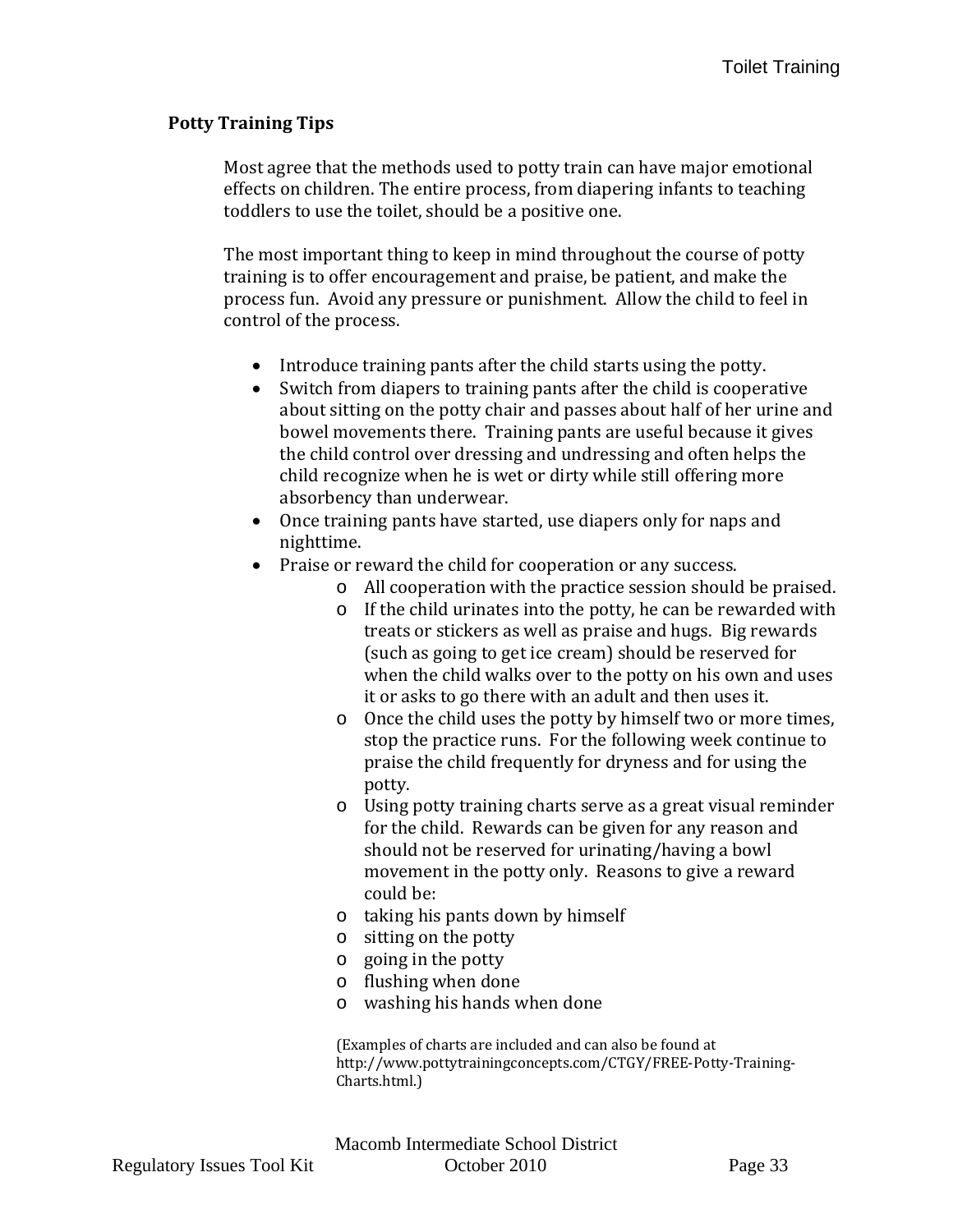- Change the child after accidents.
	- o Change the child as soon as possible after the accident, but respond sympathetically. Parent's can say something like "You wanted to go pee‐pee in the potty, but you went pee‐pee in your pants. You like to be dry, and you will get better at this."
	- o Then change the child into a dry diaper or training pants in as pleasant and non‐angry a way as possible. Avoid physical punishment, yelling, or scolding.
	- o To help a child who has accidents in bed, be sure to layer the sheets. First, put a sheet on the bed. Next, put the plastic sheet over it. Finally on top, put another sheet. This way if the child wets the bed the parent can remove the top sheet and plastic sheet leaving the bottom sheet nice and dry. The child is able to go back to bed without having to wait for the sheets to be changed allowing both parents and child to go back to bed faster.

#### **Potty Training Methods**

Choosing to follow a potty training method requires a great deal of research by the parent. Method training is popular because of the success is has had on some children, but not all methods work on all children. This is because most methods are tailored to fit one specific type of child. Parents need to keep in mind their child's personality and learning style when deciding which method to try. Often times, it takes several trial and errors before discovering the one or two combined methods that best fit the child's needs. **Finally, the methods discussed below are not endorsed by Early On, but are listed merely to provide information on some of the possible options.** 

- Potty Training in One Day This is a technique that focuses on one day, the "Big Day", of actual training. This method does require preparation and follow‐up. The length of planning, preparation time, and follow up depend upon the individual child and could take anywhere from one hour to a few weeks.
- Dr. Phil's Potty Training This is another "train your child in just one day" method. The basic idea behind this method is teaching the child to teach a doll to use the potty, having the child drink lots of water, getting rid of diapers and making many trips to the bathroom, and having a potty party.
- Baby / Infant Potty Training This method takes quite a bit longer than others, yet claims to be gentler and more natural as it is a method dating back before the invention of the disposable diaper. This is also known as Early Start Potty Training.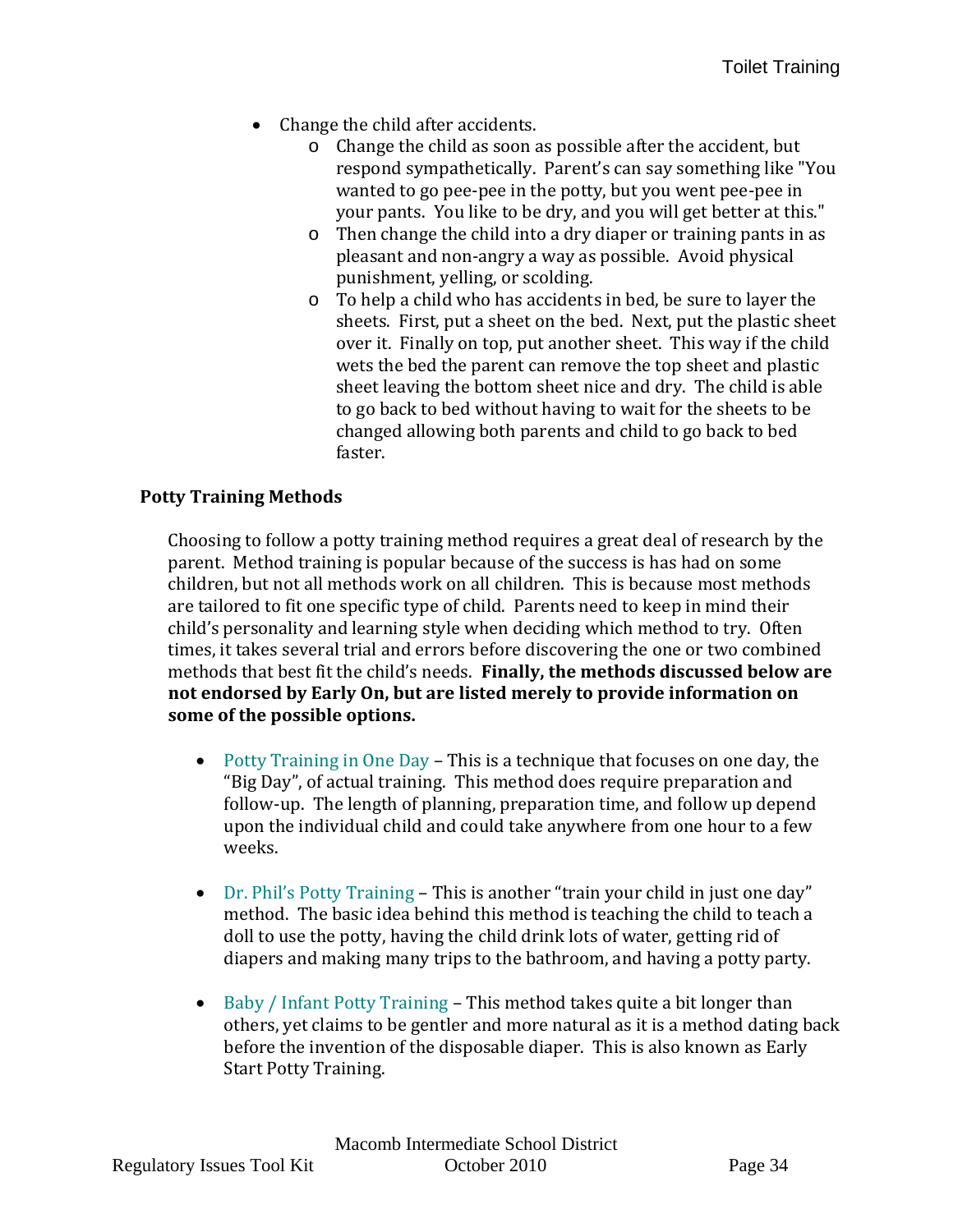- Baby Signs Potty Training This method teachs infants the signs they need to communicate potty needs giving them the necessary "language" that some children do not have.
- Other Methods Dr. Sears and Dr. Spock both have potty training methods as well as other options such as the Bare‐Bottom Method and Creative Potty Training.

Information on the different methods was found and more can be accessed on the following websites:

([http://www.pottytrainingconcepts.com/CTGY/Potty‐Training‐Meth](http://www.parentingscience.com/potty-training-techniques.html)ods.htm[l\)](http://www.pottytrainingconcepts.com/CTGY/Potty-Training-Methods.html)  (http://www.parentingscience.com/potty‐training‐techniques.html)

Keep in mind the child's individual personality and stage of development. A parent who constantly asks the toddler if he needs to go potty may spark resistance in the toddler, especially if he happens to be in an independent phase. The potty training technique also has to suit the child's personality and learning style. For example, if the parent is using the "Practice until you get it right method" where there is a defined potty schedule for the child, a power struggle may ensue if the child is extremely independent and a self‐starter. On the other hand, if the child tends to daydream and is easily distracted, he may need a schedule and reminders to go and use the potty. Parents need to consider the usefulness of asking a shy child to use potty in the kitchen or family room around a lot of people; shutting the bathroom door on a sociable toddler; or asking a physically active child to sit on the potty for more than 3‐5 minutes at a time.

([http://www.pottytrainingconcepts.com/A‐Potty‐T](http://www.cdl.unc.edu/link/toilettraining1.htm)raining‐Resistance‐Details.html) (http://www.cdl.unc.edu/link/toilettraining1.htm)

## **Possible Toilet Training Problems**

Most challenges associated with toilet training are not serious and are quite common. It is recommended that parents contact their pediatricians to discuss any possible concerns they have regarding these issues. These tips and ideas are not a means of diagnosing any problems a child may have, but merely tools that may help when dealing with some of the non-serious issues that can arise when potty training.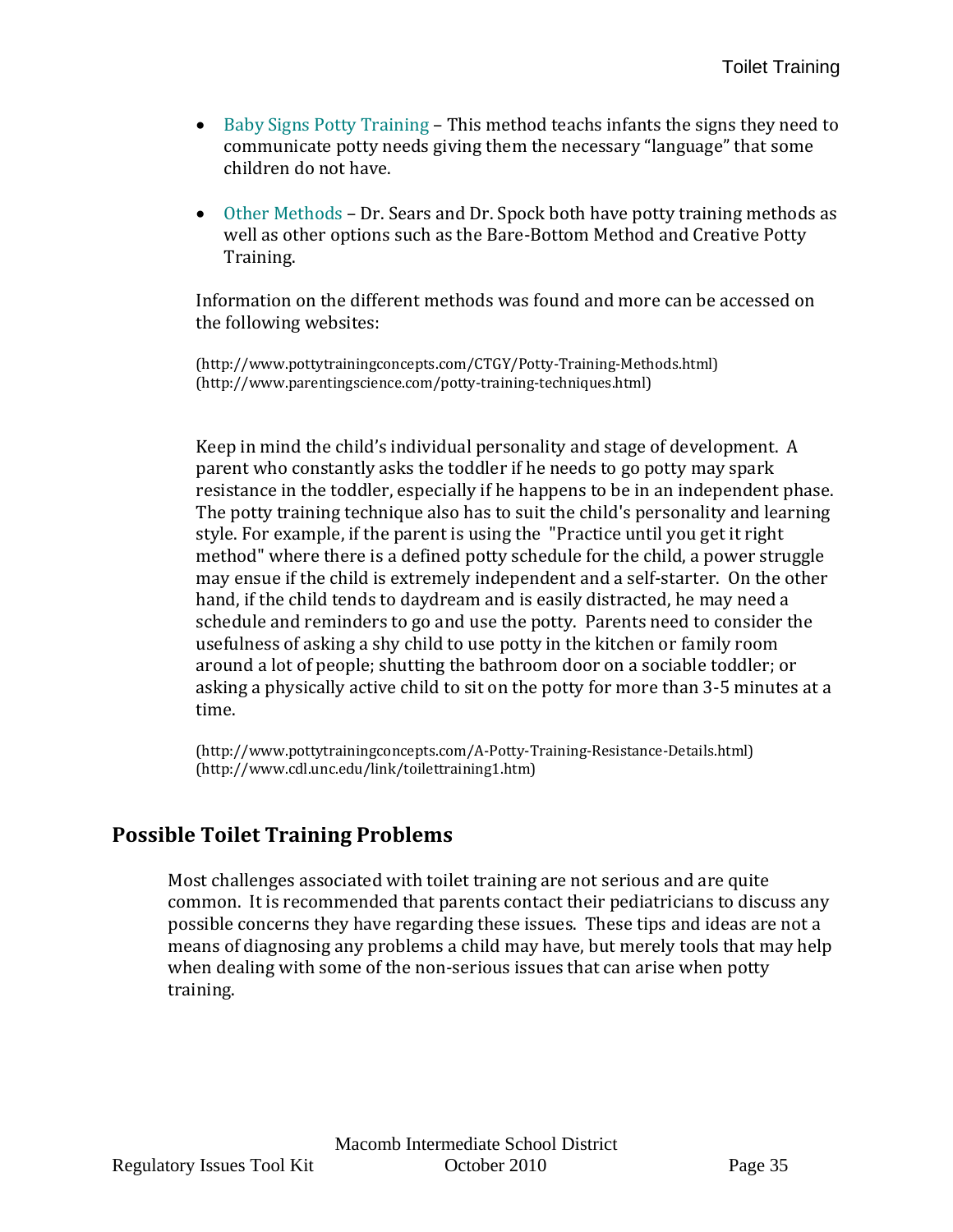#### **Potty Training Resistance**

Children who refuse to be toilet trained either wet themselves, soil themselves, or try to hold back their bowel movements (thus becoming constipated). Many of these children also refuse to sit on the toilet or will use the toilet only if a parent brings up the subject and marches them into the bathroom. One of the most common causes of resistance to toilet training is that a child has been reminded or lectured too much. It is important to never spank or punish a child for not cooperating, and never force the child to sit on the potty against his will even for a short length of time. The child needs full responsibility and some incentives to spark motivation.

Other reasons for developing a resistance to potty training can include:

- Being scared to sit on the potty chair can cause anxiety.
- Flushing the toilet may have scared him from wanting to sit on the toilet.
- Being pushed too early or fast before he was ready.
- Severe punishment for not using the potty or being forced to sit on the potty will cause resistance.
- Inconsistent training, especially among different caregivers, can cause confusion.
- He may have had a painful bowel movement from being constipated. If this is the case, treat his constipation and wait until he is having regular, soft bowel movements before begining training again.
- He may just be stubborn and is involved in a power struggle with his parents and is using his control over where he has a bowel movement.
- He may enjoy the negative attention he gets from not using the potty or from having accidents.
- Although rare, there are medical conditions that can make it difficult for the child to hold in or delay urinating or having a bowel movement. Discuss with the pediatrician if there are any medical reasons why you may be having a hard time teaching the child to use the potty.

[\(http://www.keepkidshealthy.com/parenting\\_tips/potty\\_training/potty\\_training\\_resistance.](http://www.keepkidshealthy.com/parenting_tips/potty_training/potty_training_resistance.html) html)

Dr. David Olson, a board certified pediatrician in northern Michigan who has been in practice for over 15 years, offers these 10 suggestions for parents who are dealing with toilet training resistance.

• Transfer all responsibility to the child. The child will decide to use the toilet only after he realizes that he has nothing left to resist. Have one last talk with him about the subject. Tell the child that his body makes "pee" and "poop" every day and it belongs to him. Tell him that his "poop" wants to be in the toilet and his job is to

Macomb Intermediate School District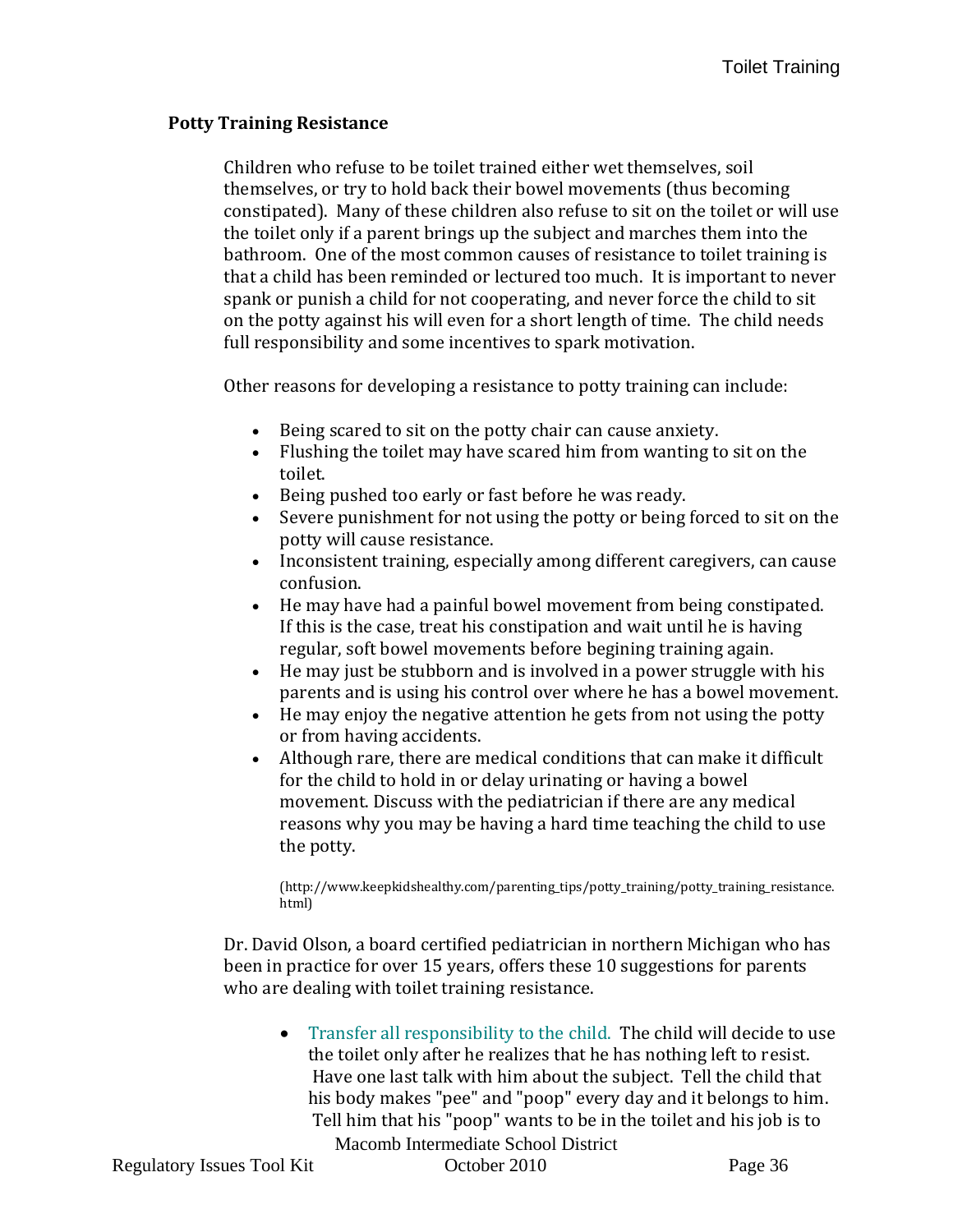help the "poop" come out. Tell him from now on he does not need any help. Then stop all "potty talk". Parents should pretend they are not worried about this subject. When the child stops hearing conversation about not going, he will eventually decide to go to the bathroom for attention.

- Stop all reminders about using the toilet. Let the child decide when he needs to go to the bathroom. Do not remind him to go to the bathroom or ask if he needs to go. Children resisting the potty know what it feels like when they have to "poop" or "pee" and where the bathroom is. Reminders are a form of pressure, and pressure keeps the power struggle going. Stop all practice runs and never make him sit on the toilet against his will because this always increases resistance. Do not accompany the child into the bathroom or stand with him by the potty chair unless asked to. He needs to gain the feeling of success that comes from doing it his way.
- Give incentives for using the toilet. The parent's main job is to find the right incentive. Special incentives, such as favorite sweets or video time, can be invaluable. For using the toilet for BMs, initially error on the side of giving too much (for example, several food treats each time). Remember that incentives work even better if it is a special treat that the child does not get everyday. In addition, give positive feedback, such as praise and hugs every time the child uses the toilet. On successful days consider taking 20 extra minutes to play a special game with the child or take him to a favorite playground.
- Give stars for using the toilet. Get a calendar for the child and post it in a conspicuous location. Have him place a star on it every time he uses the toilet. Keep this record of progress until the child has gone 1 month without any accidents.
- Be sure to keep the potty chair in the room the child usually plays in. This gives him a convenient visual reminder about his options whenever she feels the need to go to the bathroom. For urinating, the presence of the chair and the promise of treats will usually bring about a change in behavior. Do not remind him even if he is squirming and dancing to hold back the urine.
- Whenever possible, replace pull-ups or diapers with underwear. Help the child pick out some underwear with favorite characters on them. Then remind him "they don't like poop or pee on them." This usually precipitates the correct decision on the part of the child. Even if the child wets the underwear, persist with this plan. If the child holds back BMs, allow selective access to diapers or pull‐ups for BMs only. Preventing stool‐holding is very important and often requires medication if the problem persists.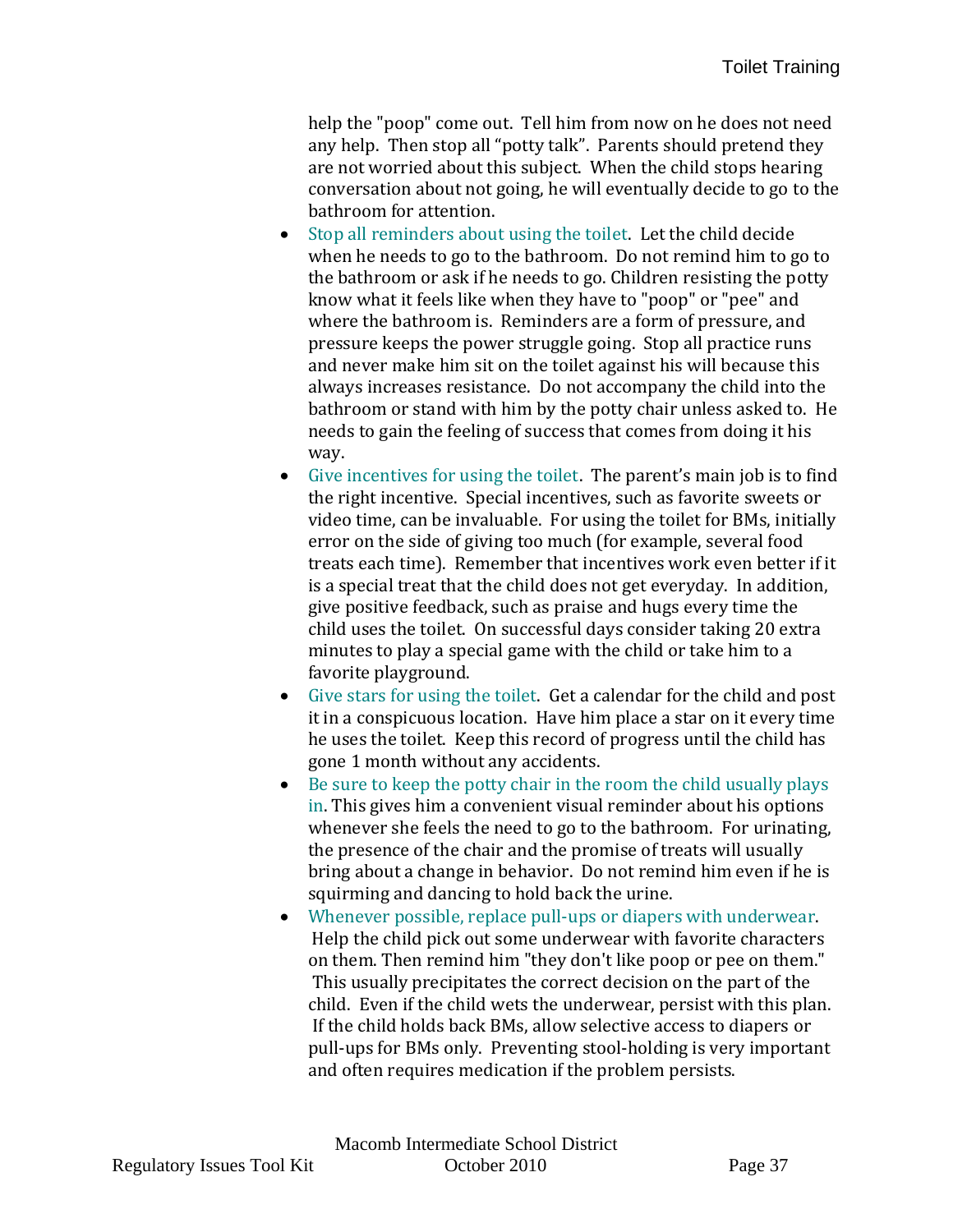- Remind the child to change his clothes if he wets or soils himself. As soon as the child has wet or messy pants, tell him to clean himself up. Some help may be needed. The main role parents should have is enforcing the rule: "people can not walk around with messy pants."
- Do not punish or criticize the child for accidents. Respond gently to accidents, and do not allow siblings to tease the child. Pressure will only delay successful training, and it could cause secondary emotional problems.
- Ask the preschool or day care staff to use the same strategy. Ask the child's teacher or day care provider to let the child go to the bathroom any time he wants to. Keep an extra set of clean underwear at the school or with the day care provider.
- Call the pediatrician when:
	- o the child holds back his or her bowel movements or becomes constipated.
	- o pain or burning occurs when the child urinates.
	- o the resistance has not stopped completely after 3 months.

([http://en.allexperts.com/q/Pediatrics‐1429/Potty‐Training‐problems.htm](http://en.allexperts.com/q/Pediatrics-1429/Potty-Training-problems.htm))

#### **Potty Training Regression**

Potty training regression occurs when a child who appeared to be trained for two or more weeks suddenly begins to have accidents again. This problem not only is normal, but also happens to many children. Jan Faull, author of Mommy! I Have to Go Potty, says there are several reasons children may regress.

- Most often, the child was not really ready in the beginning. Many children who want to please their parents do well with training for a while, but soon realize that it is a lot of work and begin having accidents. For true, successful potty training children not only need to be physically ready, but socially and emotionally ready as well.
- There is also the child who ignores his body's message "to go." This usually happens because the child is absorbed in playing and does not want to take time out to go to the bathroom, leaving too little time to make it there, resulting in an accident. Reminders and escorts to the bathroom may still be needed.
- Regression can also be caused by almost any kind of stress in a child's life: divorce, new sibling, starting or changing preschool, a move, etc. It is important to avoid training if you know ahead of time about any changes coming up in the child's life.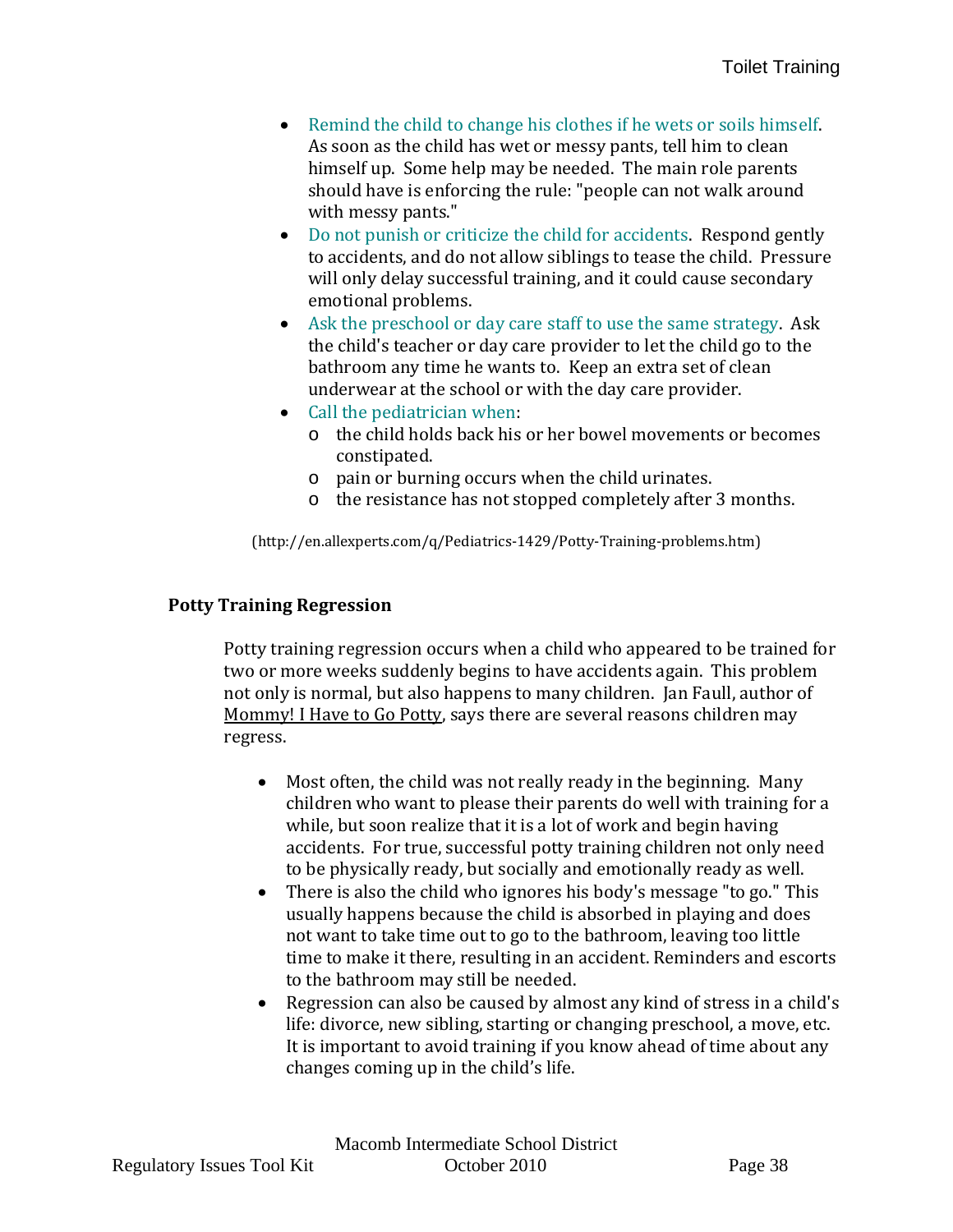Faull also has several suggestions to help parents when regression has become apparent.

- When the child was not really ready for training, realize that she needs a little more time to mature. Bring out the diapers for another month or two and then try training again
- When the regression is a result of stress, take a look at the home or childcare environment. What can you do to reduce the stress on the child? Too many changes imposed on a child at once hinder their ability to succeed. Toilet training is a necessary frustration all children must go through, but if it is on top of a new sibling and a new preschool, it is best to delay the training until the child adjusts to the changes.
- Occasionally regression is a result of a medical problem. The smart thing to do is have that checked, as often a urinary tract infection goes undetected because everyone thinks there is a non‐medical reason for the regression.
- Punishment for accidents will only make the child angry and even more strong‐willed. Punishment or criticism will only delay successful training and it could cause some emotional problems later. (http://www.kidsgrowth.com/resources/advicedetail.cfm)

#### **Night Time Accidents (Bed Wetting)**

The key to dealing with nighttime accidents is slightly different from dealing with daytime accidents, because nighttime accidents are NOT voluntary. The child does not have ability to control the accident, so there are no consequences given. It is important to remember that he does not want to have accidents. The situation needs to be very neutral with a quick clean up and moving on. It is also important to remember that nighttime accidents can be developmentally appropriate for a child under three. Below is a table that shows the age at which children may achieve night time control.

| Age of Child  | % of children have<br>achieve night time control |
|---------------|--------------------------------------------------|
| Under 3 years | $66\%$                                           |
| Under 4 years | 75%                                              |
| Under 5 years | 80%                                              |
| Under 6 years | 85%                                              |

(http://www.pottytrainingconcepts.com/A‐Potty‐Accidents‐Nighttime.html)

Most children outgrow bed‐wetting on their own — but some need a little help. In other cases, bed-wetting may indicate an underlying condition that needs medical attention. A doctor should be consulted when: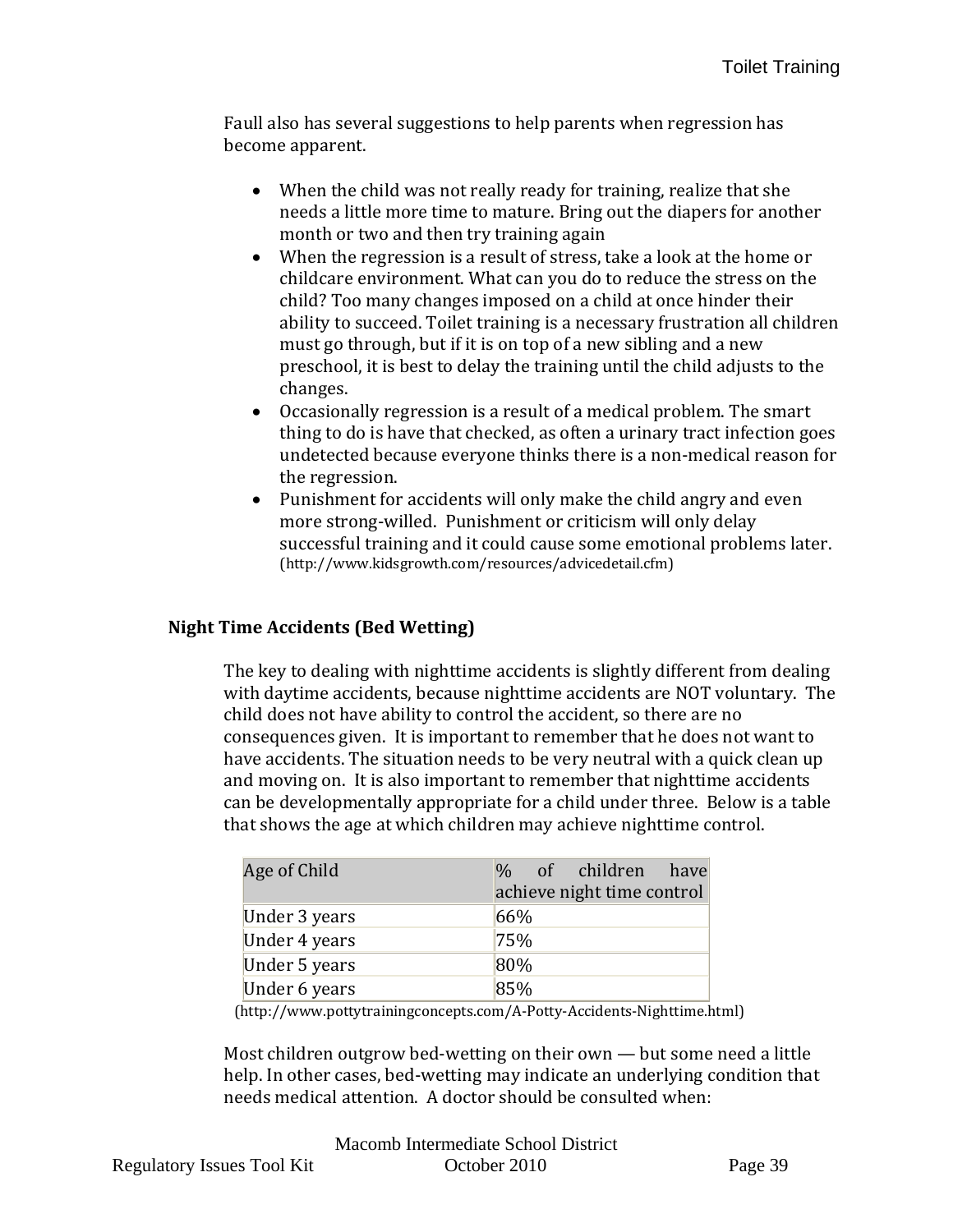- the child is still wetting the bed after age 5 or 6.
- the child begins to wet the bed after a period of being dry at night.
- the bed wetting is accompanied with painful urination, unusual thirst, pink urine or snoring

No one knows for sure what causes bed‐wetting, but various factors may play a role.

- A small bladder The child's bladder may not be developed enough to hold urine produced during the night.
- Inability to recognize a full bladder If the nerves that control the bladder are slow to mature, a full bladder may not rouse a child from sleep — especially if the child is a deep sleeper.
- A hormone imbalance During childhood, some kids do not produce enough anti‐diuretic hormone (ADH) to slow nighttime urine production.
- Stress Stressful events such as becoming a big brother or sister, starting a new school, or sleeping away from home — may trigger bed‐wetting.
- Urinary tract infection A urinary tract infection can make it difficult for a child to control urination. Signs and symptoms may include bed‐wetting, daytime accidents, frequent urination and pain during urination.
- Sleep apnea Sometimes bed-wetting is a sign of obstructive sleep apnea, a condition in which the child's breathing is interrupted during sleep — often because of inflamed or enlarged tonsils or adenoids. Other signs and symptoms may include snoring, frequent ear and sinus infections, sore throat, and daytime drowsiness.
- Diabetes For a child who is usually dry at night, bed-wetting may be the first sign of diabetes. Other signs and symptoms may include passing large amounts of urine at once, increased thirst, fatigue, and weight loss in spite of a good appetite.
- Chronic constipation A lack of regular bowel movements may lead to reduced bladder capacity, which can cause bed‐wetting at night.
- Anatomical defect Rarely, bed‐wetting is related to a defect in the child's neurological system or urinary system. (http://www.mayoclinic.com/health/bedwetting/DS00611/DSECTION=symptoms)

#### **Encopresis**

Encopresis, or stool holding, occurs when a child resists having bowel movements causing impacted stool to collect in the colon and rectum. The impacted stool can, in turn, cause liquid stool to leak around the impacted stool and out onto the child's underwear.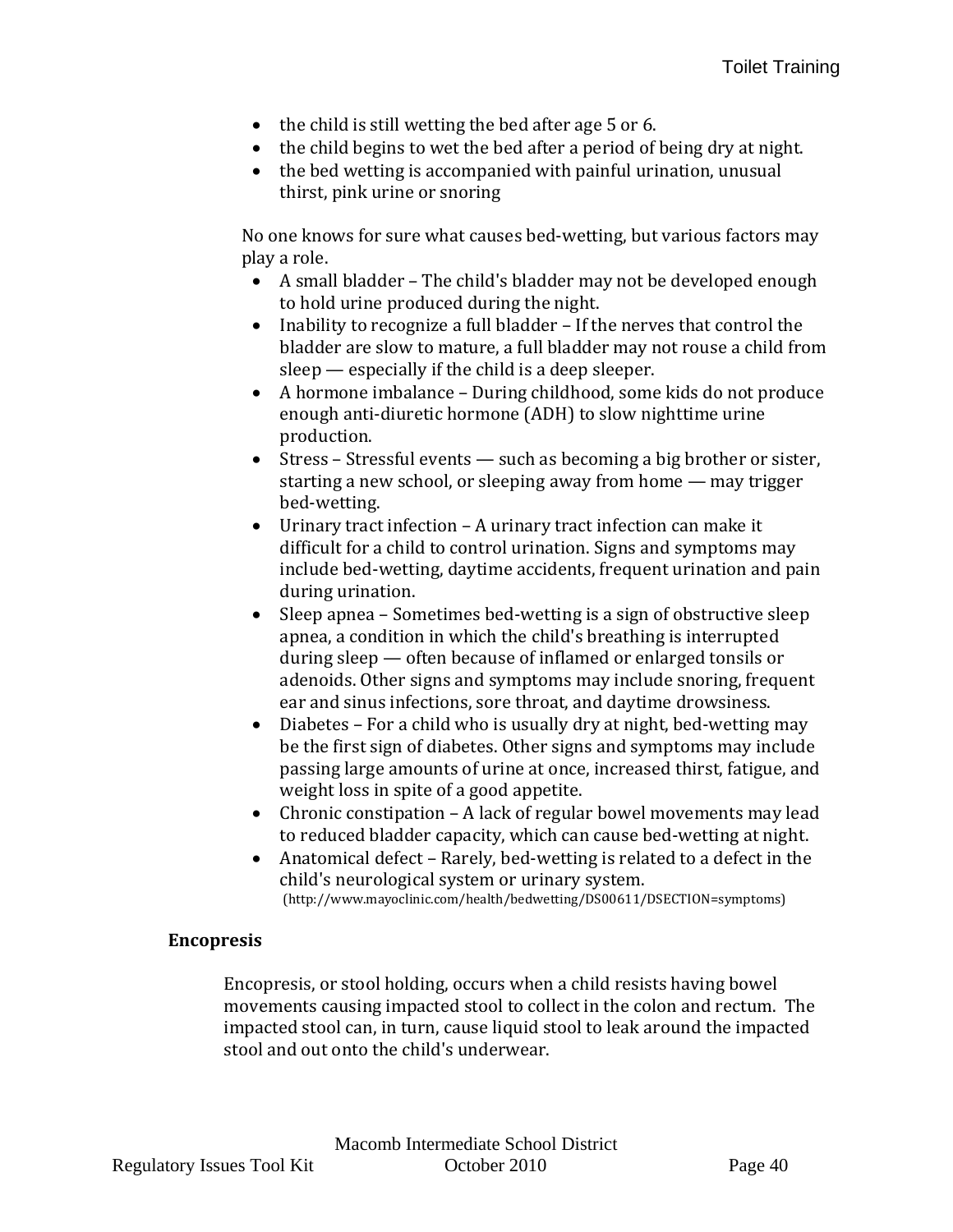Symptoms of encopresis include:

- Leakage of stool or liquid stool on the child's underwear. It can be misinterpreted as diarrhea if the amount is large.
- Constipation with dry, hard stools
- Passage of large stools that can clog, or almost clog, the toile.
- Lack of appetite
- Abdominal pain

Parents should speak with their child's doctor if they suspect encopresis. (http://www.mayoclinic.com/health/encopresis/DS00885/DSECTION=treatments‐and‐drugs)

## **Service Coordinator Considerations**

**SocialEmotional Development –** There are several negative effects of forcing the issue of toilet training on a child's social‐emotional development. Too much parental control undermines the attachment between the parent and the child. Also, the child who is forced often resists the efforts which can lead to bowel withholding and constipation. Refusing to use the potty is the toddler's only independent alternative.

## **Summary**

It may take as long as six to eight months for a child to be toilet trained during the daytime. It may take longer to teach a child to use the toilet during the nighttime when his bladder control is reduced. It is important to be patient and supportive. If after a few months, the child is still resisting or having difficulties with toilet training, talk to a family doctor. It has been suggested here in to remind, not to remind; to keep the potty chair in the bathroom, to keep it in a more accessible area. Many suggestions and strategies have been presented. Families are encouraged to employ the strategies that seem to bring success and to keep stress at a minimum. There is no one right way.

## **Considerations for Families**

Books for parents:

- Parents' Book of Toilet Teaching, by Joanna Cole.
- Toilet Learning: The Picture Book Technique for Children and Parents, by Alison Mack.
- Toilet Training in Less than a Day, by Nathan Azrin and Richard Foxx
- Vicki Lansky's Practical Parenting: Toilet Training, by Vicki Lansky.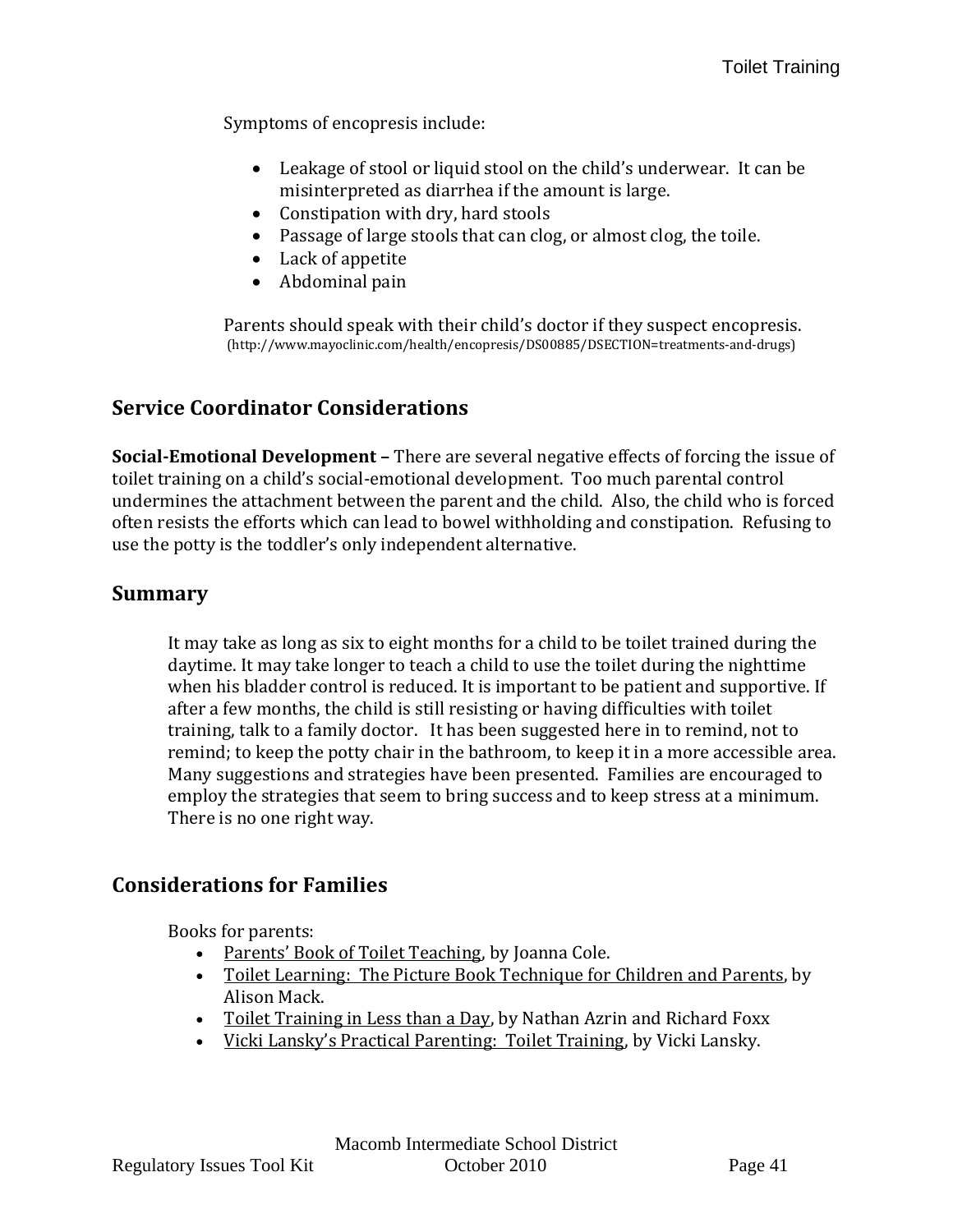Books for kids ages 1‐3:

- Going to the Potty, by Fred Rogers.
- I Want my Potty, by Tony Ross.
- Koko Bears' New Potty, by Vicki Lansky.
- My Potty Chair, by Ruth Young.
- Once Upon a Potty, by Alona Frankel.
- Today I Took My Diapers Off, by Martha and Hap Palmer.
- Everyone Poops, by Taro Gomi.

Videos for kids:

- Once Upon a Potty for Her (and for Him).
- It's Potty Time, Duke Family Series

Charts:

This website allows the parent to customize a potty training chart to fit their child's needs and specific goals.

http://www.pull‐ups.com/na/progress\_chart.aspx

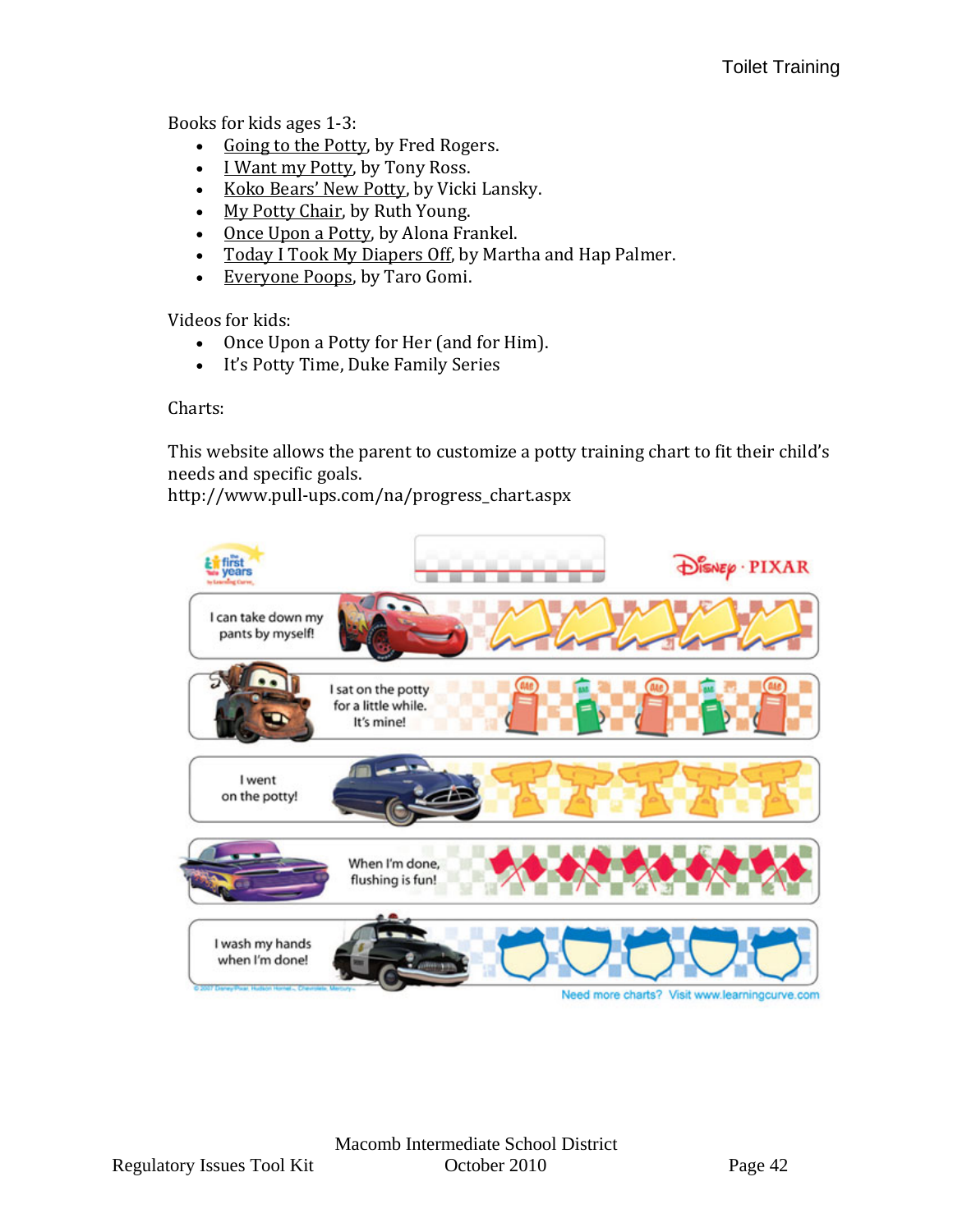#### References:

#### Aggression:

http://www.dupagehealth.org/health\_ed/parent\_managing.html http://www.kidsgrowth.com/resources/articledetail.cfm http://www.parenting.com/article/Toddler/Behavior/Aggression

#### Biting:

Oklahoma State Department of Health, http://www.ok.gov/health/documents/BITING%20IN%20THE%20TODDLER%20YEARS% 20rev.pdf

#### Picky Eaters:

www.mayoclinic.com/health/childrens‐health/HQ01107 Keeping Kids Healthy: [www.keepkidshealthy.com/toddler/feeding\\_your\\_toddler.html](http://www.keepkidshealthy.com/toddler/feeding_your_toddler.html)

#### Sleep:

www.med.umich.edu/yourchild/topics/sleep.htm http://www.sleepeducation.com http://www.mayoclinic.com/health http://www.medicinenet.com/sleep\_apnea http://stress.lovetoknow.com/Top\_Ten\_Relaxation\_Techniques\_Children

#### Potty Training:

[www.blogs.babiesonline.com/baby/parenting‐around‐the](http://www.med.umich.edu/yourchild/topics/toilet.htm#books)‐world‐potty‐ training/ [www.med.umich.edu/yourchild/top](http://www.parentingme.com/toiltrng.htm)[i](http://www.pottytrainingconcepts.com/CTGY/Potty-Training-Methods.html)[cs/to](http://www.cdl.unc.edu/link/toilettraining1.htm)[ilet.htm#books](http://www.med.umich.edu/yourchild/topics/toilet.htm#books) [www.cdl.unc.edu/link/toilettraining1](http://www.parentingscience.com/potty-training-techniques.html).htm www.parentingme.com/toiltrng.htm [www.pottytrainingconcepts.com/CTGY/Potty‐Training‐Methods.ht](http://www.pottytrainingconcepts.com/A-Potty-Training-Resistance-)ml www.parentingscience.com/potty‐training‐techniques.html [www.pottytrainingco](http://www.cdl.unc.edu/link/toilettraining1.htm)[ncepts.com/A‐Potty‐Training‐Resistan](http://www.pottytrainingconcepts.com/A-Potty-Training-Resistance-)ce[‐](http://www.pottytrainingconcepts.com/A-Potty-Training-Resistance-)  Details.html www.cdl.unc.edu/link/toilettraining1.htm [www.keepkidshealthy.com/parenting\\_tip](http://en.allexperts.com/q/Pediatrics-1429/Potty-Training-problems.htm)[s/potty\\_tra](http://www.kidsgrowth.com/resources/advicedetail.cfm)[ining/potty\\_tra](http://www.pottytrainingconcepts.com/A-Potty-Accidents-Nighttime.html)ining\_resistance.html www.en.allexperts.com/q/Pediatrics‐1429/Potty‐Training‐problems.htm www.kidsgrowth.com/resources/advicedetail.cfm) [www.pottytrainingconcepts.com/A‐Potty‐Accident](http://www.mayoclinic.com/health/bedwetting/DS00611/DSECTION=symptoms)s‐Nighttime.html [www.mayoclinic.com/health/bedwetting/DS00611/DSECTION=sym](http://www.mayoclinic.com/health/encopresis/DS00885/DSECTION=treatments-and-drugs)ptoms www.mayoclinic.com/health/encopresis/DS00885/DSECTION=treatments-and-drugs American Academy of Pediatrics Belinda Chou, MD, Potty Training Readiness